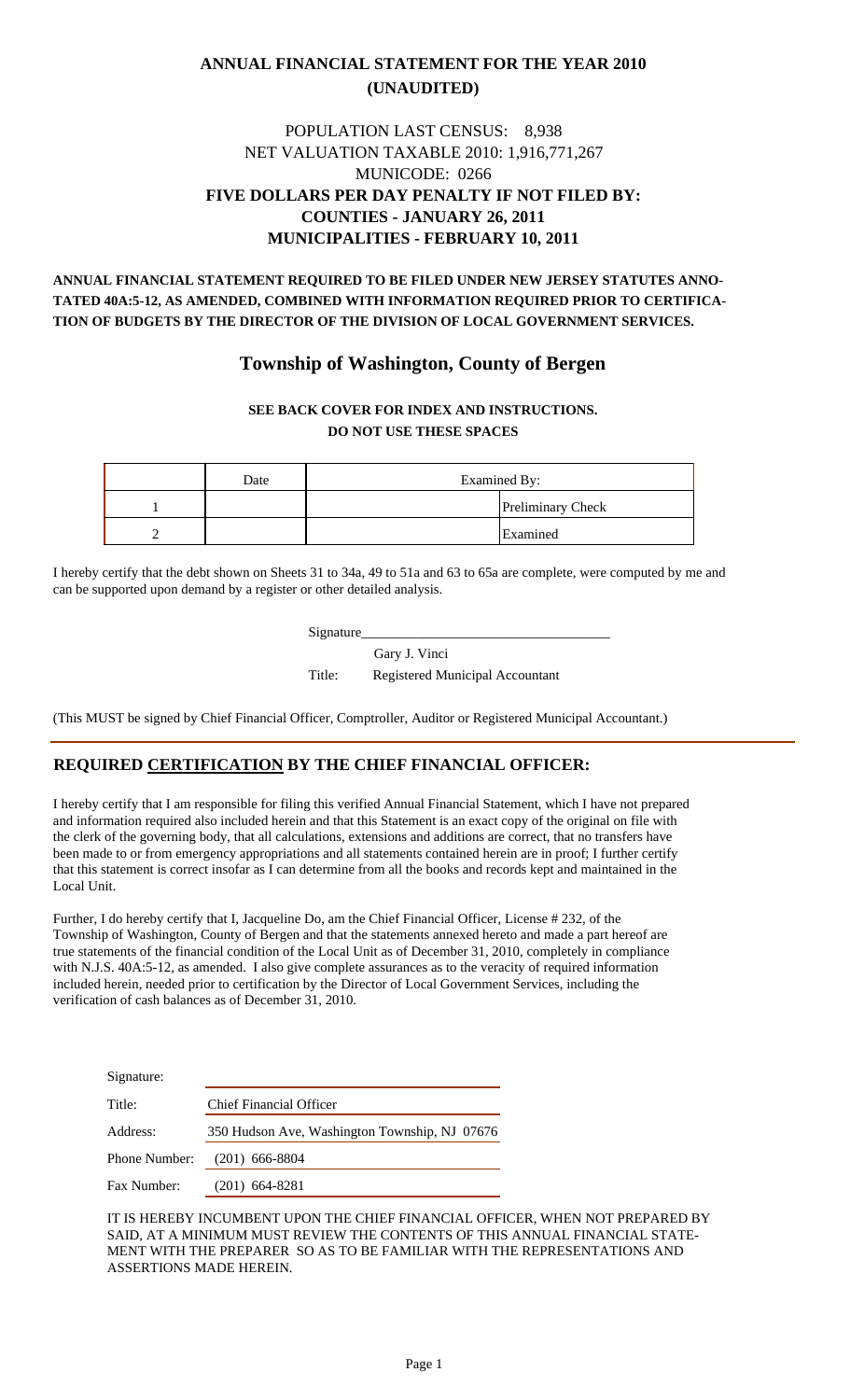### **THE REQUIRED CERTIFICATION BY AN RMA IS AS FOLLOWS:**

#### **Preparation by Registered Municipal Accountant (Statement of Statutory Auditor Only)**

**I have prepared the post-closing trial balances, related statements and analyses included in the accompanying Annual Financial Statement from the books of account and records made available to me by the Township of Washington as of December 31, 2010 and have applied certain agreed-upon procedures thereon as promulgated by the Division of Local Government Services, solely to assist the Chief Financial Officer in connection with the filing of the Annual Financial Statement for the year then ended as required by N.J.S. 40A:5-12, as amended.**

**Because the agreed-upon procedures do not constitute an examination of accounts made in accordance with generally accepted auditing standards, I do not express an opinion on any of the post-closing trial balances, related statements and analyses. In connection with the agreed-upon procedures, no matters came to my attention that caused me to believe that the Annual Financial Statement for the year ended December 31, 2010 is not in substantial compliance with the requirements of the State of New Jersey, Department of Community Affairs, Division of Local Government Services. Had I performed additional procedures or had I made an examination of the financial statements in accordance with generally accepted auditing standards, other matters might have come to my attention that would have been reported to the governing body and the Division. This Annual Financial Statement relates only to the accounts and items prescribed by the Division and does not extend to the financial statements of the municipality, taken as a whole.**

**Listing of agreed-upon procedures not performed and/or matters coming to my attention of which the Director should be informed:**

> **Registered Municipal Accountant Lerch, Vinci, and Higgins, LLP 17-17 Route 208 North Fair Lawn, New Jersey 07410 Phone (201) 791-7100 Fax (201) 791-3035**

**Certified by me**

**this \_\_\_th day of February, 2011**

Sheet 1a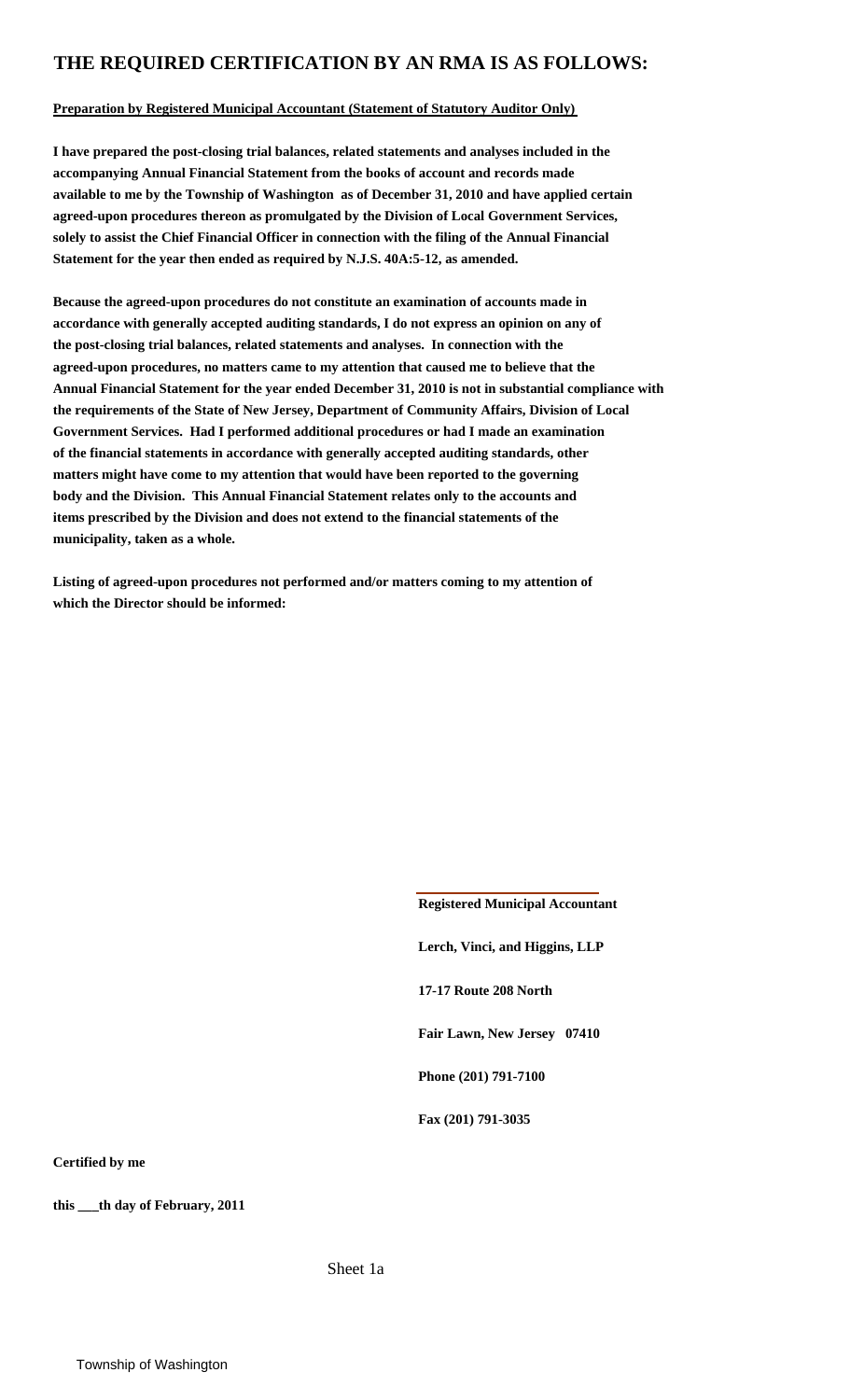| UNIFORM CONSTRUCTION CODE CERTIFICATION<br>BY CONSTRUCTION CODE OFFICIAL                                                                                                                                                                                                                                                                                                                                                                                                                                         |  |
|------------------------------------------------------------------------------------------------------------------------------------------------------------------------------------------------------------------------------------------------------------------------------------------------------------------------------------------------------------------------------------------------------------------------------------------------------------------------------------------------------------------|--|
| the control of the control of the control of the control of the control of the control of the control of the control of the control of the control of the control of the control of the control of the control of the control<br>The undersigned <i>certifies</i> that the municipality has complied with the regula-<br>tions governing revenues generated by uniform construction code fees and<br>expenditures for construction code operations for fiscal year 2010 as required<br>under N.J.A.C. 5:23-4.17. |  |
|                                                                                                                                                                                                                                                                                                                                                                                                                                                                                                                  |  |
|                                                                                                                                                                                                                                                                                                                                                                                                                                                                                                                  |  |
|                                                                                                                                                                                                                                                                                                                                                                                                                                                                                                                  |  |
|                                                                                                                                                                                                                                                                                                                                                                                                                                                                                                                  |  |
|                                                                                                                                                                                                                                                                                                                                                                                                                                                                                                                  |  |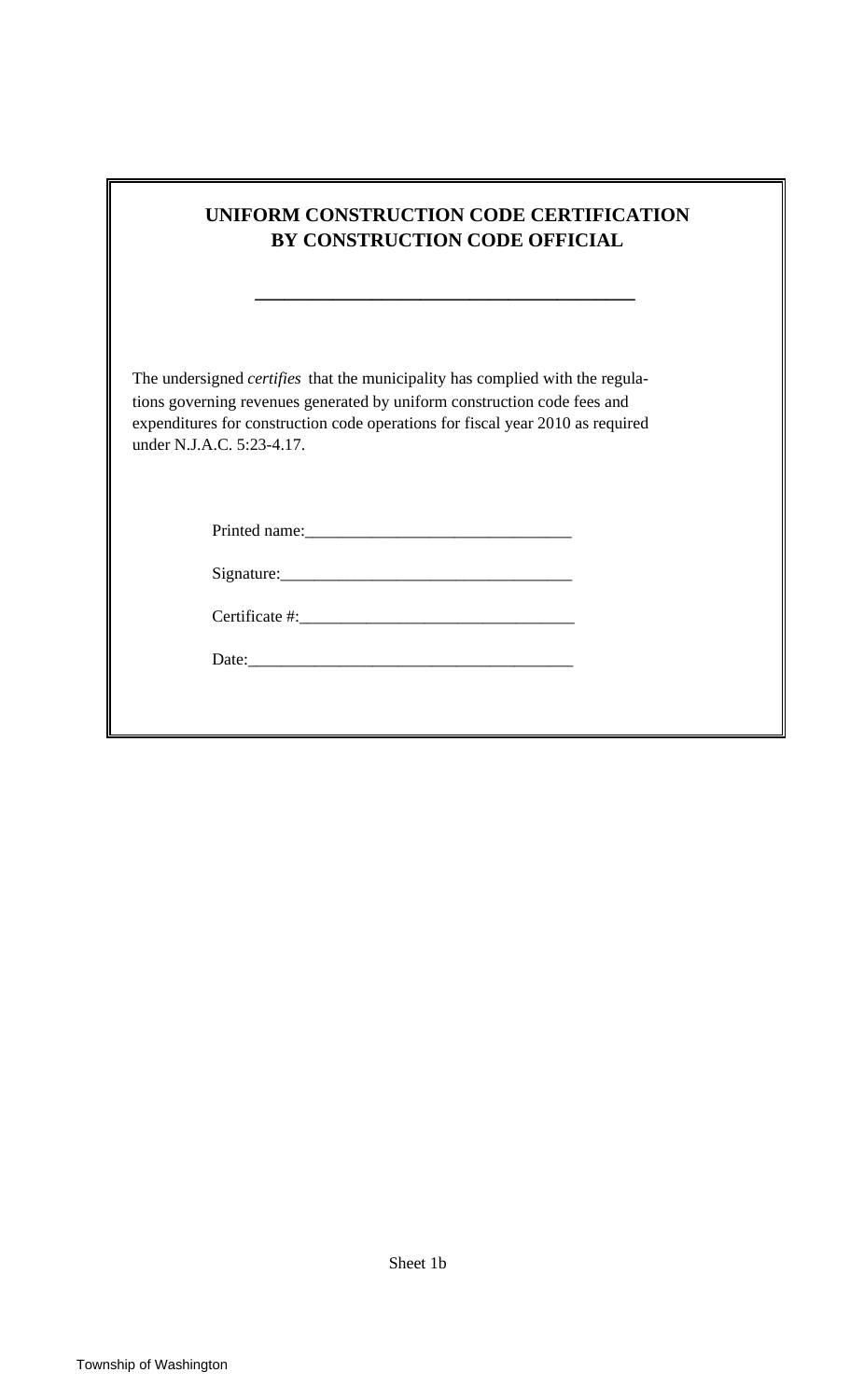### **MUNICIPAL BUDGET LOCAL EXAMINATION QUALIFICATION CERTIFICATION BY CHIEF FINANCIAL OFFICER**

*One of the following Certifications must be signed by the Chief Financial Officer if your municipality is eligible for local examination.*

|                | <b>CERTIFICATION OF QUALIFYING MUNICIPALITY</b>                                                                                            |                                                                                                                                                                                       |  |  |  |  |
|----------------|--------------------------------------------------------------------------------------------------------------------------------------------|---------------------------------------------------------------------------------------------------------------------------------------------------------------------------------------|--|--|--|--|
| 1.             |                                                                                                                                            | The outstanding indebtedness of the previous fiscal year is not in excess of 3.5%.                                                                                                    |  |  |  |  |
| 2.             | All emergencies approved for the previous fiscal year did not exceed 3% of total<br>appropriations;                                        |                                                                                                                                                                                       |  |  |  |  |
| 3.             | The tax collection rate exceeded 90%;                                                                                                      |                                                                                                                                                                                       |  |  |  |  |
| 4.             |                                                                                                                                            | Total deferred charges did not equal or exceed 4% of the total tax levy;                                                                                                              |  |  |  |  |
| 5.             | There were no "procedural deficiencies" noted by the registered municipal<br>accountant on Sheet 1a of the Annual Financial Statement; and |                                                                                                                                                                                       |  |  |  |  |
| 6.             |                                                                                                                                            | There was no operating deficit for the previous fiscal year.                                                                                                                          |  |  |  |  |
| 7.             | The municipality did not conduct an accelerated tax sale for less than 3 consecutive years.                                                |                                                                                                                                                                                       |  |  |  |  |
| 8.             | The municipality did not conduct a tax levy sale the previous fiscal year and does not plan<br>to conduct one in the current year.         |                                                                                                                                                                                       |  |  |  |  |
| 9.             | The current year budget does not contain a "CAP" waiver per N.J.S.A. 40A:4-45.3ee                                                          |                                                                                                                                                                                       |  |  |  |  |
| 10.            |                                                                                                                                            | The municipality will not apply for Extraordinary Aid for 2010.                                                                                                                       |  |  |  |  |
|                | accordance with N.J.A.C. 5:30-7.5.                                                                                                         | The undersigned certifies that this municipality has complied in full in meeting ALL of<br>the above criteria in determining its qualification for local examination of its Budget in |  |  |  |  |
| Municipality:  |                                                                                                                                            | Township of Washington                                                                                                                                                                |  |  |  |  |
|                | <b>Chief Financial Officer:</b>                                                                                                            | Jacqueline Do                                                                                                                                                                         |  |  |  |  |
| Signature:     |                                                                                                                                            |                                                                                                                                                                                       |  |  |  |  |
| Certificate #: |                                                                                                                                            | 232                                                                                                                                                                                   |  |  |  |  |
| Date:          |                                                                                                                                            | Pebruary, 2011                                                                                                                                                                        |  |  |  |  |

|                          | <b>CERTIFICATION OF NON-QUALIFYING MUNICIPALITY</b>                                   |  |
|--------------------------|---------------------------------------------------------------------------------------|--|
| N.J.A.C. 5:30-7.5.       | and therefore does not qualify for local examination of its Budget in accordance with |  |
| Municipality:            | Not Applicable                                                                        |  |
| Chief Financial Officer: |                                                                                       |  |
| Signature:               |                                                                                       |  |
| Certificate#:            |                                                                                       |  |
| Date:                    |                                                                                       |  |
|                          |                                                                                       |  |

Sheet 1c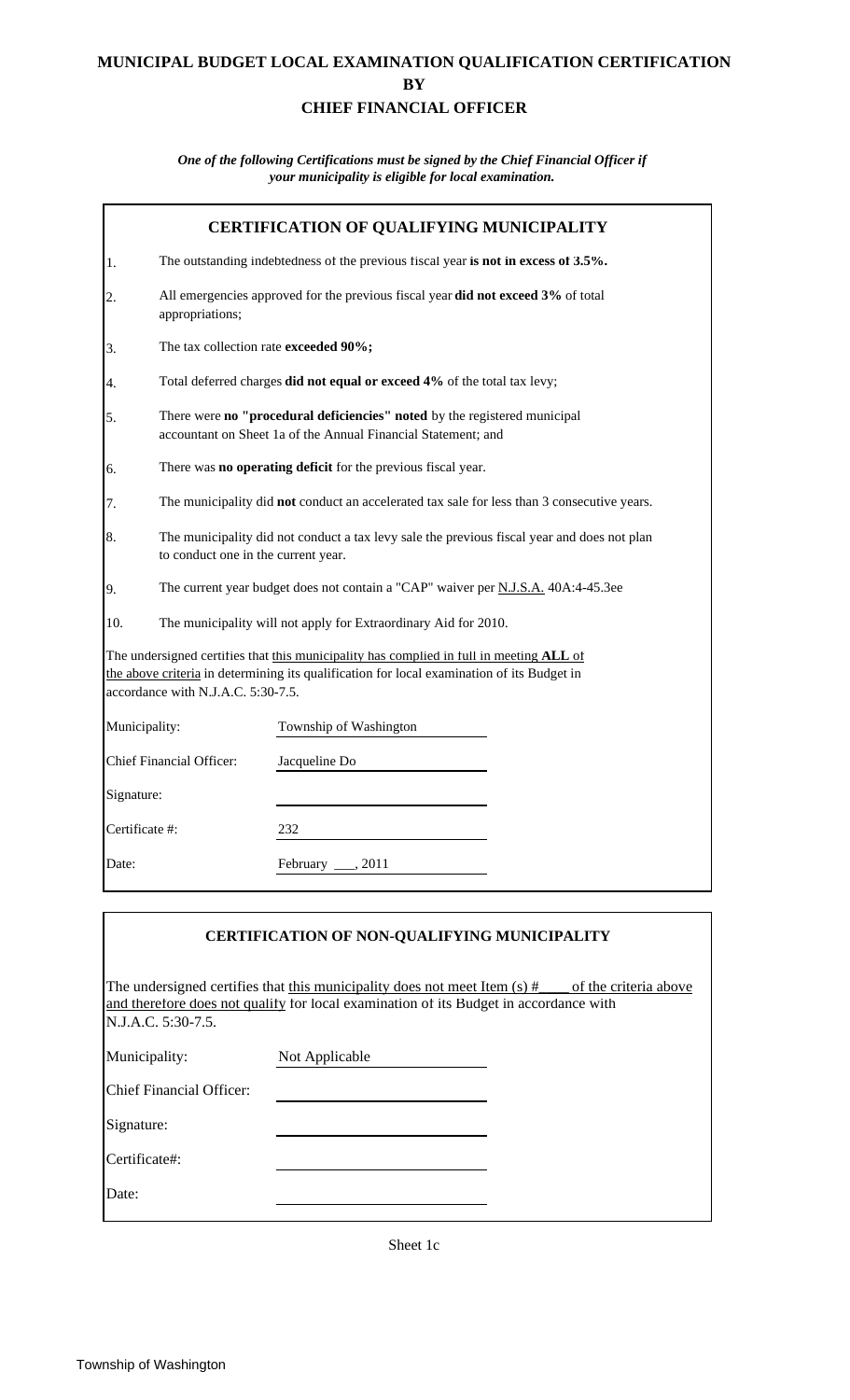**22-6002381** Fed. I.D. #

**Washington Township**

Municipality

**County Bergen**

#### **Report of Federal and State Financial Assistance**

**Expenditures of Awards**

|       |                                                                       |                        | Fiscal Year Ending: December 31, 2010       |    |                                              |
|-------|-----------------------------------------------------------------------|------------------------|---------------------------------------------|----|----------------------------------------------|
|       | (1)<br>Federal programs<br>Expended<br>(administered by<br>the state) |                        | (2)<br><b>State</b><br>Programs<br>Expended |    | (3)<br>Other Federal<br>Programs<br>Expended |
| TOTAL | \$                                                                    | S                      | 34,677                                      | \$ | 83,096                                       |
|       | Type of Audit required by OMB A-133 and OMB 04-04:                    |                        |                                             |    |                                              |
|       | Single Audit                                                          |                        |                                             |    |                                              |
|       |                                                                       | Program Specific Audit |                                             |    |                                              |

X Financial Statement Audit Performed in Accordance With Government Auditing Standards (Yellow Book)

- Note: All local governments, who are recipients of federal and state awards (financial assistance), must report the total amount of federal and state funds expended during its fiscal year and the type of audit required to comply with OMB A-133 (Revised June 24, 1998) and OMB 04-04. The single audit threshold has been increased to \$500,000 beginning with Fiscal Year ending after 12/31/03. Expenditures are defined in Section 205 of OMB A-133.
- (1) Report expenditures from federal pass-through programs received directly from state government Federal pass-through funds can be identified by the Catalog of Federal Domestic Assistance (CFDA) number reported in the State's grant/contract agreements.
- (2) Report expenditures from state programs received directly from state government or indirectly from pass-through entities. **Exclude state aid (i.e., CMPTRA, Energy Receipts tax, etc.) since there are no compliance requirements.**
- (3) Report expenditures from federal programs received directly from the federal government or indirectly from entities other than state government.

Signature of Chief Financial Officer Date Date Date

February , 2011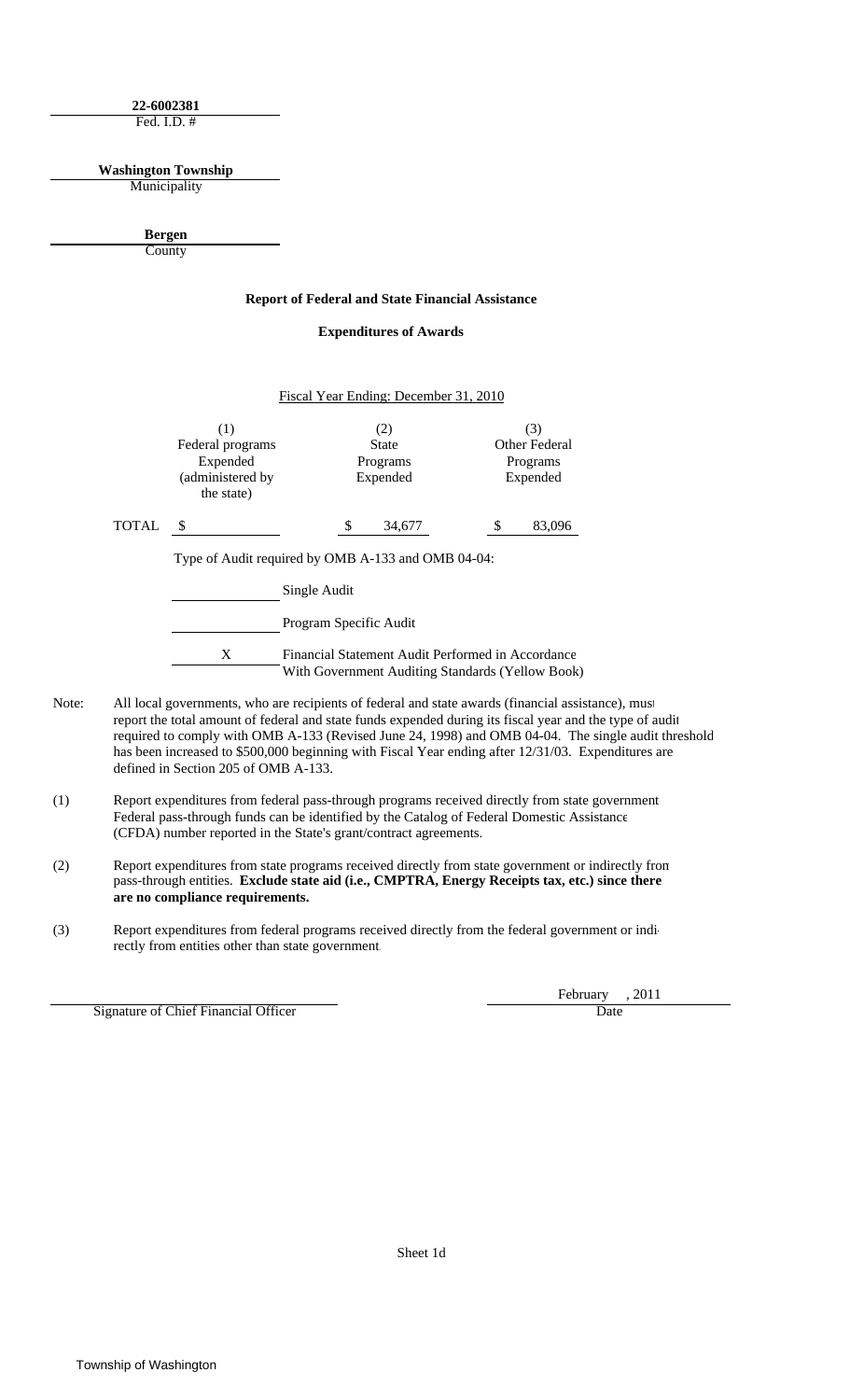### **IMPORTANT!**

### **READ INSTRUCTIONS**

### **INSTRUCTION**

The following certification is to be used ONLY in the event there is NO municipally oper-

ated utility.

If there is a utility operated by the municipality or if a "utility fund" existed on the books of account, do not sign this statement and do not remove any of the UTILITY sheets from the document.

#### **CERTIFICATION**

I hereby certify that there was no "utility fund" on the books of account and there was no

utility owned and operated by the Township of Washington, County of Bergen during the

year 2010 and that sheets 40 to 68 are unnecessary.

I have therefore removed from this statement the sheets pertaining only to utilities.

Name:

Title: Registered Municipal Accountant

(This must be signed by the Chief Financial Officer, Comptroller, Auditor or Registered Munici-

pal Accountant).

NOTE:

When removing the utility sheets, please be sure to refasten the "index" sheet (the last sheet

in the statement) in order to provide a protective cover sheet to the back of the document.

#### **MUNICIPAL CERTIFICATION OF TAXABLE PROPERTY AS OF OCTOBER 1, 2010**

Certification is hereby made that the Net Valuation Taxable of property liable to taxation for

the tax year 2011 and filed with the County Board of Taxation on January 10, 2011 in accordance

with the requirement of N.J.S.A. 54:4-35, was in the amount of  $$ 1,892,909,946$ 

SIGNATURE OF TAX ASSESSOR

**MUNICIPALITY** 

**COUNTY**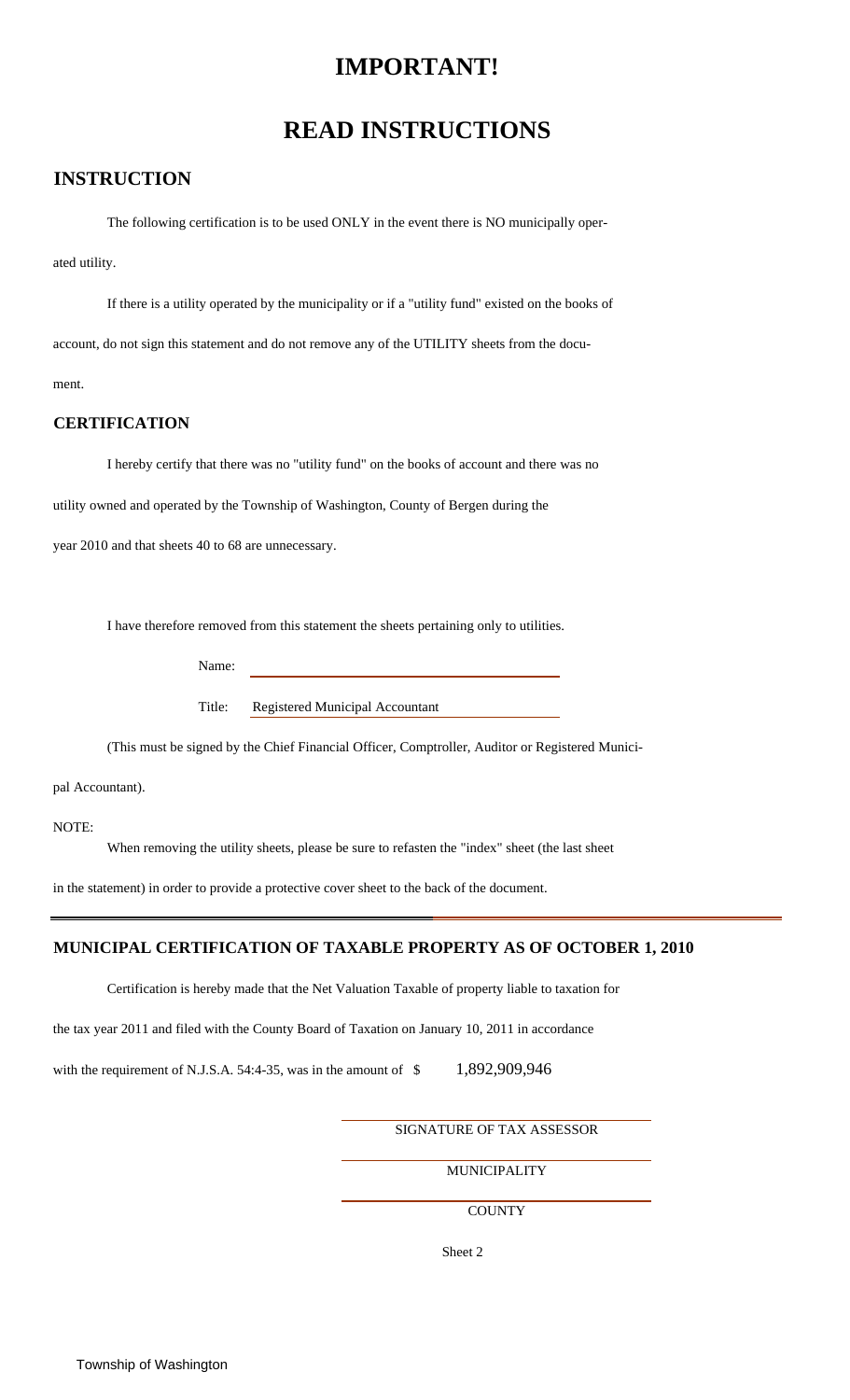### **POST CLOSING**

## **TRIAL BALANCE - CURRENT FUND AS AT DECEMBER 31, 2010**

Cash Liabilities Must be Subtotaled and Subtotal Must be Marked with "C" -- Taxes Receivable Must be Subtotaled

| <b>Title of Account</b>                     | <b>Debit</b>    | <b>Credit</b> |
|---------------------------------------------|-----------------|---------------|
| Cash                                        | \$<br>4,876,161 |               |
| <b>Change Fund</b>                          | 325             |               |
| <b>Sub-Total</b>                            | 4,876,486       |               |
|                                             |                 |               |
| <b>Grants Receivable</b>                    |                 |               |
| <b>Police Click it or Ticket Grant</b>      | 1,550           |               |
| <b>Bergen County Handgun Grant</b>          | 2,000           |               |
| <b>Community Development Block Grant</b>    | 3,330           |               |
| <b>Child Passenger Safety Grant</b>         | 5,389           |               |
| <b>Assistance to Firefighters</b>           | 3,032           |               |
| <b>Stormwater Drainage Grant</b>            | 19,702          |               |
| <b>Municipal Alliance</b>                   | 3,406           |               |
| <b>Police Body Armor Grant</b>              | 39              |               |
| <b>Motorcycle Safety Grant</b>              | 1,726           |               |
| Over the Limit Under Arrest                 | 275             |               |
| <b>Emergency Preparedness - Health Dept</b> | 2,500           |               |
| 2011 State Health Services Grant - H1N1     | 377             |               |
| <b>Sub-Total</b>                            | 43,326          |               |
| Receivables and Other Assets With Reserves: |                 |               |
| Taxes Receivable - 2010                     | 364,196         |               |
| Taxes Receivable - 2009                     | 174             |               |
| <b>Tax Title Liens</b>                      | 2,614           |               |
| <b>Property Acquired For Taxes</b>          | 70,950          |               |
| Due from Animal Control Fund                | 8,803           |               |
| Due from General Capital Fund               | 16,265          |               |
| Sub-total                                   | 463,002         |               |
|                                             |                 |               |
| Due From State of NJ - Seniors & Veterans   | 10,857          |               |
|                                             |                 |               |
|                                             |                 |               |
| <b>Appropriation Reserves</b>               |                 | 475,829<br>\$ |
| <b>Encumbrances Payable</b>                 |                 | 768,119       |
| <b>Accounts Payable</b>                     |                 | 183,579       |
| <b>County Taxes Payable</b>                 |                 | 5,192         |
| <b>Tax Overpayments</b>                     |                 | 106,803       |
| Due to Other Trust Fund                     |                 | 44,292        |
|                                             |                 |               |
|                                             |                 |               |
|                                             | \$<br>5,393,671 | \$1,583,814   |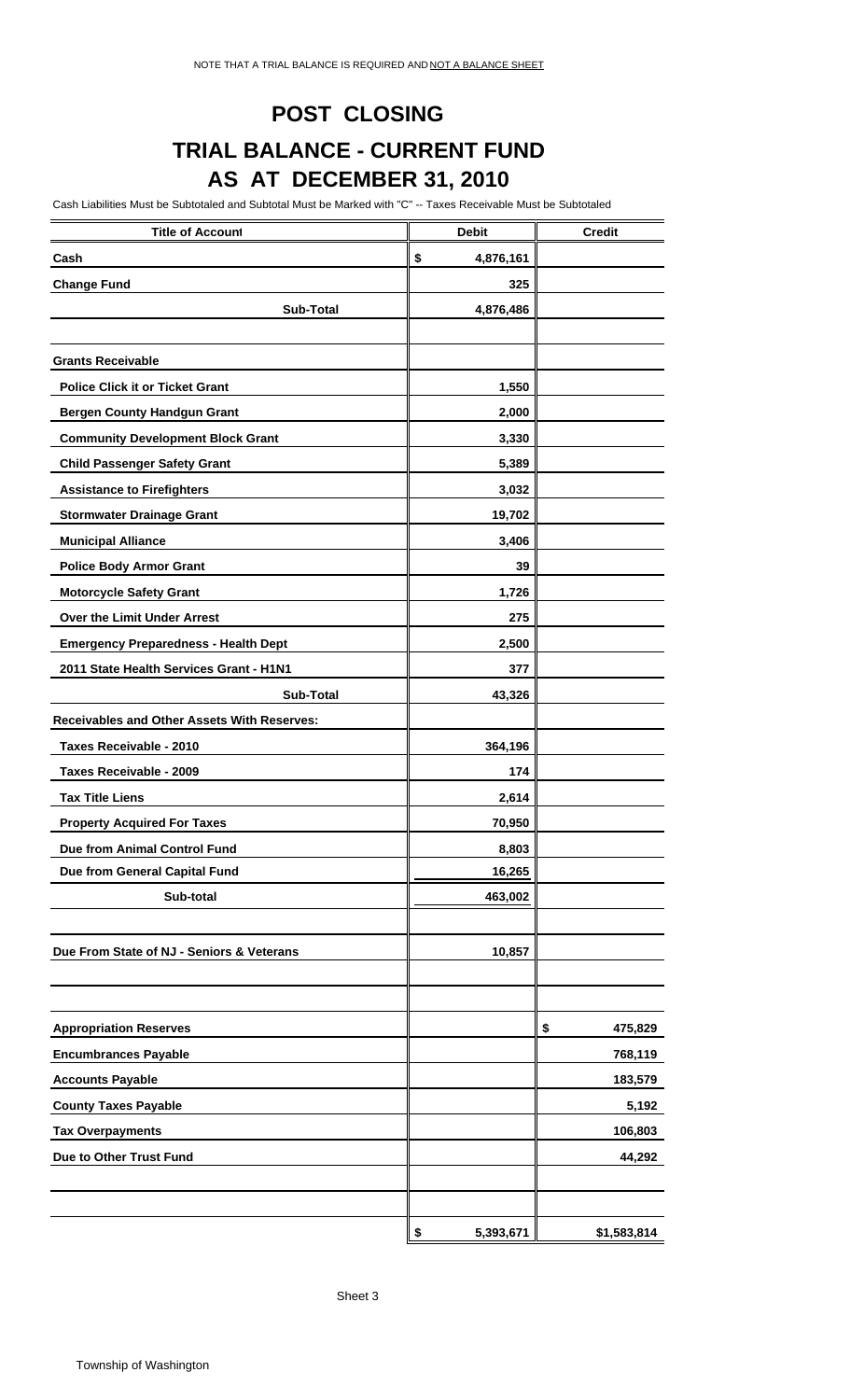# **POST CLOSING TRIAL BALANCE - CURRENT FUND (CONT'D) AS AT DECEMBER 31, 2010**

Cash Liabilities Must be Subtotaled and Subtotal Must be Marked with "C" -- Taxes Receivable Must be Subtotaled

| <b>Title of Account</b>                 | <b>Debit</b>                           | <b>Credit</b>                          |     |
|-----------------------------------------|----------------------------------------|----------------------------------------|-----|
| Sub-Total (From Page 3) \$              | 5,393,671                              | \$<br>1,583,814                        |     |
| <b>Prepaid Taxes</b>                    |                                        | 138,155                                |     |
| <b>Miscellaneous Reserves</b>           |                                        | 1,162,039                              |     |
| <b>Unappropriated Reserves - Grants</b> |                                        | 71,863                                 |     |
| <b>Appropriated Reserves - Grants</b>   |                                        | 53,035                                 |     |
| <b>Sub-Total</b>                        |                                        | 3,008,906                              | "C" |
| <b>Reserve For Receivables</b>          |                                        | 463,002                                |     |
| <b>Fund Balance</b>                     |                                        | 1,921,763                              |     |
|                                         |                                        |                                        |     |
|                                         |                                        |                                        |     |
|                                         |                                        |                                        |     |
|                                         |                                        |                                        |     |
|                                         |                                        |                                        |     |
|                                         |                                        |                                        |     |
|                                         |                                        |                                        |     |
|                                         |                                        |                                        |     |
|                                         |                                        |                                        |     |
|                                         |                                        |                                        |     |
|                                         |                                        |                                        |     |
|                                         | $\boldsymbol{\mathsf{s}}$<br>5,393,671 | $\boldsymbol{\mathsf{s}}$<br>5,393,671 |     |

Sheet 3a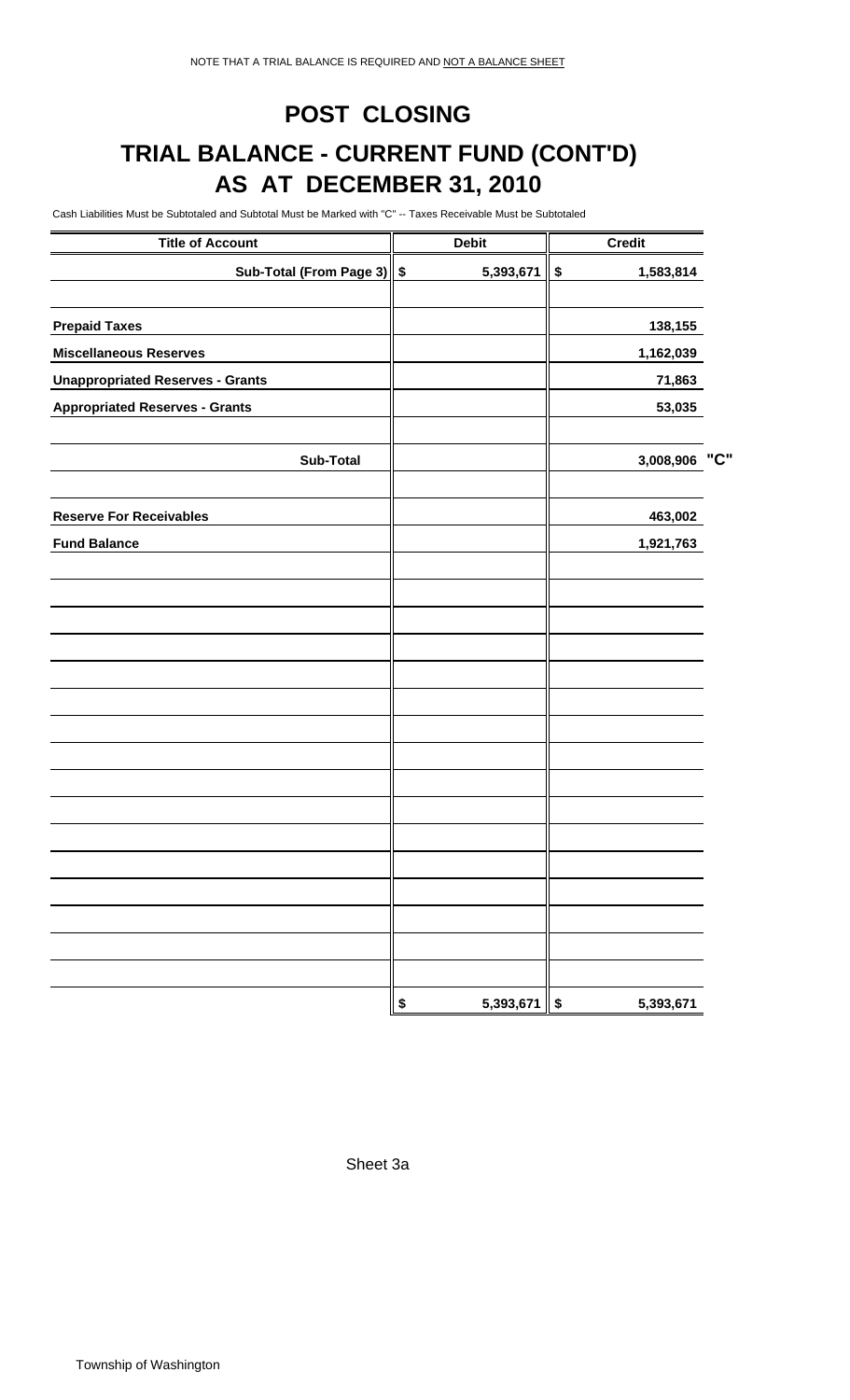### **POST CLOSING TRIAL BALANCE - PUBLIC ASSISTANCE FUND**

ACCOUNTS #1 AND #2\*

AS AT DECEMBER 31, 2010

| <b>Title of Account</b> |  | <b>Credit</b> |  |
|-------------------------|--|---------------|--|
|                         |  |               |  |
|                         |  |               |  |
|                         |  |               |  |
|                         |  |               |  |
| NOT APPLICABLE          |  |               |  |
|                         |  |               |  |
|                         |  |               |  |
|                         |  |               |  |
|                         |  |               |  |
|                         |  |               |  |
|                         |  |               |  |
|                         |  |               |  |
|                         |  |               |  |
|                         |  |               |  |
|                         |  |               |  |
|                         |  |               |  |
|                         |  |               |  |
|                         |  |               |  |
|                         |  |               |  |
|                         |  |               |  |
|                         |  |               |  |
|                         |  |               |  |
|                         |  |               |  |
|                         |  |               |  |
|                         |  |               |  |
|                         |  |               |  |
|                         |  |               |  |
|                         |  |               |  |
|                         |  |               |  |
|                         |  |               |  |
|                         |  |               |  |
|                         |  |               |  |
|                         |  |               |  |
|                         |  |               |  |
|                         |  |               |  |
|                         |  |               |  |
|                         |  |               |  |
|                         |  |               |  |
|                         |  |               |  |

**(Do not crowd - add additional sheets)**

\*To be prepared in compliance with Department of Human Services Municipal Audit Guide.

Public Welfare, General Assistance Program.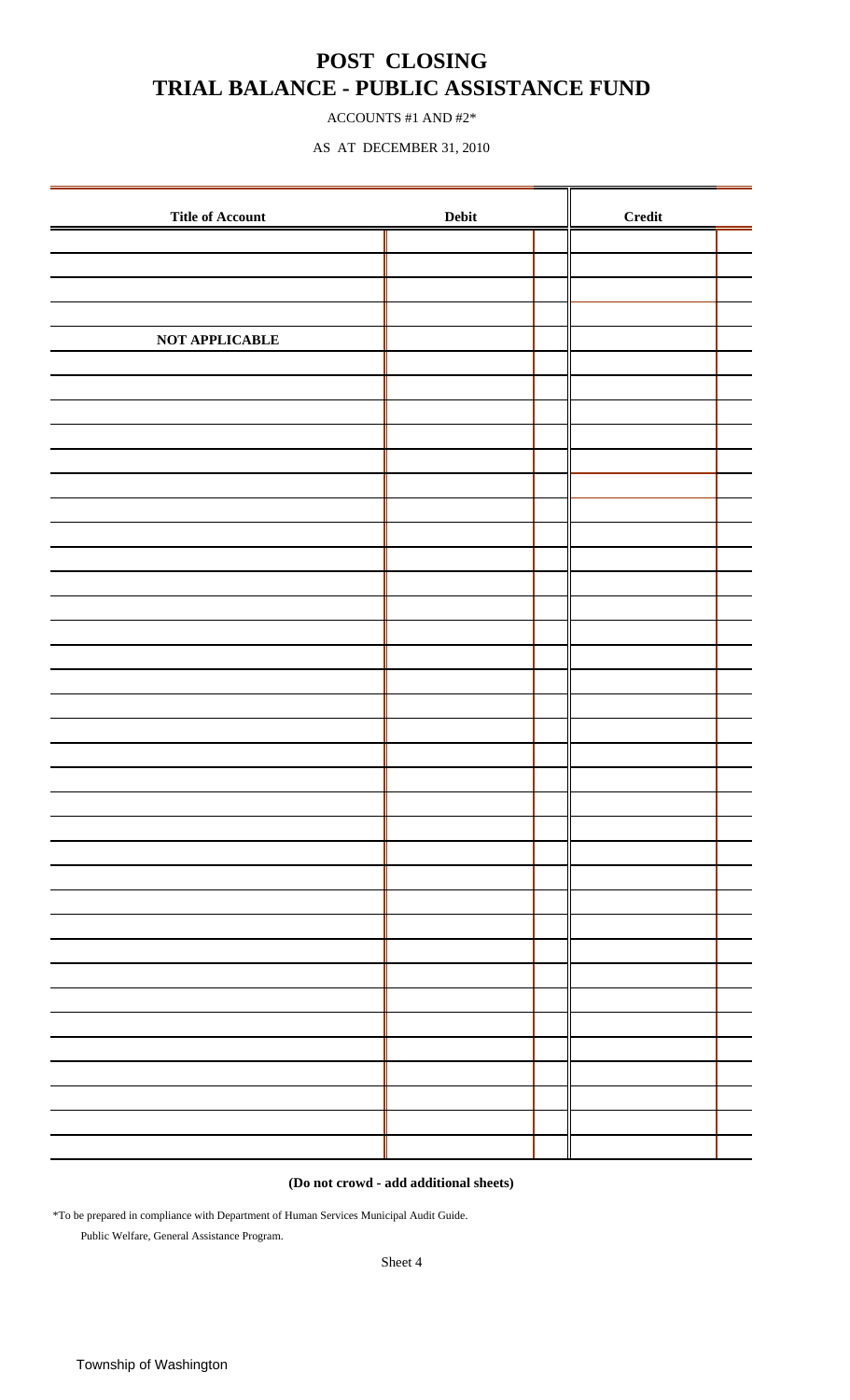## **POST CLOSING TRIAL BALANCE - FEDERAL AND STATE GRANTS**

AS AT DECEMBER 31, 2010

| <b>Title of Account</b> |  | <b>Credit</b> |  |
|-------------------------|--|---------------|--|
|                         |  |               |  |
|                         |  |               |  |
|                         |  |               |  |
|                         |  |               |  |
|                         |  |               |  |
| NOT APPLICABLE          |  |               |  |
|                         |  |               |  |
|                         |  |               |  |
|                         |  |               |  |
|                         |  |               |  |
|                         |  |               |  |
|                         |  |               |  |
|                         |  |               |  |
|                         |  |               |  |
|                         |  |               |  |
|                         |  |               |  |
|                         |  |               |  |
|                         |  |               |  |
|                         |  |               |  |
|                         |  |               |  |
|                         |  |               |  |
|                         |  |               |  |
|                         |  |               |  |
|                         |  |               |  |
|                         |  |               |  |
|                         |  |               |  |
|                         |  |               |  |
|                         |  |               |  |
|                         |  |               |  |
|                         |  |               |  |
|                         |  |               |  |
|                         |  |               |  |
|                         |  |               |  |
|                         |  |               |  |
|                         |  |               |  |
|                         |  |               |  |
|                         |  |               |  |
|                         |  |               |  |

**(Do not crowd - add additional sheets)**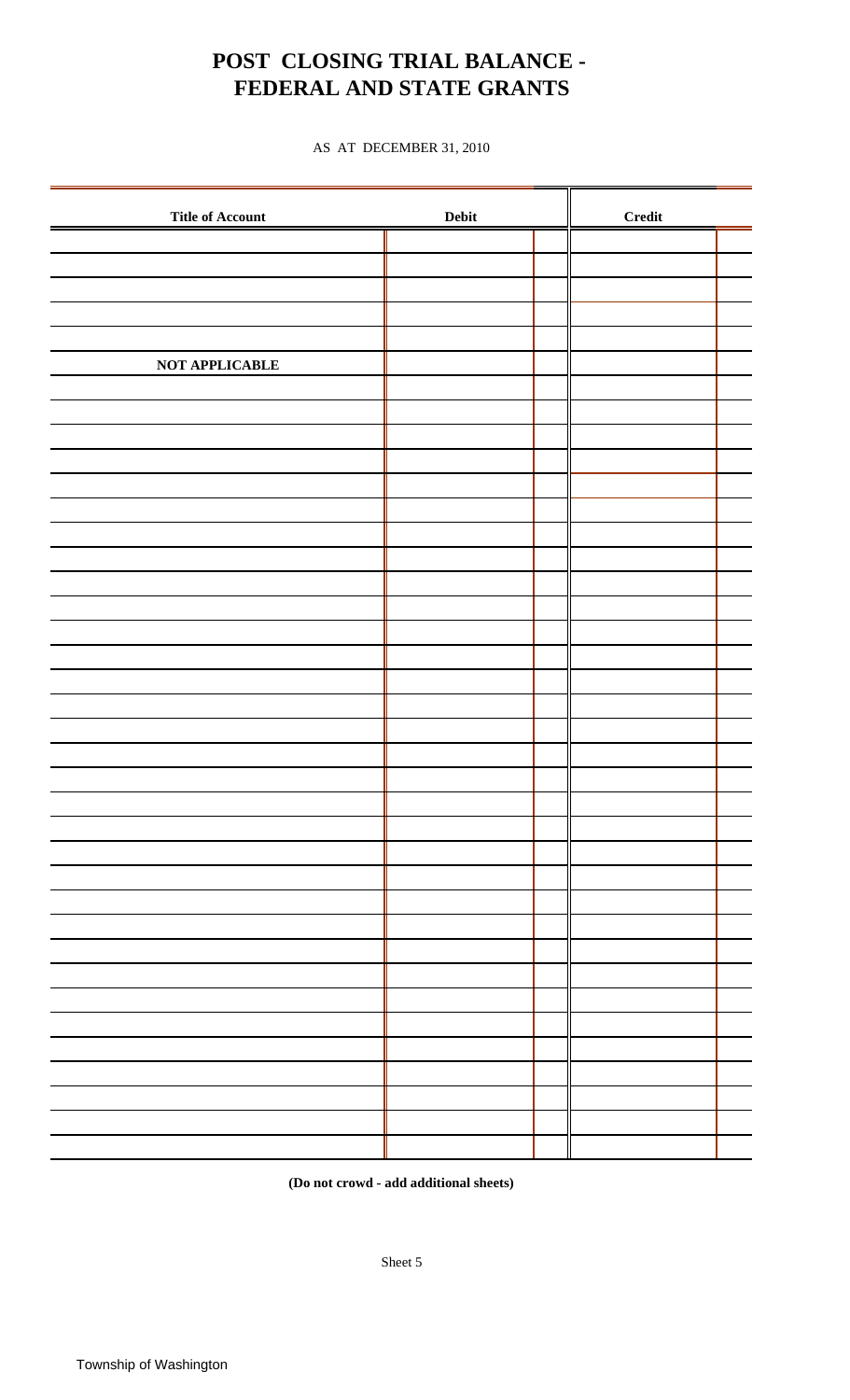## **POST CLOSING TRIAL BALANCE - TRUST FUNDS**

### **(Assessment Section Must Be Separately Stated)**

AS AT DECEMBER 31, 2010

| <b>Title of Account</b>                            | <b>Debit</b>    | <b>Credit</b>   |  |
|----------------------------------------------------|-----------------|-----------------|--|
| <b>ANIMAL CONTROL TRUST FUND</b>                   |                 |                 |  |
| Cash                                               | \$<br>24,689    |                 |  |
| <b>Change Fund</b>                                 | 25              |                 |  |
| Due to State of NJ                                 |                 | \$<br>392       |  |
| <b>Due to Current Fund</b>                         |                 | 8,803           |  |
| <b>Reserve for Expenditures</b>                    |                 | 15,519          |  |
|                                                    | \$<br>24,714    | \$<br>24,714    |  |
|                                                    |                 |                 |  |
|                                                    |                 |                 |  |
| UNEMPLOYMENT INSURANCE TRUST FUND                  |                 |                 |  |
| Cash                                               | \$<br>7,961     |                 |  |
| <b>Reserve for Unemployment</b>                    |                 | \$<br>7,961     |  |
|                                                    | \$<br>7,961     | \$<br>7,961     |  |
|                                                    |                 |                 |  |
|                                                    |                 |                 |  |
| <b>OTHER TRUST FUND</b>                            |                 |                 |  |
| Cash                                               | \$<br>1,428,600 |                 |  |
| <b>Due from Current Fund</b>                       | 44,292          |                 |  |
| <b>Payroll Deductions Payable</b>                  |                 | \$<br>99,912    |  |
| <b>Reserve for Escrow and Performance Deposits</b> |                 | 627,412         |  |
| <b>Reserve for Police Outside Billing</b>          |                 | 273,067         |  |
| <b>Miscellaneous Reserves</b>                      |                 | 95,483          |  |
| <b>Reserve for</b>                                 |                 |                 |  |
| <b>Health Benefits</b>                             |                 | 17,093          |  |
| <b>Insurance Settlement</b>                        |                 | 342,666         |  |
| <b>Mount Laurel Senior Housing</b>                 |                 | 17,259          |  |
|                                                    | \$<br>1,472,892 | \$<br>1,472,892 |  |
|                                                    |                 |                 |  |
|                                                    |                 |                 |  |
|                                                    |                 |                 |  |
|                                                    |                 |                 |  |
|                                                    |                 |                 |  |
|                                                    |                 |                 |  |
|                                                    |                 |                 |  |
|                                                    |                 |                 |  |

**(Do not crowd - add additional sheets)**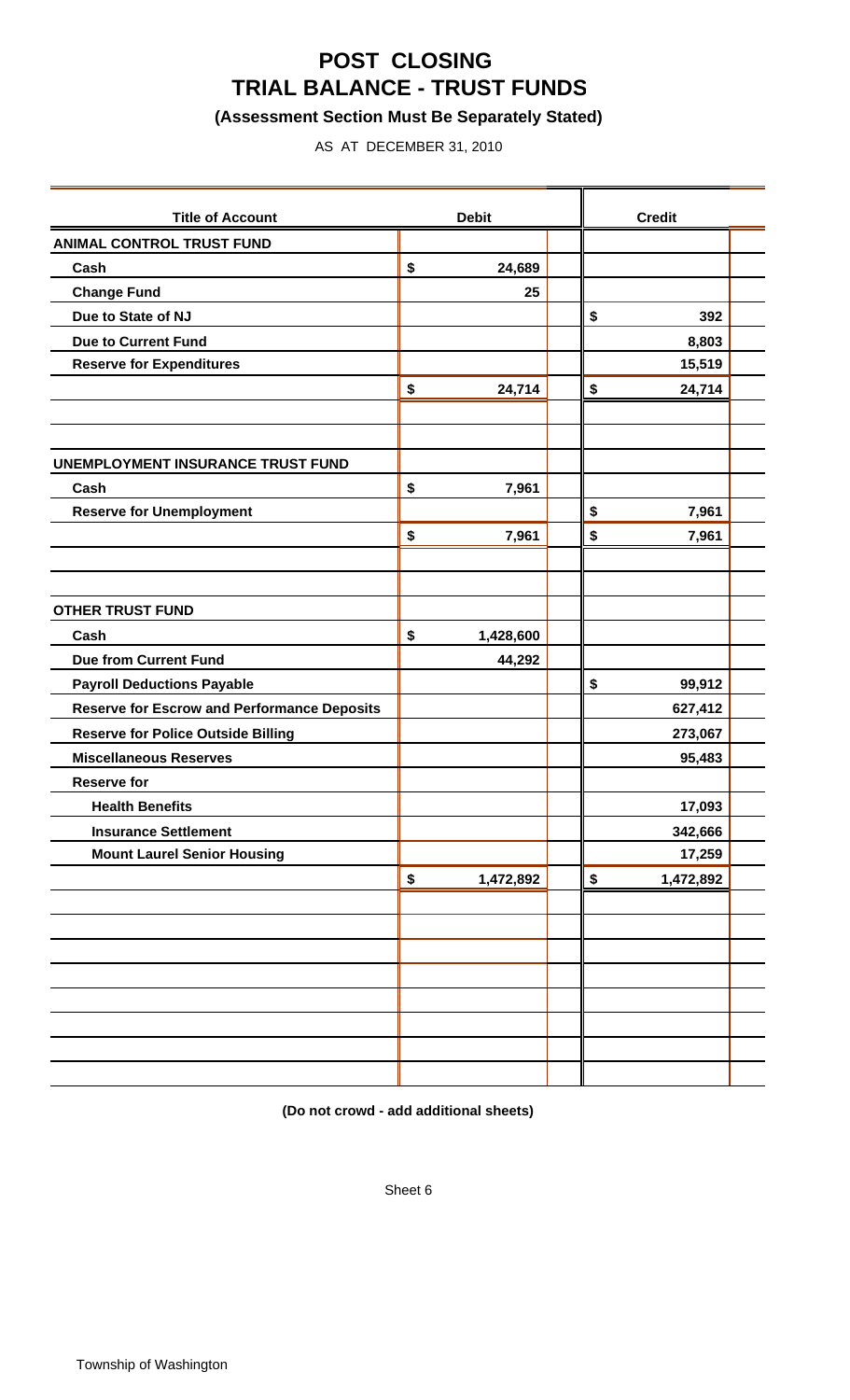### **MUNICIPAL PUBLIC DEFENDER CERTIFICATION**

Public Law, 1998, C. 256

|     | 25% |
|-----|-----|
| (2) |     |
|     |     |

Note: If the amount of money in a dedicated fund established pursuant to this section exceeds by more than 25% the amount which the municipality expended during the prior year providing the services of a municipal public defender, the amount in excess of the amount expended shall be forwarded to the Criminal Disposition and Review Collection Fund administered by the Victims of Crime Compensation Board. (P.O. Box 084, Trenton, NJ 08625)

The undersigned certifies that the municipality has complied with the regulations governing *Municipal Public Defender* as required under Public Law 1998, C. 256.

Chief Financial Officer:

Signature:

Certificate #:

Date:

Sheet 6a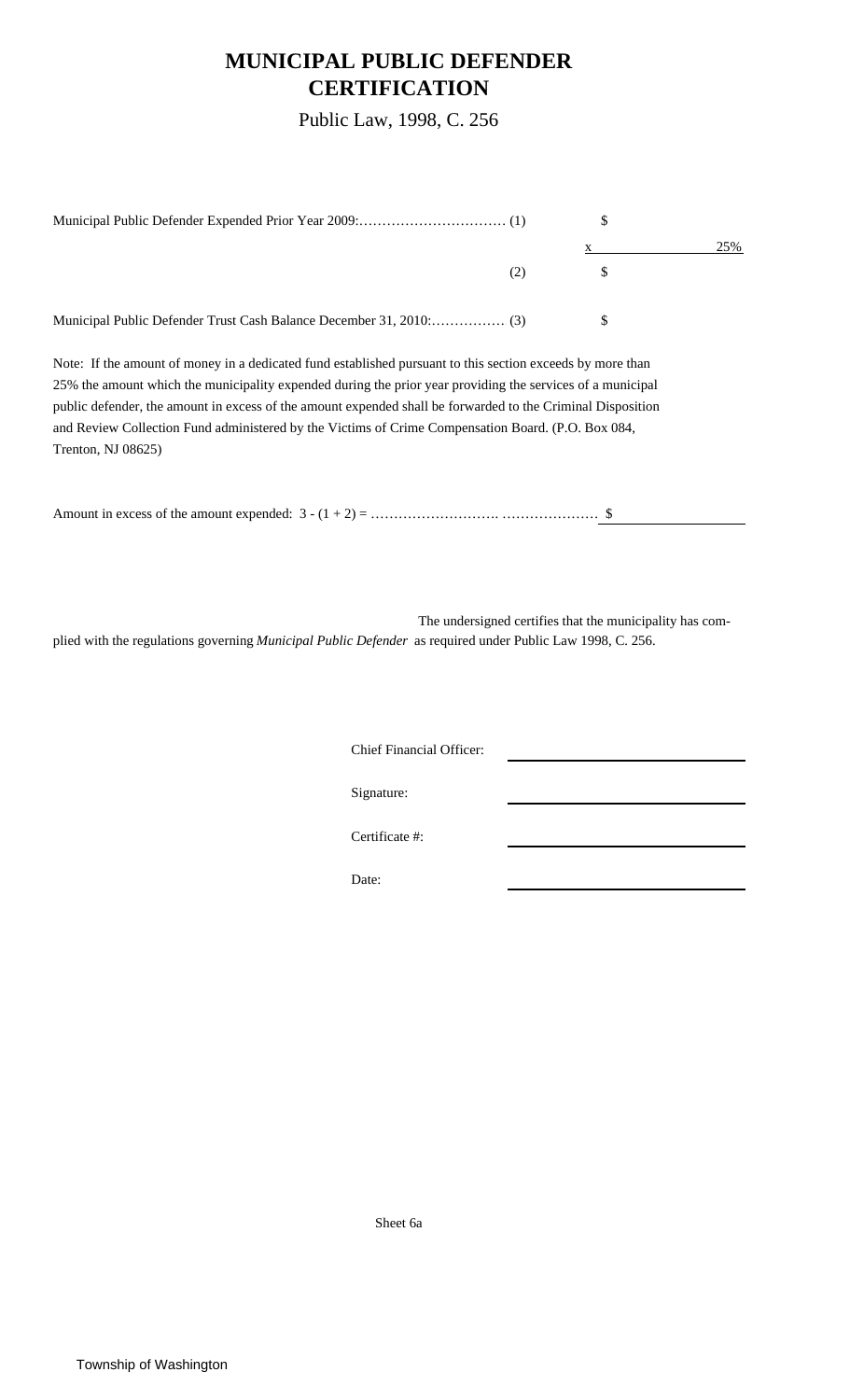# **Schedule of Trust Fund Deposits and Reserves**

|     | Purpose                           |               | Amount<br>Dec. 31, 2009<br>per Audit<br>Report |        | Receipts  | Disbursements   | <b>Balance</b><br>as at<br>Dec. 31, 2010 |
|-----|-----------------------------------|---------------|------------------------------------------------|--------|-----------|-----------------|------------------------------------------|
| 1.  | Escrow & Performance Dep \$       |               | 457,313                                        | \$     | 316,824   | \$<br>146,725   | \$<br>627,412                            |
| 2.  | <b>Insurance Settlements</b>      |               | 342,666                                        |        |           |                 | 342,666                                  |
| 3.  | <b>Miscellaneous Reserves</b>     |               | 21,432                                         |        | 88,155    | 14,104          | 95,483                                   |
| 4.  | <b>Payroll Deductions Payable</b> |               | 33,589                                         |        | 7,250,917 | 7,184,594       | 99,912                                   |
| 5.  | Mt. Laurel Housing                |               | 102,259                                        |        |           | 85,000          | 17,259                                   |
| 6.  | Police Outside Billing            |               | 207,668                                        |        | 426,192   | 360,793         | 273,067                                  |
| 7.  | <b>Health Benefits</b>            |               |                                                |        | 17,093    |                 | 17,093                                   |
| 8.  |                                   |               |                                                |        |           |                 |                                          |
| 9.  |                                   |               |                                                |        |           |                 |                                          |
| 10. |                                   |               |                                                |        |           |                 |                                          |
| 11. |                                   |               |                                                |        |           |                 |                                          |
| 12. |                                   |               |                                                |        |           |                 |                                          |
| 13. |                                   |               |                                                |        |           |                 |                                          |
| 14. |                                   |               |                                                |        |           |                 |                                          |
| 15. |                                   |               |                                                |        |           |                 |                                          |
| 16. |                                   |               |                                                |        |           |                 |                                          |
| 17. |                                   |               |                                                |        |           |                 |                                          |
| 18. |                                   |               |                                                |        |           |                 |                                          |
| 19. |                                   |               |                                                |        |           |                 |                                          |
| 20. |                                   |               |                                                |        |           |                 |                                          |
| 21. |                                   |               |                                                |        |           |                 |                                          |
| 22. |                                   |               |                                                |        |           |                 |                                          |
| 23. |                                   |               |                                                |        |           |                 |                                          |
| 24. |                                   |               |                                                |        |           |                 |                                          |
| 25. |                                   |               |                                                |        |           |                 |                                          |
| 26. |                                   |               |                                                |        |           |                 |                                          |
| 27. |                                   |               |                                                |        |           |                 |                                          |
| 28. |                                   |               |                                                |        |           |                 |                                          |
| 29. |                                   |               |                                                |        |           |                 |                                          |
|     | <b>Totals:</b>                    | $\mathcal{S}$ | 1,164,927                                      | $\$\,$ | 8,099,181 | \$<br>7,791,216 | \$<br>1,472,892                          |

Sheet 6b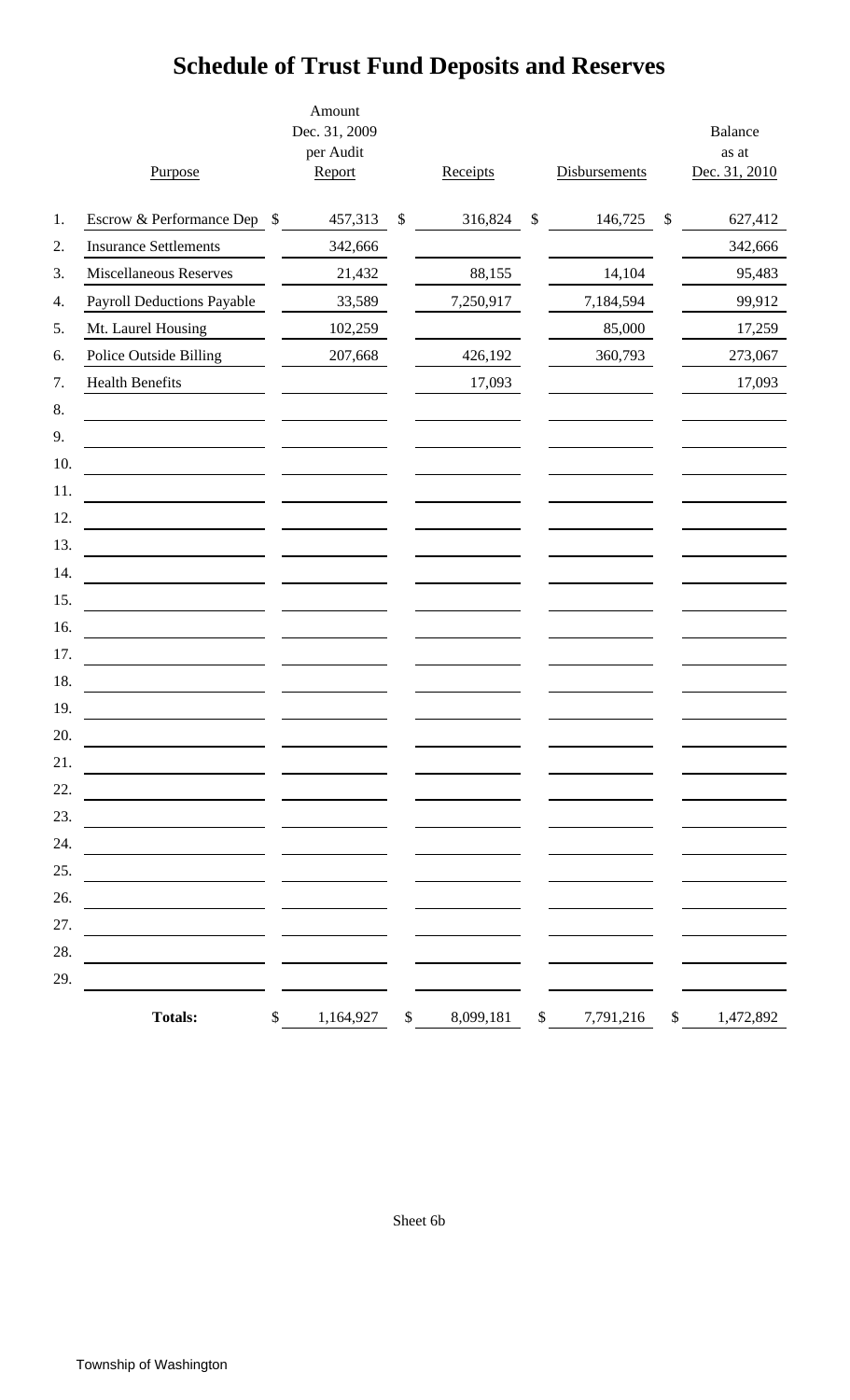### ANALYSIS OF TRUST ASSESSMENT CASH AND INVESTMENTS PLEDGED TO

### LIABILITIES AND SURPLUS

|                                                                 | Audit                    |                          |                          | <b>RECEIPTS</b> |              |              |               |                          |
|-----------------------------------------------------------------|--------------------------|--------------------------|--------------------------|-----------------|--------------|--------------|---------------|--------------------------|
| Title of Liability to which Cash<br>and Investments are Pledged | Balance<br>Dec. 31, 2009 | Assessments<br>and Liens | Current<br><b>Budget</b> |                 |              | Cancelled    | Disbursements | Balance<br>Dec. 31, 2010 |
| Assessment Serial Bond Issues:                                  | <b>XXXXX</b>             | <b>XXXXX</b>             | <b>XXXXX</b>             | <b>XXXXX</b>    | <b>XXXXX</b> | <b>XXXXX</b> | <b>XXXXX</b>  | <b>XXXXX</b>             |
|                                                                 |                          |                          |                          |                 |              |              |               |                          |
|                                                                 |                          |                          |                          |                 |              |              |               |                          |
|                                                                 |                          |                          |                          |                 |              |              |               |                          |
|                                                                 |                          |                          |                          |                 |              |              |               |                          |
| Assessment Bond Anticipation Note Issues:                       | <b>XXXXX</b>             | <b>XXXXX</b>             | <b>XXXXX</b>             | <b>XXXXX</b>    | <b>XXXXX</b> | <b>XXXXX</b> | <b>XXXXX</b>  | <b>XXXXX</b>             |
|                                                                 |                          |                          |                          |                 |              |              |               |                          |
|                                                                 |                          |                          |                          |                 |              |              |               |                          |
| <b>Assessment Overpayments</b>                                  |                          |                          |                          |                 |              |              |               |                          |
| Other Liabilities                                               |                          |                          |                          |                 |              |              |               |                          |
| <b>Trust Surplus</b>                                            |                          |                          |                          |                 |              |              |               |                          |
| *Less Assets "Unfinanced"                                       | <b>XXXXX</b>             | <b>XXXXX</b>             | <b>XXXXX</b>             | <b>XXXXX</b>    | <b>XXXXX</b> | <b>XXXXX</b> | <b>XXXXX</b>  | <b>XXXXX</b>             |
|                                                                 |                          |                          |                          |                 |              |              |               |                          |
|                                                                 |                          |                          |                          |                 |              |              |               |                          |
|                                                                 |                          |                          |                          |                 |              | \$0          |               |                          |

\*Show as red figure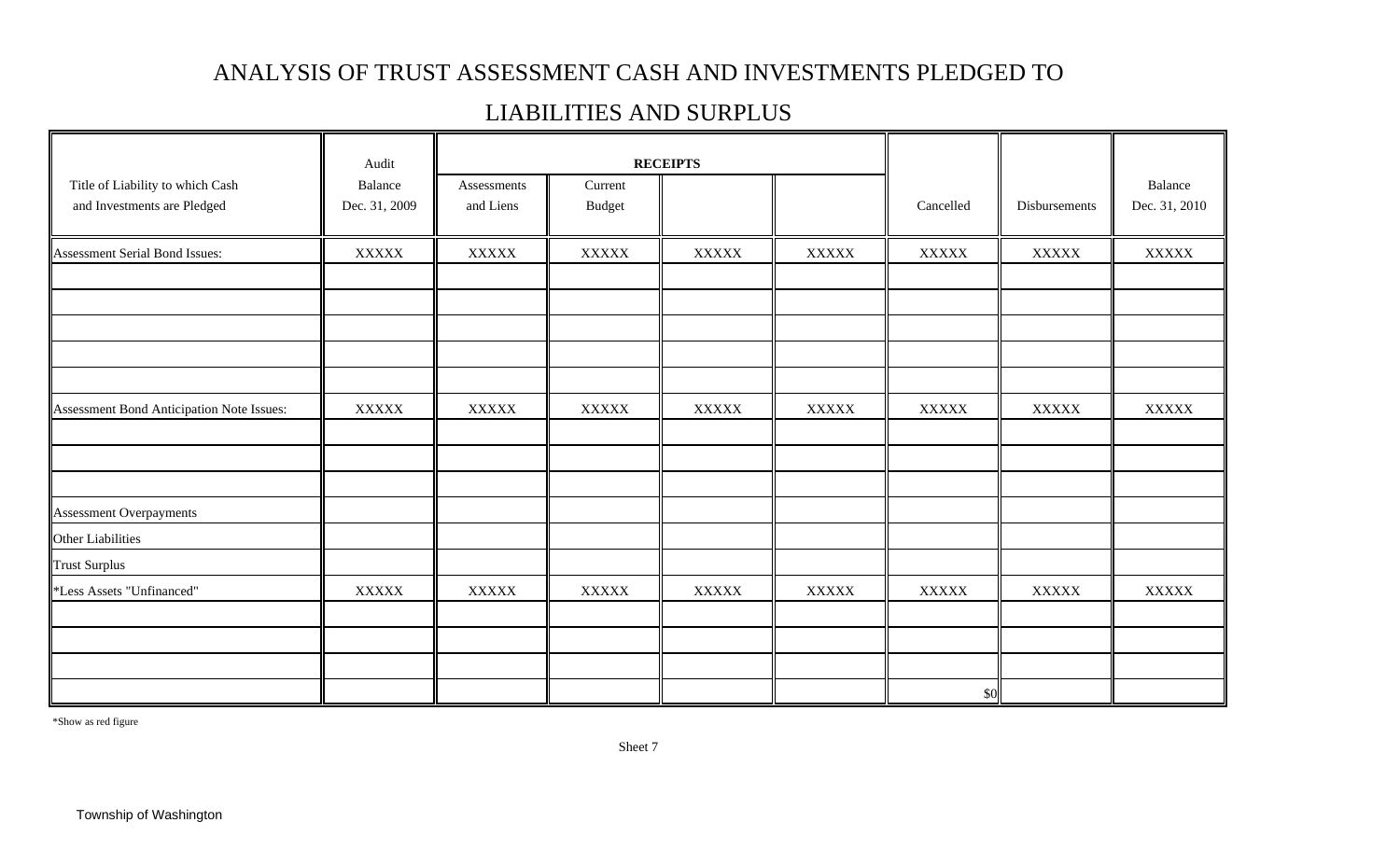# **POST CLOSING TRIAL BALANCE - GENERAL CAPITAL FUND**

### **AS AT DECEMBER 31, 2010**

| <b>Title of Account</b>                          | <b>Debit</b>          | <b>Credit</b>   |
|--------------------------------------------------|-----------------------|-----------------|
| <b>Est. Proceeds Bonds and Notes Authorized</b>  | \$<br>748,487         | <b>XXXXXXXX</b> |
| <b>Bonds and Notes Authorized But Not Issued</b> | <b>XXXXXXXX</b>       | \$<br>748,487   |
| Cash                                             | 1,643,589             |                 |
| <b>Deferred Charges to Future Taxation</b>       |                       |                 |
| <b>Funded</b>                                    | 4,040,583             |                 |
| <b>Unfunded</b>                                  | 4,091,487             |                 |
| <b>Grants Receivable</b>                         | 416,138               |                 |
| <b>Due to Current Fund</b>                       |                       | 16,265          |
| <b>Serial Bonds Payable</b>                      |                       | 3,947,000       |
| <b>EDA Loans Payable</b>                         |                       | 93,583          |
| <b>Bond Anticipation Notes Payable</b>           |                       | 3,343,000       |
| <b>Improvement Authorizations</b>                |                       |                 |
| <b>Funded</b>                                    |                       | 469,029         |
| <b>Unfunded</b>                                  |                       | 1,723,958       |
| <b>Contracts Payable</b>                         |                       | 152,159         |
| <b>Reserve for Payment of Bonds</b>              |                       | 214,961         |
| <b>Reserve for Preliminary Costs</b>             |                       | 5,000           |
| <b>Reserve for Ambulance</b>                     |                       | 15,000          |
| <b>Reserve for Grants Receivable</b>             |                       | 61,138          |
| <b>Capital Improvement Fund</b>                  |                       | 116,626         |
| <b>Fund Balance</b>                              |                       | 34,078          |
|                                                  |                       |                 |
|                                                  |                       |                 |
|                                                  |                       |                 |
|                                                  |                       |                 |
|                                                  |                       |                 |
|                                                  |                       |                 |
|                                                  |                       |                 |
|                                                  |                       |                 |
|                                                  |                       |                 |
|                                                  |                       |                 |
|                                                  |                       |                 |
|                                                  |                       |                 |
|                                                  |                       |                 |
|                                                  |                       |                 |
|                                                  | $10,940,284$ \$<br>\$ | 10,940,284      |

(Do not crowd - add additional sheets)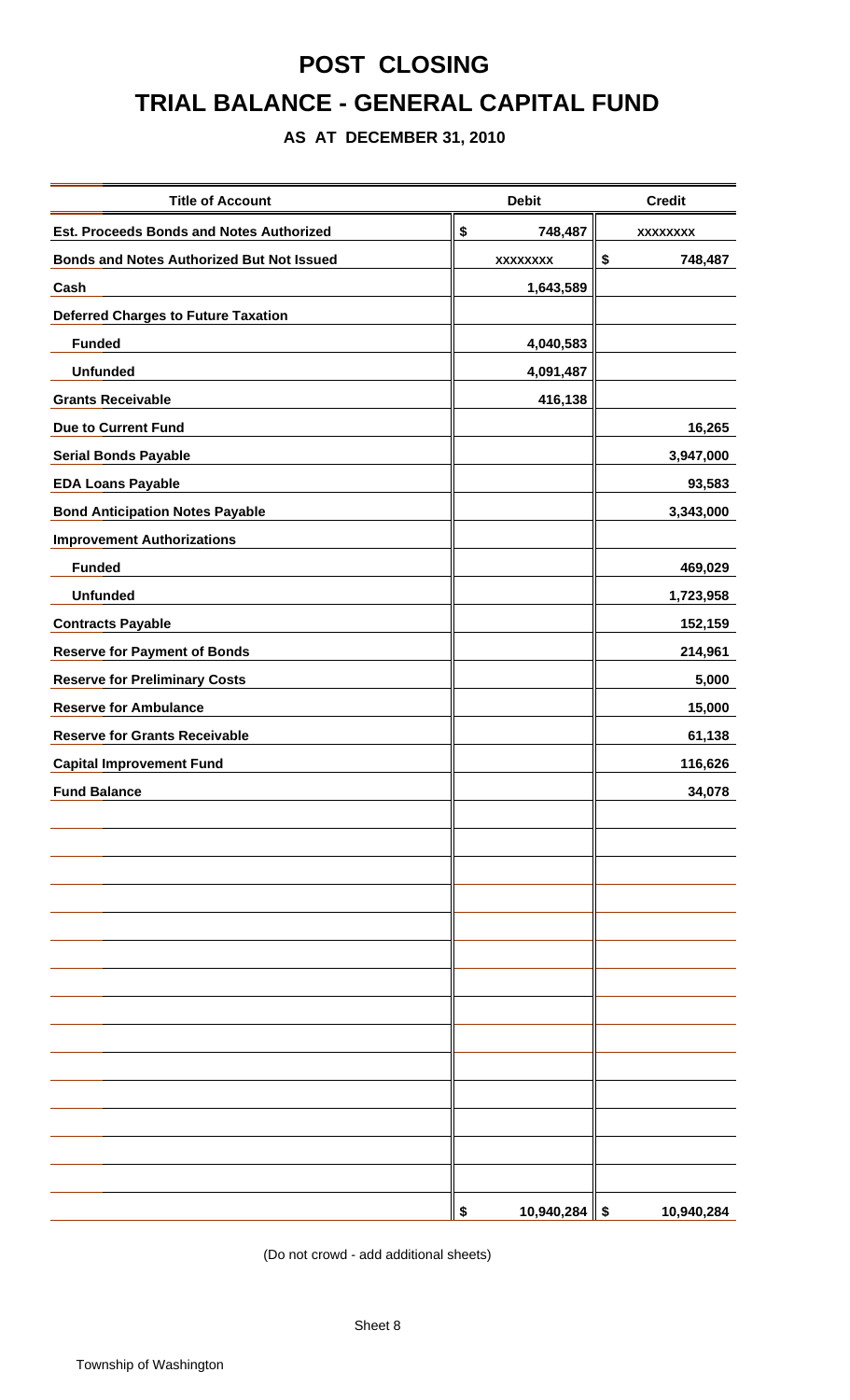### **CASH RECONCILIATION DECEMBER 31, 2010**

|                                                         |                         | Cash                      |                            |                           |  |  |
|---------------------------------------------------------|-------------------------|---------------------------|----------------------------|---------------------------|--|--|
|                                                         | *On Hand                | On Deposit                | Less Checks<br>Outstanding | Cash Book<br>Balance      |  |  |
| Current                                                 | $\mathbb{S}$<br>303,310 | $\mathbb S$<br>4,656,889  | $\mathbb{S}$<br>84,038     | $\mathbb{S}$<br>4,876,161 |  |  |
| Trust - Assessment                                      |                         |                           |                            |                           |  |  |
| Trust - Dog License                                     |                         | 25,133                    | 444                        | 24,689                    |  |  |
| Trust - Other                                           |                         | 1,725,342                 | 296,742                    | 1,428,600                 |  |  |
| Trust - Unemployment                                    |                         | 7,961                     |                            | 7,961                     |  |  |
| Capital - General                                       | 1,599                   | 1,749,838                 | 107,848                    | 1,643,589                 |  |  |
| Water - Operating                                       |                         |                           |                            |                           |  |  |
| Water - Capital<br>Utility -<br><b>Assessment Trust</b> |                         |                           |                            |                           |  |  |
| Public Assistance **                                    |                         |                           |                            |                           |  |  |
| Garbage District                                        |                         |                           |                            |                           |  |  |
|                                                         |                         |                           |                            |                           |  |  |
|                                                         |                         |                           |                            |                           |  |  |
|                                                         |                         |                           |                            |                           |  |  |
| Total                                                   | $\mathbb{S}$<br>304,909 | $\mathbb{S}$<br>8,165,163 | $\mathbb{S}$<br>489,072    | \$<br>7,981,000           |  |  |

#### \* Includes Deposits in Transit

\*\* Be sure to include a Public Assistance Account reconciliation and trial balance if the municipality maintains such a bank account.

#### **REQUIRED CERTIFICATION**

 I hereby certify that all amounts in the "Cash on Deposit" column on Sheet 9 and 9(a) have been verified with the applicable bank statements, certificates, agreements or passbooks at December 31, 2010.

 I also certify that all amounts, if any, shown for Investments in Savings and Loan Associations on any trial balance have been verified with the applicable passbooks at December 31, 2010.

 All "Certificates of Deposit", "Repurchase Agreements" and other investments must be reported as cash and included in this certification.

 (THIS MUST BE SIGNED BY THE REGISTERED MUNICIPAL ACCOUNTANT (STATUTORY AUDITOR) OR CHIEF FINANCIAL OFFICER) depending on who prepared this Annual Financial Statement as certified to on Sheet 1 or 1(a).

Signature:\_\_\_\_\_\_\_\_\_\_\_\_\_\_\_\_\_\_\_\_\_\_\_\_\_\_\_\_\_\_\_\_\_\_\_\_\_\_\_\_\_\_\_\_\_\_\_\_ Title: Registered Municipal Accountant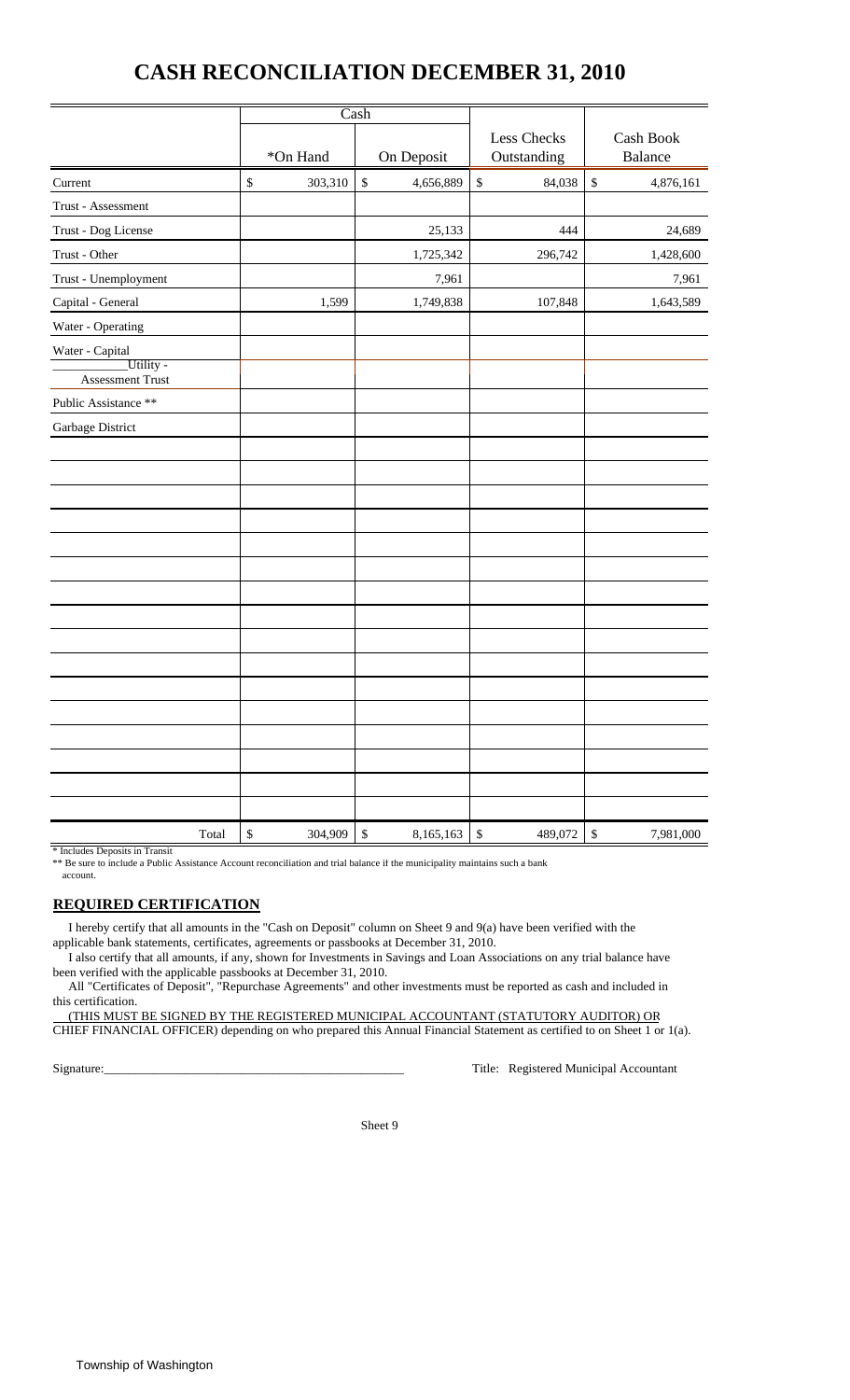## **CASH RECONCILIATION DECEMBER 31, 2010 (cont'd.)**

### **LIST BANKS AND AMOUNTS SUPPORTING "CASH ON DEPOSIT"**

| <b>Current Fund</b>                         |                 |  |
|---------------------------------------------|-----------------|--|
| PNC Checking - Treasurer                    | \$<br>26,872    |  |
| PNC - Sweep                                 | 3,357,617       |  |
| PNC - Investment                            | 1,138,736       |  |
| <b>PNC - Tax Collector Account</b>          | 12              |  |
| MBIA - Municipal Investors Service Corp.    | 133,652         |  |
|                                             | \$<br>4,656,889 |  |
|                                             |                 |  |
| <b>General Capital Fund</b>                 |                 |  |
| Bank of America - Checking                  | \$<br>41,451    |  |
| Oritani Bank - Checking                     | 704,554         |  |
| Oritani Bank - Savings                      | 1,000,500       |  |
| MBIA - Municipal Investors Service Corp.    | 3,333           |  |
|                                             | 1,749,838<br>\$ |  |
|                                             |                 |  |
| <b>Animal Control Trust Fund</b>            |                 |  |
| Bank of America - Checking                  | \$<br>25,133    |  |
|                                             |                 |  |
| <b>Unemployment Insurance Trust Fund</b>    |                 |  |
| Bank of America - Checking                  | 7,961<br>\$     |  |
|                                             |                 |  |
| <b>Other Trust Fund</b>                     |                 |  |
| Bank of America - Checking                  | \$<br>198,188   |  |
| Bank of America - Payroll                   | 98,873          |  |
| Oritani                                     | 664,589         |  |
| TD Bank North - PERS                        | 9,736           |  |
| TD Bank North - PFRS                        | 90,102          |  |
| TD Bank North - Health Benefits             | 17,093          |  |
| Bank of America - Union Dues                | 7,046           |  |
| Valley National - Mt. Laurel Senior Housing | 21,409          |  |
| Valley National - Escrow                    | 85,355          |  |
| TD Bank North - Republic Settlement         | 532,951         |  |
|                                             | 1,725,342<br>\$ |  |
|                                             |                 |  |
|                                             |                 |  |
|                                             |                 |  |
|                                             |                 |  |
|                                             |                 |  |
|                                             |                 |  |
|                                             | 8,165,163<br>\$ |  |

Note: Sections N.J.S. 40A:4-61, 40A:4-62 and 40A:4-63 of the Local Budget Law require that separate bank accounts be maintained for each allocated fund.

Sheet 9(a)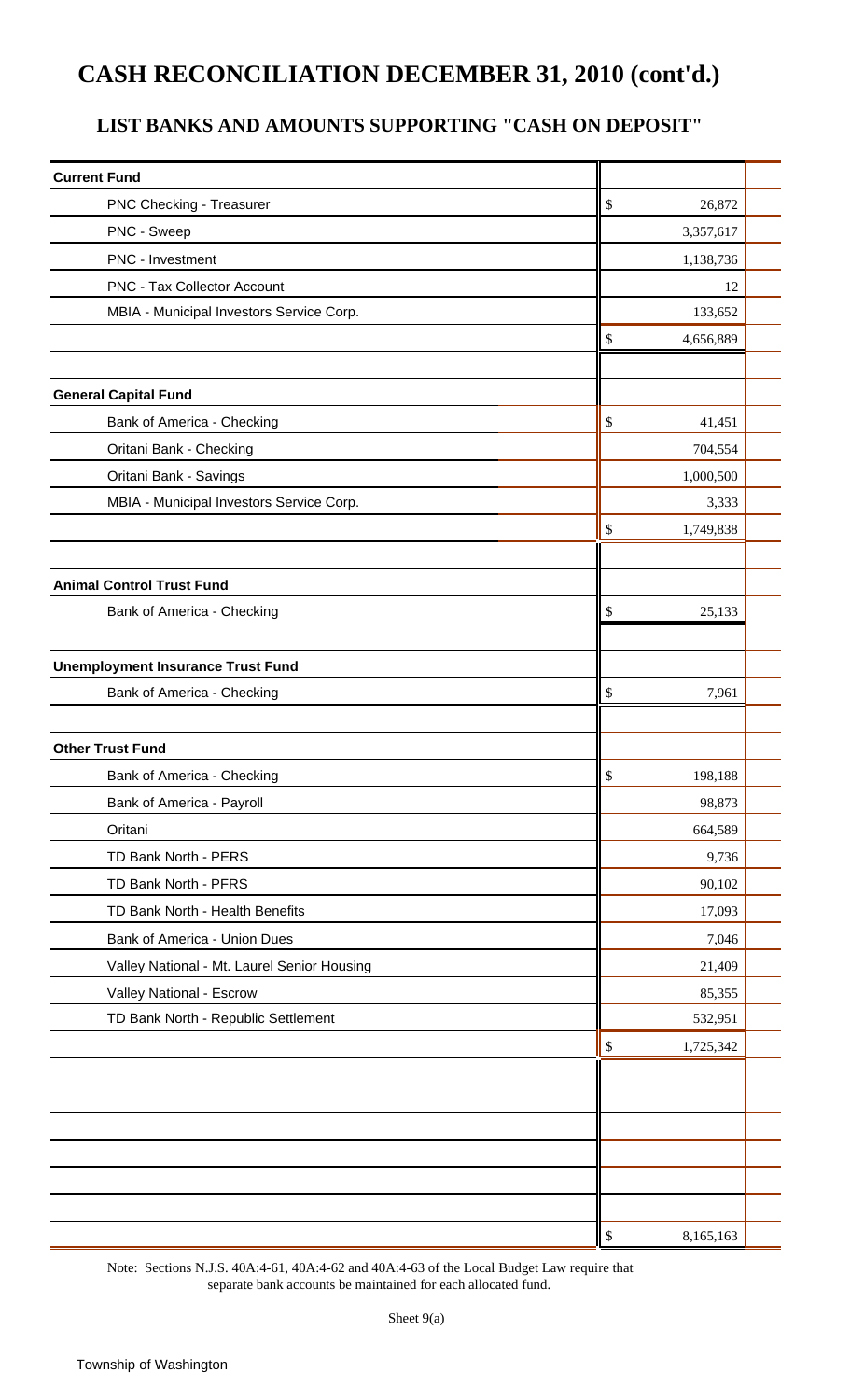### **MUNICIPALITIES AND COUNTIES**

### **FEDERAL AND STATE GRANTS RECEIVABLE**

|                                        |                | 2010              |             |                            |                |                   |
|----------------------------------------|----------------|-------------------|-------------|----------------------------|----------------|-------------------|
|                                        |                | <b>Budget</b>     |             | Realized from              |                |                   |
|                                        | <b>Balance</b> | Revenue           |             | Unapprop.                  |                | <b>Balance</b>    |
| Grant                                  | Jan.1, 2010    | Realized          | Received    | Reserve                    |                | December 31, 2010 |
|                                        |                |                   |             |                            |                |                   |
|                                        |                |                   |             |                            |                |                   |
| <b>Police Click It or Ticket</b>       | 1,550<br>\$    |                   |             |                            |                | \$<br>1,550       |
| <b>Bergen County Handgun Grant</b>     | 2,000          |                   |             |                            |                | 2,000             |
| <b>Stormwater Drainage Grant</b>       | 19,702         |                   |             |                            |                | 19,702            |
| <b>Community Development</b>           |                | 3,000             | \$<br>3,000 |                            |                | 3,330             |
| <b>Child Passenger Safety Grant</b>    | 5,389          |                   |             |                            |                | 5,389             |
| <b>Motorcycle Safety Grant</b>         | 8,789          |                   | 7,063       |                            |                | 1,726             |
| <b>Assistance to Firefighters</b>      | 3,032          |                   |             |                            |                | 3,032             |
| <b>Police Body Armor Grant</b>         | 317            | 3,194             | 3,472       |                            |                | 39                |
| Pandemic Flu Preparedness Grant        | 4              | 20,349            | 20,353      |                            |                |                   |
| <b>Public Health Priority Grant</b>    |                | 3,813             | 3,813       |                            |                |                   |
| <b>Clean Communities Program</b>       |                | 15,203            | 15,203      |                            |                |                   |
| <b>Municipal Alliance Grant</b>        |                | 10,356            | 4,190       | $\boldsymbol{\$}$<br>2,760 |                | 3,406             |
| <b>Over the Limit Under Arrest</b>     | 25             | 4,400             | 4,150       |                            |                | 275               |
| <b>Emergency Preparedness - Health</b> | 2,500          |                   |             |                            |                | 2,500             |
| 2010 State Health Services Grant       | 20,164         |                   | 19,787      |                            |                | 377               |
|                                        |                |                   |             |                            |                |                   |
| <b>Totals</b>                          | \$<br>66,802   | $60,315$ \$<br>\$ | 81,031      | \$<br>$2,760$ \$           | $\blacksquare$ | 43,326<br>\$      |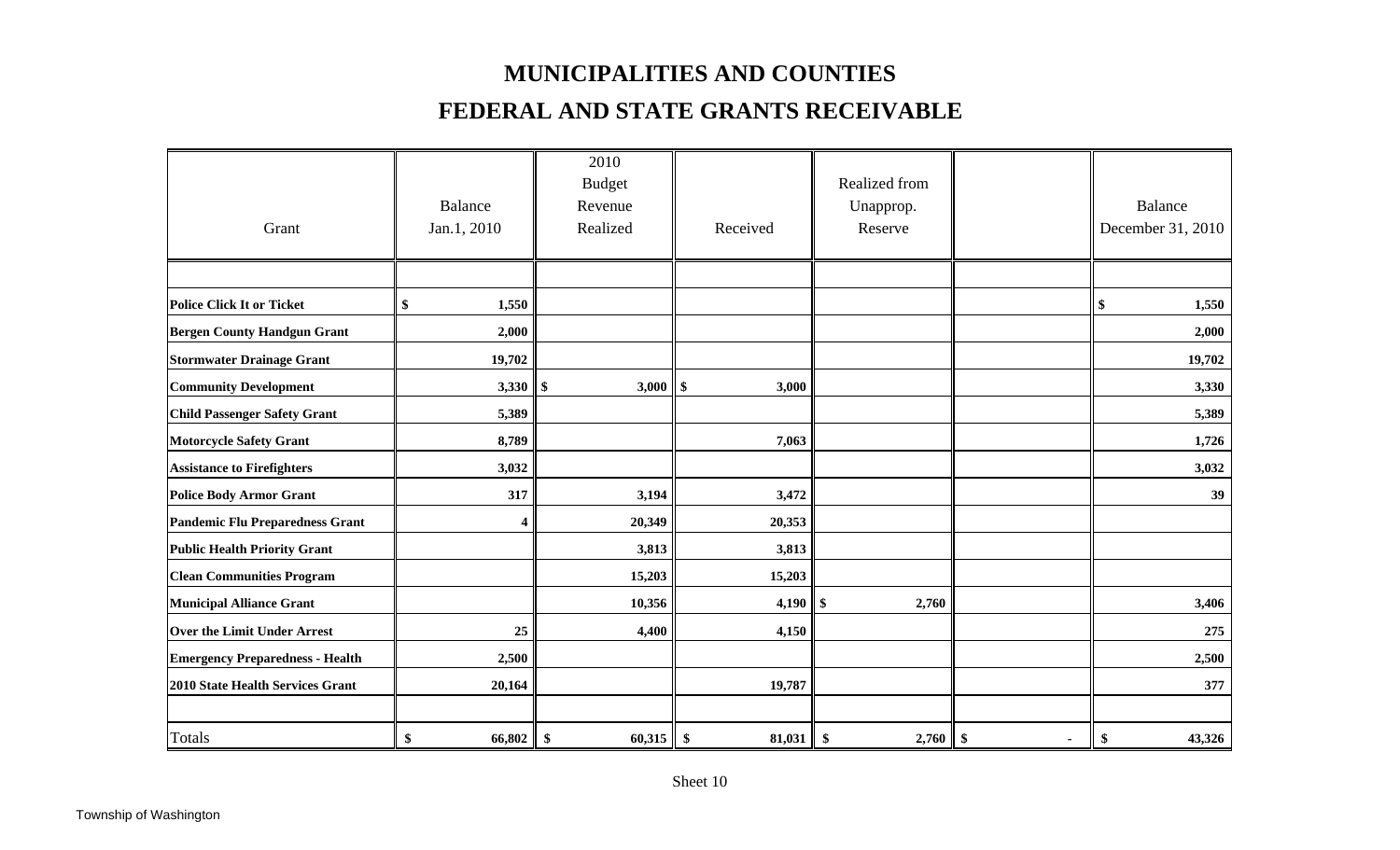### **SCHEDULE OF APPROPRIATED RESERVES FOR**

#### **FEDERAL AND STATE GRANTS**

| Grant                                         | <b>Balance</b><br>Jan. 1, 2010 | <b>Budget</b> | Transferred from 2010<br><b>Budget Appropriations</b><br>Appropriation<br>By 40A:4-87 | <b>Transferred</b><br><b>From 2009</b><br>Appropriation<br><b>Reserves</b> | <b>Expended</b> | Cancelled |         | <b>Balance</b><br>Dec. 31, 2010 |
|-----------------------------------------------|--------------------------------|---------------|---------------------------------------------------------------------------------------|----------------------------------------------------------------------------|-----------------|-----------|---------|---------------------------------|
| <b>Alcohol Education &amp; Rehabilitation</b> | \$<br>4,132                    |               |                                                                                       |                                                                            |                 |           |         | \$<br>4,132                     |
| <b>Clean Communities</b>                      | 6                              |               |                                                                                       |                                                                            |                 |           |         | 6                               |
| <b>Police Live Scan Fingerprint</b>           | 35                             |               |                                                                                       |                                                                            |                 |           |         | 35                              |
| <b>Drunk Driving Enforcement Fund</b>         | 8,634                          |               |                                                                                       |                                                                            |                 |           |         | 8,634                           |
| <b>Community Development</b>                  | 4,117                          |               |                                                                                       |                                                                            |                 |           |         | 4,117                           |
| <b>Tobacco Grant</b>                          | 214                            |               |                                                                                       |                                                                            |                 |           |         | 214                             |
| <b>FEMA - SLAHEOP Grant</b>                   | 75                             |               |                                                                                       |                                                                            |                 |           |         | 75                              |
| <b>Public Health Priority Funding</b>         | 521                            |               |                                                                                       |                                                                            |                 |           |         | 521                             |
| <b>Police Body Armor Fund</b>                 | 2,183                          |               |                                                                                       |                                                                            |                 |           |         | 2,183                           |
| Bergen County Handgun Grant                   | 2,000                          |               |                                                                                       |                                                                            |                 |           |         | 2,000                           |
| Health - Nextel PDA Grant                     | 5                              |               |                                                                                       |                                                                            |                 |           |         | 5                               |
| <b>Police Click it or Ticket Grant</b>        | 2,507                          |               |                                                                                       |                                                                            |                 |           |         | 2,507                           |
| <b>LINCS - Core Capacity Infrastructure</b>   | 3                              |               |                                                                                       |                                                                            |                 |           |         | $\mathbf{3}$                    |
| <b>Homeland Security Firefighter Grant</b>    | 486                            |               |                                                                                       |                                                                            |                 |           |         | 486                             |
| <b>Stormwater Regulation Grant</b>            | 23,826                         |               |                                                                                       |                                                                            |                 |           |         | 23,826                          |
| <b>Motorcycle Safety Grant</b>                | 50                             |               |                                                                                       |                                                                            |                 |           |         | 50                              |
| Child Passenger Safety Grant                  | 3,811                          |               |                                                                                       |                                                                            |                 |           |         | 3,811                           |
| <b>Municipal Alliance Grant</b>               |                                |               |                                                                                       | \$<br>374                                                                  |                 |           |         | 374                             |
| Over the Limit Under Arrest                   |                                |               |                                                                                       | 25                                                                         |                 |           |         | 25                              |
| <b>Emergency Preparedness Grant</b>           |                                |               |                                                                                       | 31                                                                         |                 |           |         | 31                              |
|                                               |                                |               |                                                                                       |                                                                            |                 |           |         |                                 |
| <b>Totals</b>                                 | $52,605$ \$<br>\$              | - 1           | \$                                                                                    | $430$ \$<br>\$                                                             |                 | $-1$ \$   | $-1$ \$ | $-1$ \$<br>53,035               |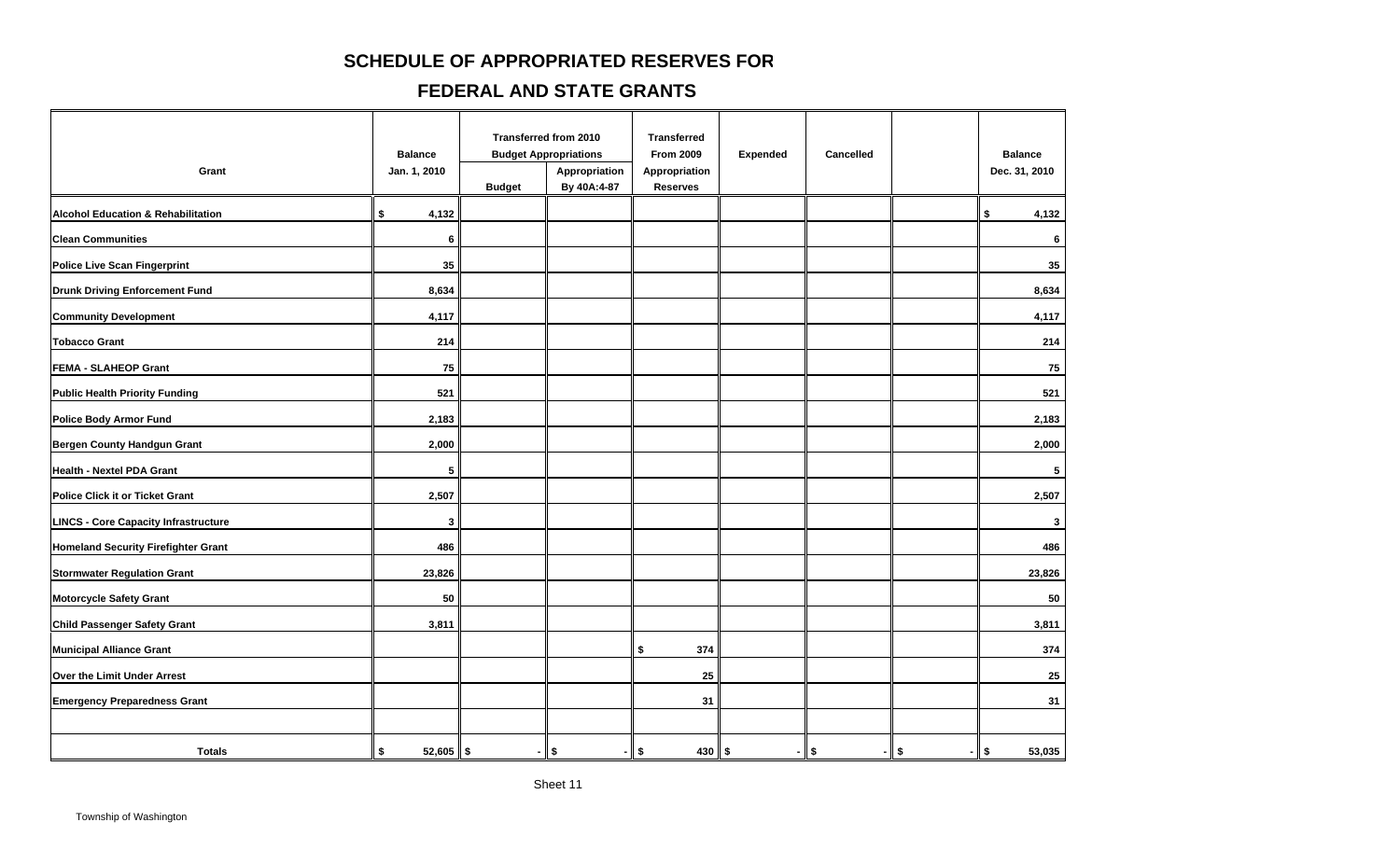## **SCHEDULE OF UNAPPROPRIATED RESERVES FO R**

## **FEDERAL AND STATE GRANTS**

| Grant                                 | <b>Balance</b><br>Jan. 1, 2010 | <b>Budget</b> | <b>Transferred to 2010</b><br><b>Budget Appropriations</b><br>Appropriation<br>By 40A:4-87 | <b>Realized as</b><br>2010 Current<br><b>Fund Revenue</b> | <b>Received</b> | <b>Cancelled</b> |              | <b>Balance</b><br>Dec. 31, 2010 |
|---------------------------------------|--------------------------------|---------------|--------------------------------------------------------------------------------------------|-----------------------------------------------------------|-----------------|------------------|--------------|---------------------------------|
|                                       |                                |               |                                                                                            |                                                           |                 |                  |              |                                 |
| <b>Truck Inspection Violations</b>    | 5,282<br>\$                    |               |                                                                                            |                                                           |                 |                  |              | 5,282<br>\$                     |
| <b>Recycling Tonnage</b>              | 21,758                         |               |                                                                                            |                                                           | 26,888<br>\$    |                  |              | 48,646                          |
| <b>Body Armor Replacement Program</b> | 192                            |               |                                                                                            |                                                           |                 |                  |              | 192                             |
| <b>Municipal Alliance Grant</b>       | 2,760                          |               |                                                                                            | 2,760<br>\$                                               |                 |                  |              |                                 |
| <b>Pandemic Flu Vaccine Grant</b>     | 5,851                          |               |                                                                                            |                                                           | 11,892          |                  |              | 17,743                          |
|                                       |                                |               |                                                                                            |                                                           |                 |                  |              |                                 |
|                                       |                                |               |                                                                                            |                                                           |                 |                  |              |                                 |
|                                       |                                |               |                                                                                            |                                                           |                 |                  |              |                                 |
|                                       |                                |               |                                                                                            |                                                           |                 |                  |              |                                 |
| <b>Totals</b>                         | $35,843$ \$<br>\$              | ٠             | \$<br>$\sim$                                                                               | $2,760$ \$<br>ll \$                                       | $38,780$ \$     | $\sim$           | \$<br>$\sim$ | 71,863<br>$\sqrt{2}$            |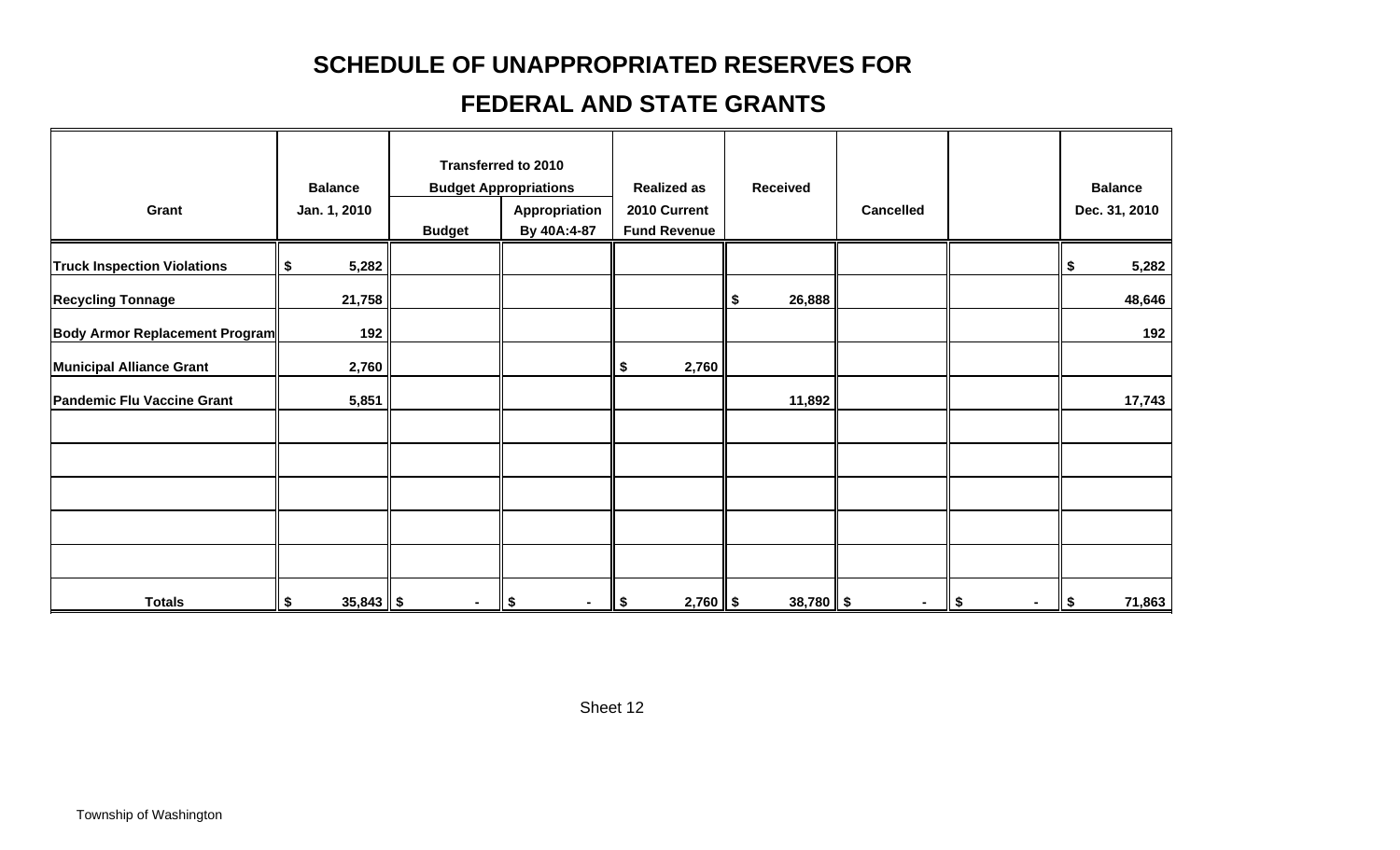## **\*LOCAL DISTRICT SCHOOL TAX**

| <b>NOT APPLICABLE</b>                                                      |          | Debit       | Credit      |
|----------------------------------------------------------------------------|----------|-------------|-------------|
| Balance January 1, 2010                                                    |          | XXXXXXXXXX  | XXXXXXXXXXX |
| School Tax Payable #                                                       | 85001-00 | XXXXXXXXXXX |             |
| School Tax Deferred<br>(Not in excess of 50% of Levy - 2010 - 2011)        | 85002-00 | XXXXXXXXXX  |             |
| Levy School Year July 1, 2010 - June 30, 2011                              |          | XXXXXXXXXX  |             |
| Levy Calendar Year 2010                                                    |          | XXXXXXXXXX  |             |
| Paid                                                                       |          |             | XXXXXXXXXX  |
| Balance December 31, 2010                                                  |          | XXXXXXXXXXX | XXXXXXXXXXX |
| School Tax Payable #                                                       | 85003-00 |             | XXXXXXXXXX  |
| <b>School Tax Deferred</b><br>(Not in excess of 50% of Levy - 2010 - 2011) | 85004-00 |             | XXXXXXXXXXX |
| * Not including Type I school debt service, emergency authorizations-      |          |             |             |

schools, transfer to Board of Education for use of local schools.

# Must include unpaid requisitions.

## **MUNICIPAL OPEN SPACE TAX**

| <b>NOT APPLICABLE</b>     |          | Debit      | Credit     |
|---------------------------|----------|------------|------------|
| Balance January 1, 2010   | 85045-00 | XXXXXXXXXX |            |
|                           |          |            |            |
| 2010 Levy                 | 81105-00 | XXXXXXXXXX |            |
|                           |          |            |            |
| <b>Interest Earned</b>    |          | XXXXXXXXXX |            |
|                           |          |            |            |
| Expenditures              |          |            | XXXXXXXXXX |
|                           |          |            |            |
| Balance December 31, 2010 | 85046-00 |            | XXXXXXXXXX |
|                           |          |            |            |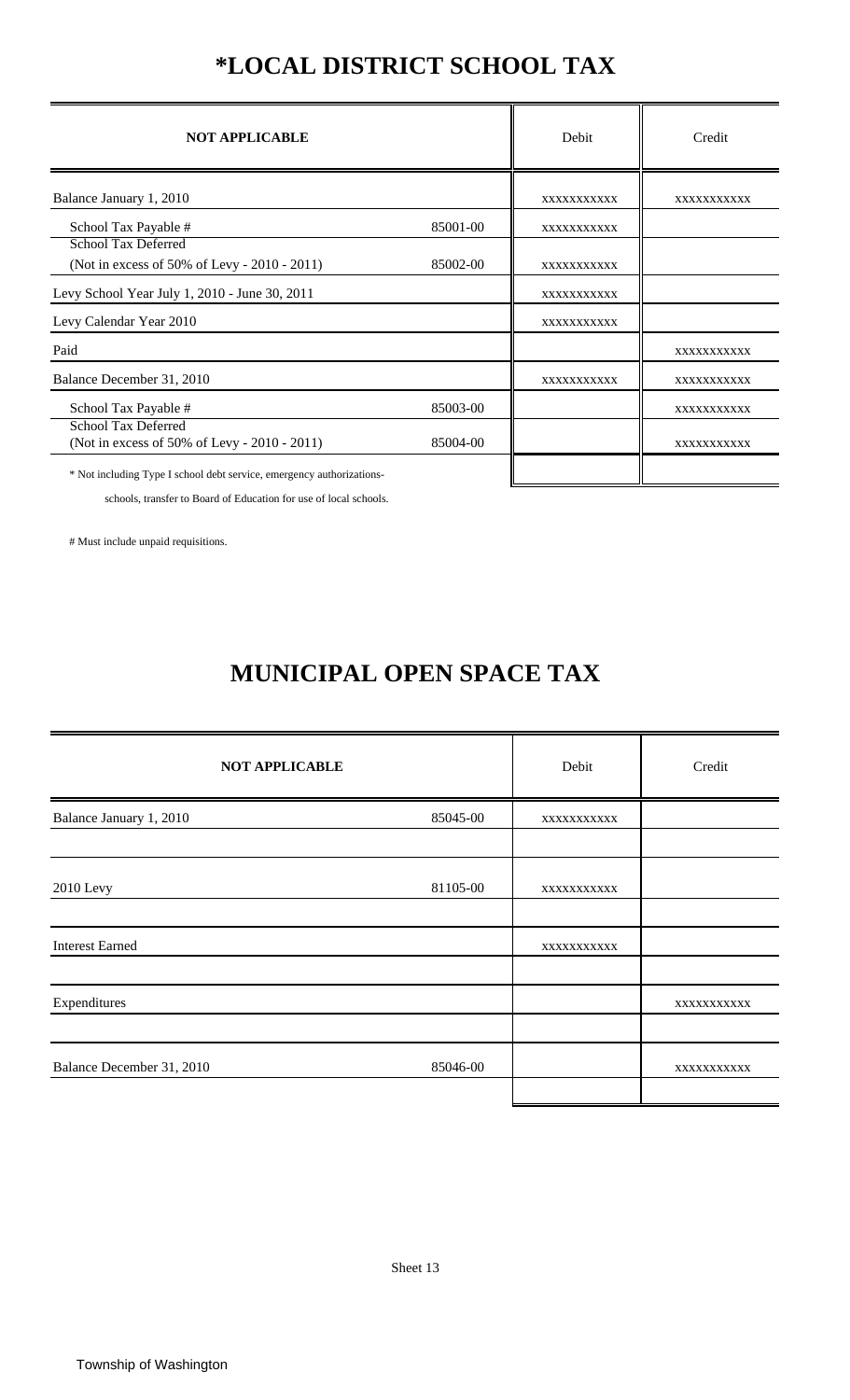## **REGIONAL SCHOOL TAX**

(Provide a separate statement for each Regional District involved)

|                                                                            |          | Debit            |    | Credit       |
|----------------------------------------------------------------------------|----------|------------------|----|--------------|
| Balance January 1, 2010                                                    |          | XXXXXXXXXXX      |    | XXXXXXXXXX   |
| School Tax Payable #                                                       | 85031-00 | XXXXXXXXXX       |    |              |
| <b>School Tax Deferred</b><br>(Not in excess of 50% of Levy - 2010 - 2011) | 85032-00 | XXXXXXXXXXX      |    |              |
| Levy School Year July 1, 2010 - June 30, 2011                              |          | XXXXXXXXXX       |    |              |
| Levy Calendar Year 2010                                                    |          | XXXXXXXXXX       | \$ | 21,803,028   |
| Paid                                                                       |          | \$<br>21,803,028 |    | XXXXXXXXXX   |
| Balance December 31, 2010                                                  |          | XXXXXXXXXXX      |    | XXXXXXXXXXX  |
| School Tax Payable #                                                       | 85033-00 |                  |    | XXXXXXXXXXX  |
| <b>School Tax Deferred</b><br>(Not in excess of 50% of Levy - 2010 - 2011) | 85034-00 |                  |    | XXXXXXXXXX   |
| #Must include unpaid requisitions.                                         |          | \$21,803,028     |    | \$21,803,028 |

# Must include unpaid requisitions.

## **REGIONAL HIGH SCHOOL TAX**

(Provide a separate statement for each Regional District involved)

| <b>NOT APPLICABLE</b>                         |          | Debit       | Credit      |
|-----------------------------------------------|----------|-------------|-------------|
| Balance January 1, 2010                       |          | XXXXXXXXXXX | XXXXXXXXXXX |
| School Tax Payable #                          | 85041-00 | XXXXXXXXXX  |             |
| <b>School Tax Deferred</b>                    |          |             |             |
| (Not in excess of 50% of Levy - 2010 - 2011)  | 85042-00 | XXXXXXXXXX  |             |
| Levy School Year July 1, 2010 - June 30, 2011 |          | XXXXXXXXXX  |             |
| Levy Calendar Year 2010                       |          | XXXXXXXXXXX |             |
| Paid                                          |          |             | XXXXXXXXXXX |
| Balance December 31, 2010                     |          | XXXXXXXXXX  | XXXXXXXXXX  |
| School Tax Payable #                          | 85043-00 |             | XXXXXXXXXX  |
| School Tax Deferred                           |          |             |             |
| (Not in excess of 50% of Levy - 2010 - 2011)  | 85044-00 |             | XXXXXXXXXX  |
| #Must include unpaid requisitions.            |          |             |             |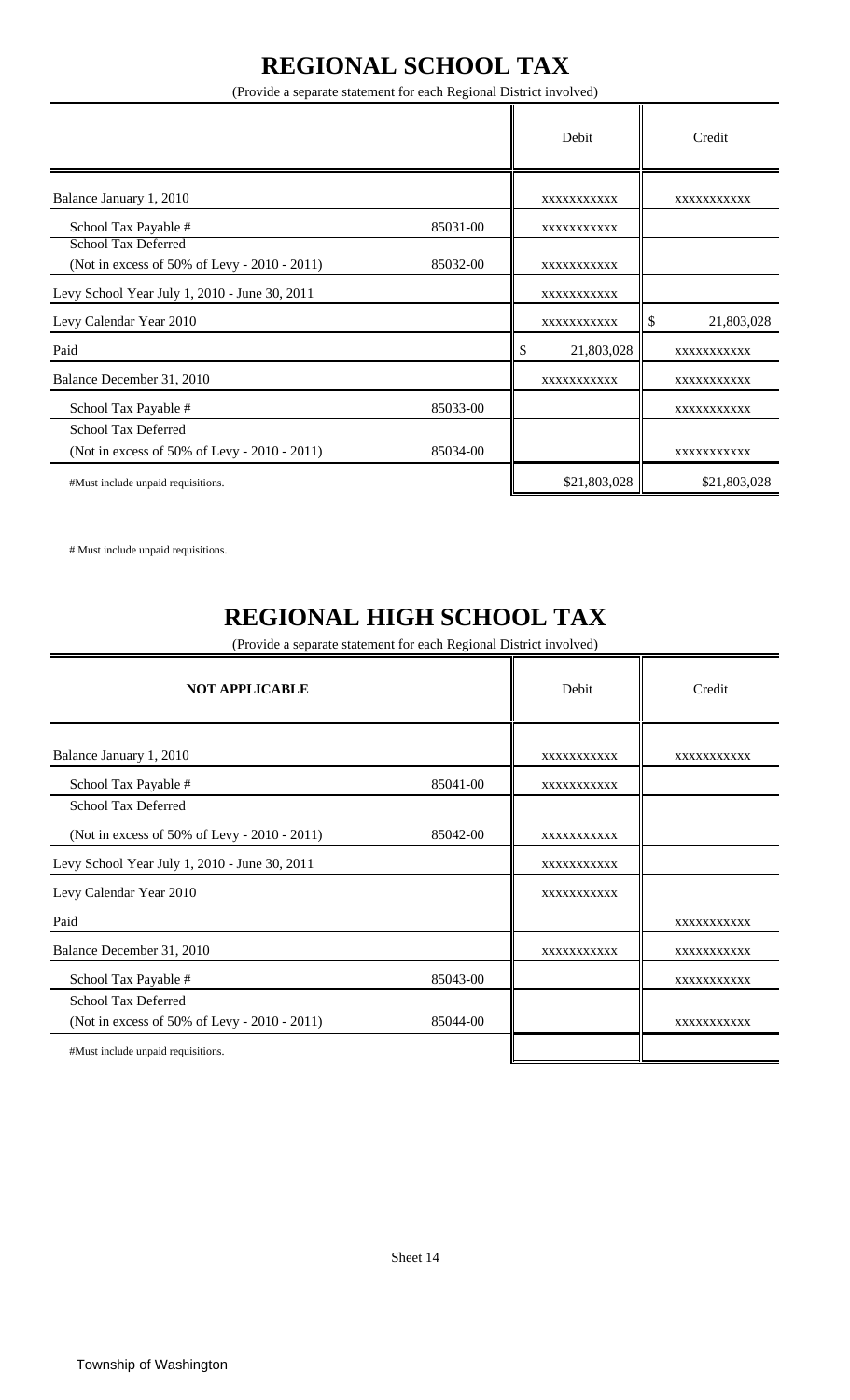## **COUNTY TAXES PAYABLE**

|                                        |          | Debit           | Credit      |
|----------------------------------------|----------|-----------------|-------------|
| Balance January 1, 2010                |          | XXXXXXXXXX      | XXXXXXXXXX  |
| <b>County Taxes</b>                    | 80003-01 | XXXXXXXXXXX     |             |
| Due County for Added and Omitted Taxes | 80003-02 | XXXXXXXXXX      | \$<br>6,830 |
| 2010 Levy:                             |          | XXXXXXXXXX      |             |
| General County                         | 80003-03 | XXXXXXXXXXX     | 3,739,288   |
| County Library                         | 80003-04 | XXXXXXXXXXX     | XXXXXXXXXX  |
| <b>County Health</b>                   |          | XXXXXXXXXXX     | XXXXXXXXXX  |
| County Open Space Preservation         |          | XXXXXXXXXXX     | 48,459      |
| Due County for Added and Omitted Taxes | 80003-05 | XXXXXXXXXX      | 5,192       |
| Paid                                   |          | \$<br>3,794,577 |             |
| Balance December 31, 2010              |          | XXXXXXXXXXX     | XXXXXXXXXXX |
| <b>County Taxes</b>                    |          |                 | XXXXXXXXXX  |
| Due County for Added and Omitted Taxes |          | \$<br>5,192     | XXXXXXXXXX  |
|                                        |          | \$3,799,769     | \$3,799,769 |

## **SPECIAL DISTRICT TAXES**

| <b>NOT APPLICABLE</b>                                                |          |          | Debit       | Credit      |
|----------------------------------------------------------------------|----------|----------|-------------|-------------|
| Balance January 1, 2010                                              |          | 80003-06 | XXXXXXXXXX  | XXXXXXXXXX  |
| 2010 Levy: (List Each Type of District Tax Separately -see Footnote) |          |          | XXXXXXXXXX  |             |
| Fire -                                                               | 81108-00 |          | XXXXXXXXXX  |             |
| Sewer-                                                               | 81111-00 |          | XXXXXXXXXX  |             |
| Water -                                                              | 81112-00 |          | XXXXXXXXXX  |             |
| Garbage -                                                            | 81109-00 |          |             | XXXXXXXXXX  |
|                                                                      |          |          | XXXXXXXXXX  | XXXXXXXXXX  |
|                                                                      |          |          | XXXXXXXXXXX | XXXXXXXXXXX |
|                                                                      |          |          | XXXXXXXXXX  | XXXXXXXXXXX |
| Total 2010 Levy                                                      |          | 80003-07 |             | XXXXXXXXXX  |
| Paid                                                                 |          | 80003-08 |             |             |
| Balance December 31, 2010                                            |          | 80003-09 |             | XXXXXXXXXX  |
|                                                                      |          |          |             |             |

Footnote: Please state the number of districts in each instance.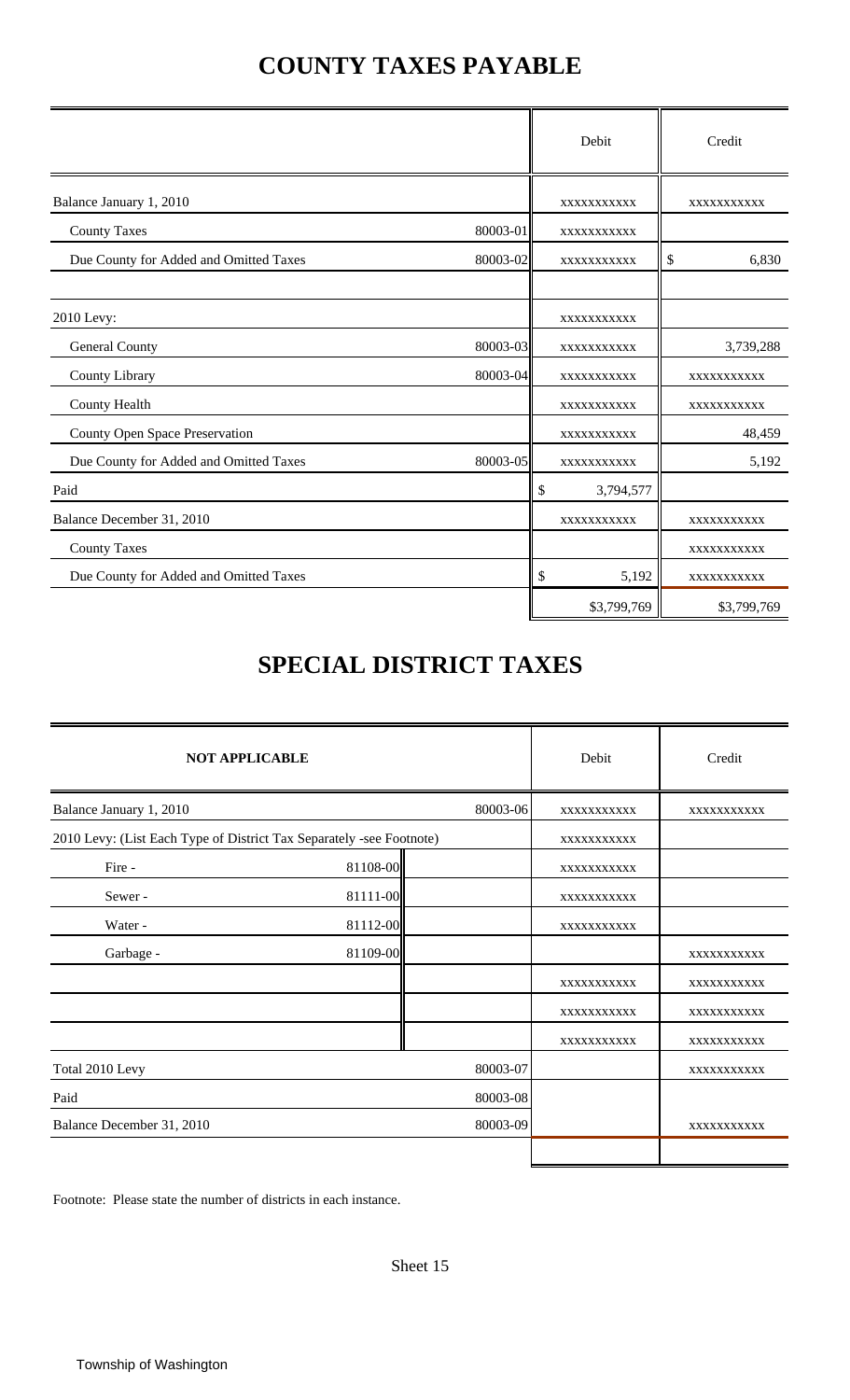## **STATE LIBRARY AID**

#### **RESERVE FOR MAINTENANCE OF FREE PUBLIC LIBRARY WITH STATE AID**

| <b>NOT APPLICABLE</b>              |          | Debit       | Credit      |
|------------------------------------|----------|-------------|-------------|
| Balance January 1, 2010            | 80004-01 | XXXXXXXXXXX |             |
| State Library Aid Received in 2010 | 80004-02 | XXXXXXXXXXX |             |
|                                    |          |             | XXXXXXXXXXX |
| Expended                           | 80004-09 |             |             |
| Balance December 31, 2010          | 80004-10 |             |             |
|                                    |          |             |             |

#### **RESERVE FOR EXPENSE OF PARTICIPATION IN FREE COUNTY LIBRARY WITH STATE AID**

| Balance January 1, 2010            | 80004-03     | XXXXXXXXXX  |             |
|------------------------------------|--------------|-------------|-------------|
| State Library Aid Received in 2010 | 80004-04     | XXXXXXXXXXX |             |
| <b>NOT APPLICABLE</b>              |              |             |             |
| Expended                           | $80004 - 11$ |             | XXXXXXXXXXX |
|                                    |              |             |             |
| Balance December 31, 2010          | 80004-12     |             |             |
|                                    |              |             |             |

#### **RESERVE FOR AID TO LIBRARY OR READING ROOM WITH STATE AID(N.J.S.A. 40:54-35)**

| Balance January 1, 2010            | 80004-05 | XXXXXXXXXX  |             |
|------------------------------------|----------|-------------|-------------|
| State Library Aid Received in 2010 | 80004-06 | XXXXXXXXXXX | XXXXXXXXXXX |
| <b>NOT APPLICABLE</b>              |          |             |             |
| Expended                           | 80004-13 |             | XXXXXXXXXX  |
|                                    |          |             |             |
| Balance December 31, 2010          | 80004-14 |             |             |
|                                    |          |             |             |

#### **RESERVE FOR LIBRARY SERVICES WITH FEDERAL AID**

| Balance January 1, 2010            | 80004-07 | XXXXXXXXXXX |             |
|------------------------------------|----------|-------------|-------------|
| State Library Aid Received in 2010 | 80004-08 | XXXXXXXXXX  |             |
| <b>NOT APPLICABLE</b>              |          |             |             |
| Expended                           | 80004-15 |             | XXXXXXXXXXX |
|                                    |          |             |             |
| Balance December 31, 2010          | 80004-16 |             |             |
|                                    |          |             |             |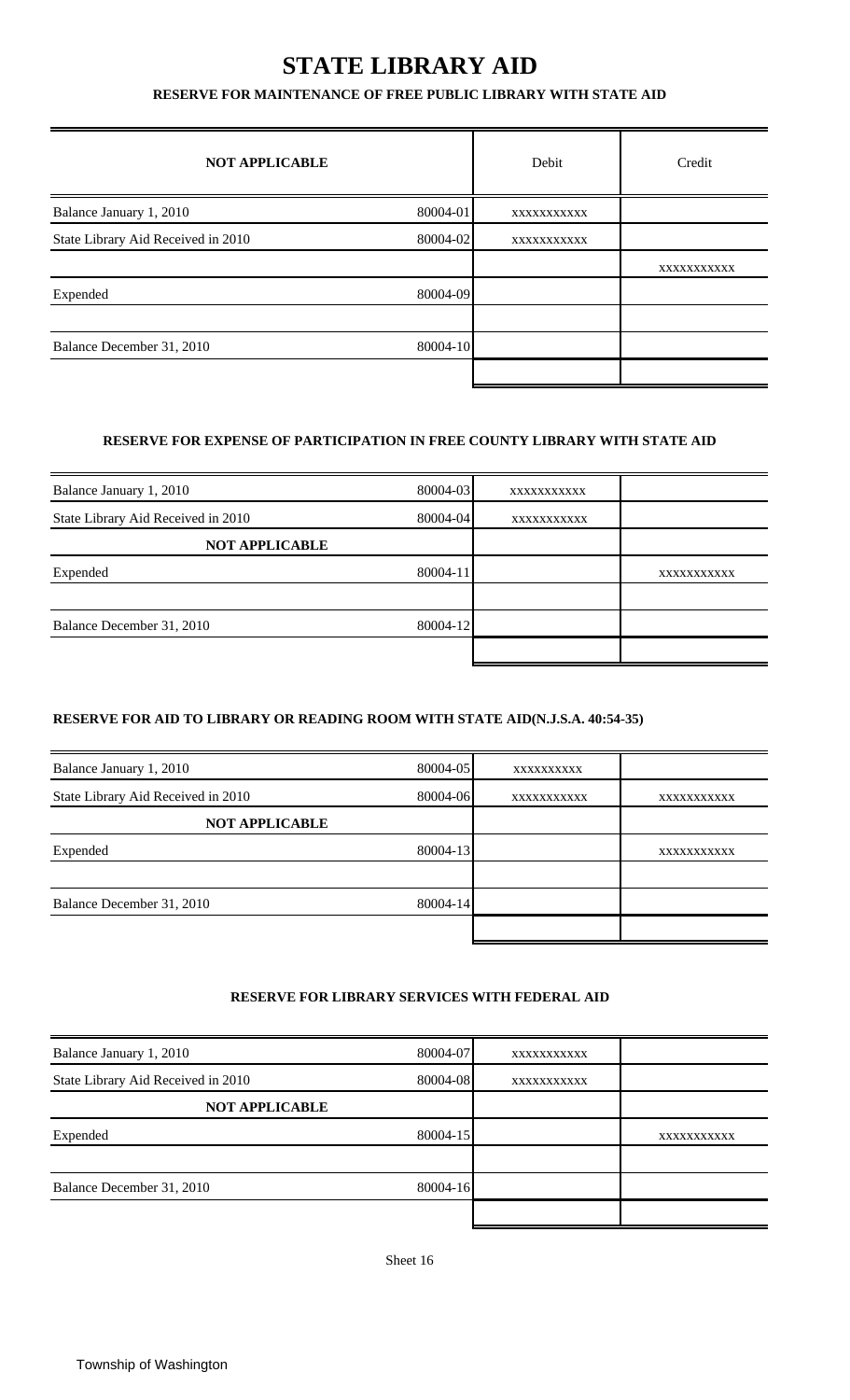## **STATEMENT OF GENERAL BUDGET REVENUES 2010**

|                                                                                          |        | <b>Budget</b>   | Realized        | Excess or Deficit* |
|------------------------------------------------------------------------------------------|--------|-----------------|-----------------|--------------------|
| Source                                                                                   |        | $-01$           | $-02$           | $-03$              |
| <b>Surplus Anticipated</b>                                                               | 80101  | \$<br>1,020,000 | \$<br>1,020,000 |                    |
| Surplus Anticipated with Prior Written<br><b>Consent of Director of Local Government</b> | 80102- |                 |                 |                    |
| Miscellaneous Revenue Anticipated:                                                       |        | XXXXXXXXXXXX    | XXXXXXXXXXXX    | XXXXXXXXXXXX       |
| <b>Adopted Budget</b>                                                                    |        | 1,782,653       | 1,889,732       | \$107,079          |
| Added by N.J.S.A. 40A:4-87: (List on 17a)                                                |        | XXXXXXXXXXXX    | XXXXXXXXXXXX    | XXXXXXXXXXXX       |
| Attached                                                                                 |        | 21,759          | 21,759          |                    |
| <b>Total Miscellaneous Revenue Anticipated</b>                                           | 80103- | 1,804,412       | 1,911,491       | 107,079            |
|                                                                                          |        |                 |                 |                    |
| Receipts from Delinquent Taxes                                                           | 80104- | 210,000         | 279,636         | 69,636             |
|                                                                                          |        |                 |                 |                    |
| Amount to be Raised by Taxation:                                                         |        | XXXXXXXXXXXX    | XXXXXXXXXXXX    | XXXXXXXXXXXX       |
| (a) Local Tax for Municipal Purposes                                                     | 80105- | 9,118,961       | XXXXXXXXXXXX    | XXXXXXXXXXXX       |
| (b) Addition to Local District School Tax                                                | 80106- |                 | XXXXXXXXXXXX    | XXXXXXXXXXXX       |
| Total Amount to be Raised by Taxation                                                    | 80107- | 9,118,961       | 9,344,502       | 225,541            |
|                                                                                          |        | \$12,153,373    | \$12,555,629    | \$402,256          |

# **ALLOCATION OF CURRENT TAX COLLECTIONS**

|                                                                                                     |          | Debit        | Credit       |
|-----------------------------------------------------------------------------------------------------|----------|--------------|--------------|
| Current Taxes Realized in Cash (Total of Item 10 or 14 on Sheet 22)                                 | 80108-00 | XXXXXXXXXXXX | \$34,151,400 |
| Amount to be Raised by Taxation                                                                     |          | XXXXXXXXXXXX | XXXXXXXXXXXX |
| <b>Local District School Tax</b>                                                                    | 80109-00 |              | XXXXXXXXXXXX |
| Regional School Tax                                                                                 | 80119-00 | \$21,803,028 | XXXXXXXXXXXX |
| Regional High School Tax                                                                            | 80110-00 |              | XXXXXXXXXXXX |
| <b>County Taxes</b>                                                                                 | 80111-00 | 3,787,747    | XXXXXXXXXXXX |
| Due County for Added and Omitted Taxes                                                              | 80112-00 | 5,192        | XXXXXXXXXXXX |
| <b>Special District Taxes</b>                                                                       | 80113-00 |              | XXXXXXXXXXXX |
| Municipal Open Space Tax                                                                            | 80120-00 |              |              |
| <b>Reserve for Uncollected Taxes</b>                                                                | 80114-00 | XXXXXXXXXXXX | 789,069      |
| Deficit in Required Collection of Current Taxes (or)                                                | 80115-00 | XXXXXXXXXXXX |              |
| Balance for Support of Municipal Budget (or)                                                        | 80116-00 | 9,344,502    | XXXXXXXXXXXX |
| *Excess Non-Budget Revenue (see footnote)                                                           | 80117-00 |              | XXXXXXXXXXXX |
| *Deficit Non-Budget Revenue (see footnote)                                                          | 80118-00 | XXXXXXXXXXXX |              |
| *These items are applicable only when there is no "Amount to be Raised by Taxation" in the "Budget" |          | \$34,940,469 | \$34,940,469 |

column of the statement at the top of this sheet. In such instances, any excess or deficit in the above

allocation would apply to Non-Budget Revenue" only.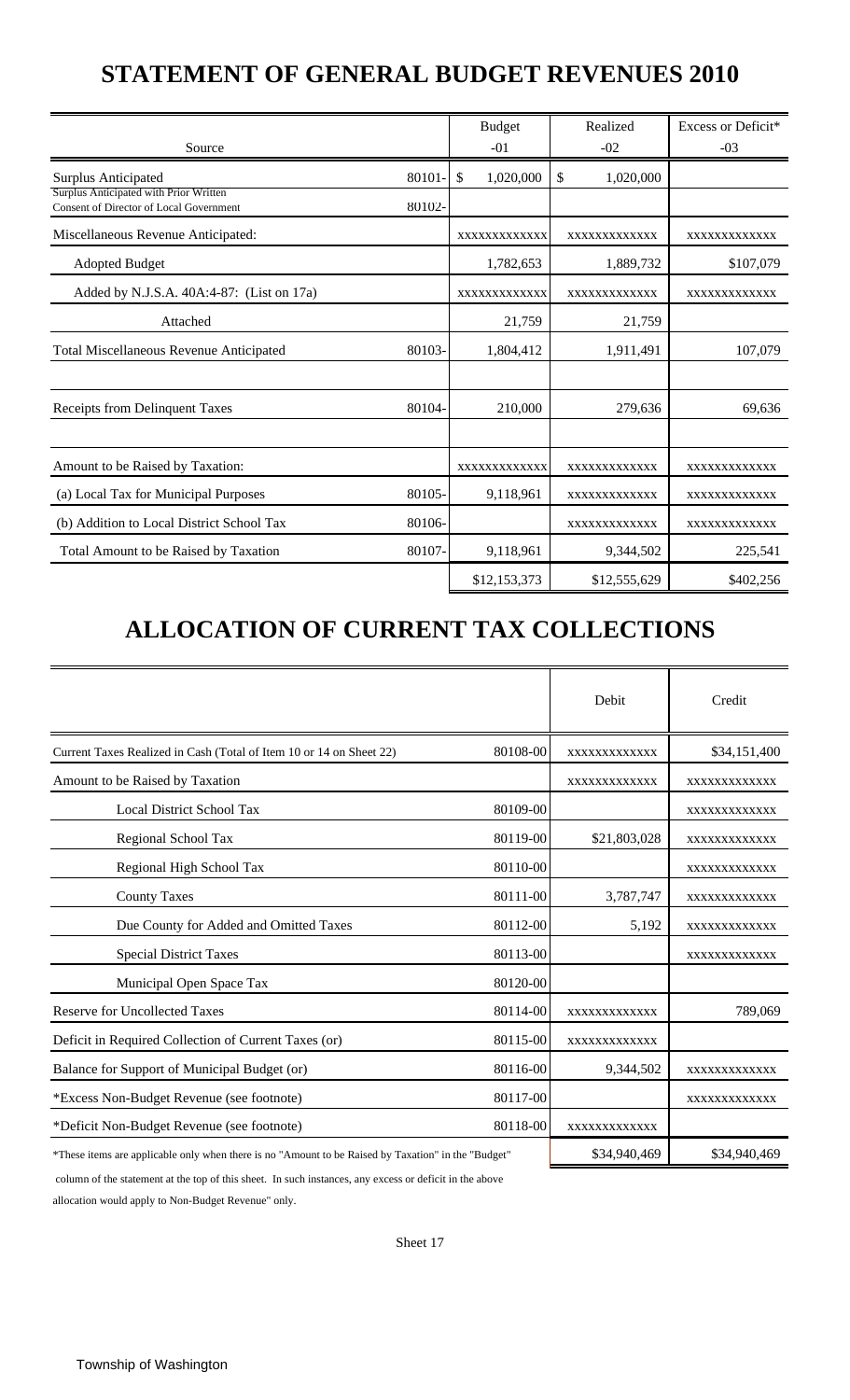## **STATEMENT OF GENERAL BUDGET REVENUES 2010**

#### **(Continued)**

### **Miscellaneous Revenues Anticipated: Added by N.J.S. 40a:4-87**

| Source                           | $\mathbf{B} \mathbf{u} \mathbf{d} \mathbf{g}$ et | $\rm Realized$         | Excess or Deficit |
|----------------------------------|--------------------------------------------------|------------------------|-------------------|
| <b>Clean Communities Program</b> | 15,203<br>$\mathbb{S}$                           | 15,203<br>$\mathbb{S}$ |                   |
| Over the Limit Under Arrest      | 4,400                                            | 4,400                  |                   |
| Body Armor Fund - 2010           | 2,156                                            | 2,156                  |                   |
|                                  |                                                  |                        |                   |
|                                  |                                                  |                        |                   |
|                                  |                                                  |                        |                   |
|                                  |                                                  |                        |                   |
|                                  |                                                  |                        |                   |
|                                  |                                                  |                        |                   |
|                                  |                                                  |                        |                   |
|                                  |                                                  |                        |                   |
|                                  |                                                  |                        |                   |
|                                  |                                                  |                        |                   |
|                                  |                                                  |                        |                   |
|                                  |                                                  |                        |                   |
|                                  |                                                  |                        |                   |
|                                  |                                                  |                        |                   |
|                                  |                                                  |                        |                   |
|                                  |                                                  |                        |                   |
|                                  |                                                  |                        |                   |
|                                  |                                                  |                        |                   |
|                                  |                                                  |                        |                   |
|                                  |                                                  |                        |                   |
|                                  |                                                  |                        |                   |
|                                  |                                                  |                        |                   |
|                                  |                                                  |                        |                   |
|                                  |                                                  |                        |                   |
|                                  |                                                  |                        |                   |
|                                  |                                                  |                        |                   |
|                                  |                                                  |                        |                   |
| Total (Sheet 17)                 | \$21,759                                         | \$21,759               |                   |

Sheet 17a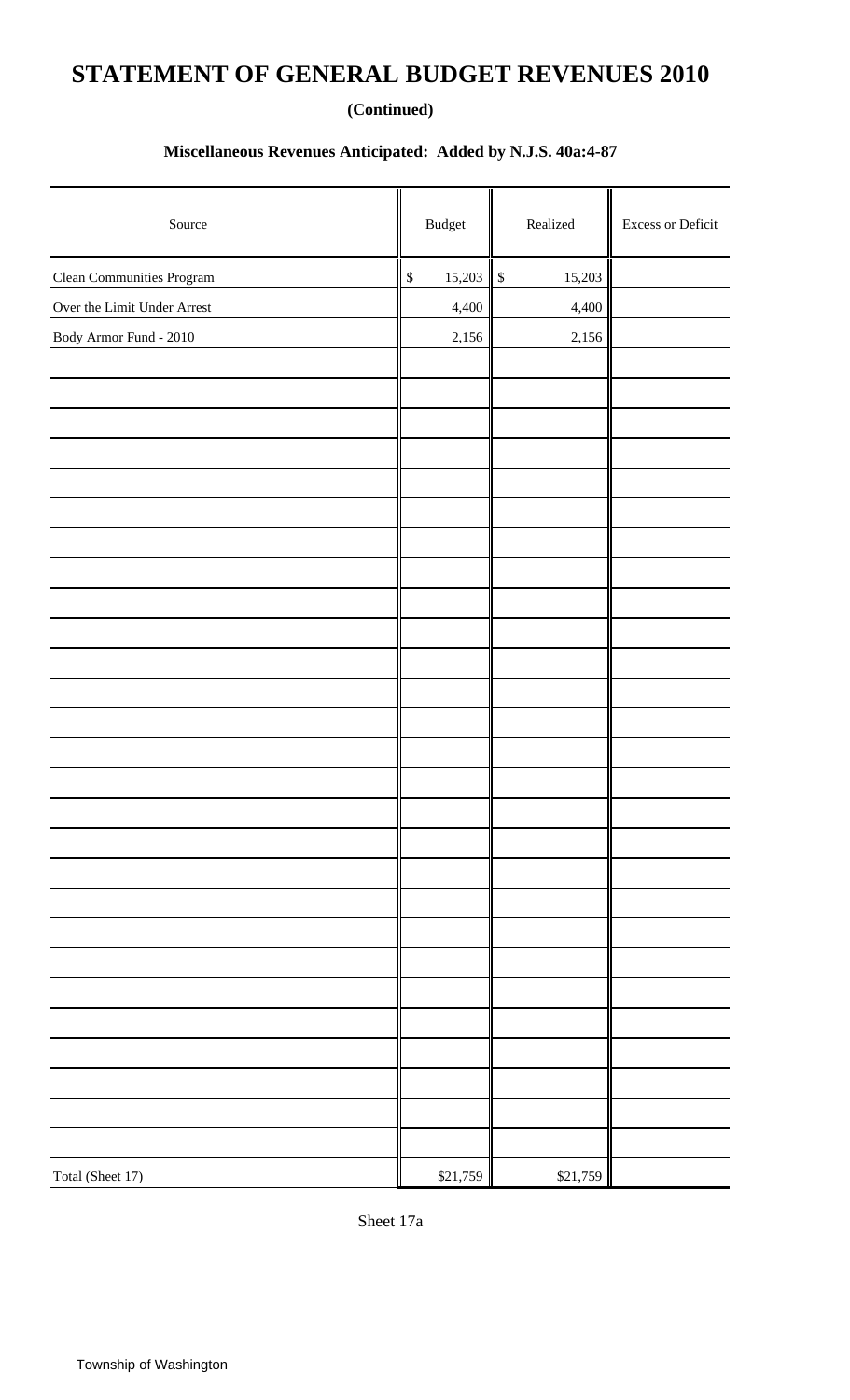### **STATEMENT OF GENERAL BUDGET APPROPRIATIONS 2010**

| 2010 Budget as Adopted                                                     |             | 80012-01   | \$<br>12,131,614 |
|----------------------------------------------------------------------------|-------------|------------|------------------|
| 2010 Budget - Added by N.J.S. 40A:4-87                                     |             | 80012-02   | 21,759           |
| Appropriated for 2010 (Budget Statement Item 9)                            |             | 80012-03   | 12, 153, 373     |
| Appropriated for 2010 by Emergency Appropriation (Budget Statement Item 9) |             | 80012-04   |                  |
| Total General Appropriations (Budget Statement Item 9)                     |             | 80012-05   | 12, 153, 373     |
| Add Overexpenditures (see footnote)                                        |             | 80012-06   |                  |
| <b>Total Appropriations and Overexpenditures</b>                           |             | 80012-07   | 12,153,373       |
| Deduct Expenditures:                                                       |             |            |                  |
| Paid or Charged [Budget Statement Item (L)]                                | 80012-08 \$ | 10,750,784 |                  |
| Paid or Charged - Res. for Uncollected Tax                                 | 80012-09    | 789,069    |                  |
| Reserved                                                                   | 80012-10    | 475,829    |                  |
| <b>Total Expenditures</b>                                                  |             | 80012-11   | 12,015,682       |
| Unexpended Balances Canceled (see footnote)                                |             | 80012-12   | \$137,691        |

#### **FOOTNOTES - RE: OVEREXPENDITURES:**

Every appropriation cancelled in the Budget Document must be marked with an \* and must agree in the aggregate with this item. RE: UNEXPENDED BALANCES CANCELED:

Are not to be shown as "Paid or Charged" in the Budget Document. In all instances "Total Appropriations" and "Overexpenditures" must equal the sum of "Total Expenditures" and "Unexpended Balances Canceled".

### **DISTRICT SCHOOL PURPOSES SCHEDULE OF EMERGENCY APPROPRIATIONS FOR LOCAL**

#### **(EXCEPT FOR TYPE I SCHOOL DEBT SERVICE)**

| 2010 Authorizations                           |                       |  |
|-----------------------------------------------|-----------------------|--|
| N.J.S. 40A:4-46 (After adoption of Budget)    |                       |  |
| N.J.S. 40A:4-20 (Prior to adoption of Budget) |                       |  |
| <b>Total Authorizations</b>                   |                       |  |
| Deduct Expenditures                           | <b>NOT APPLICABLE</b> |  |
| Paid or Charged                               |                       |  |
| Reserved                                      |                       |  |
| <b>Total Expenditures</b>                     |                       |  |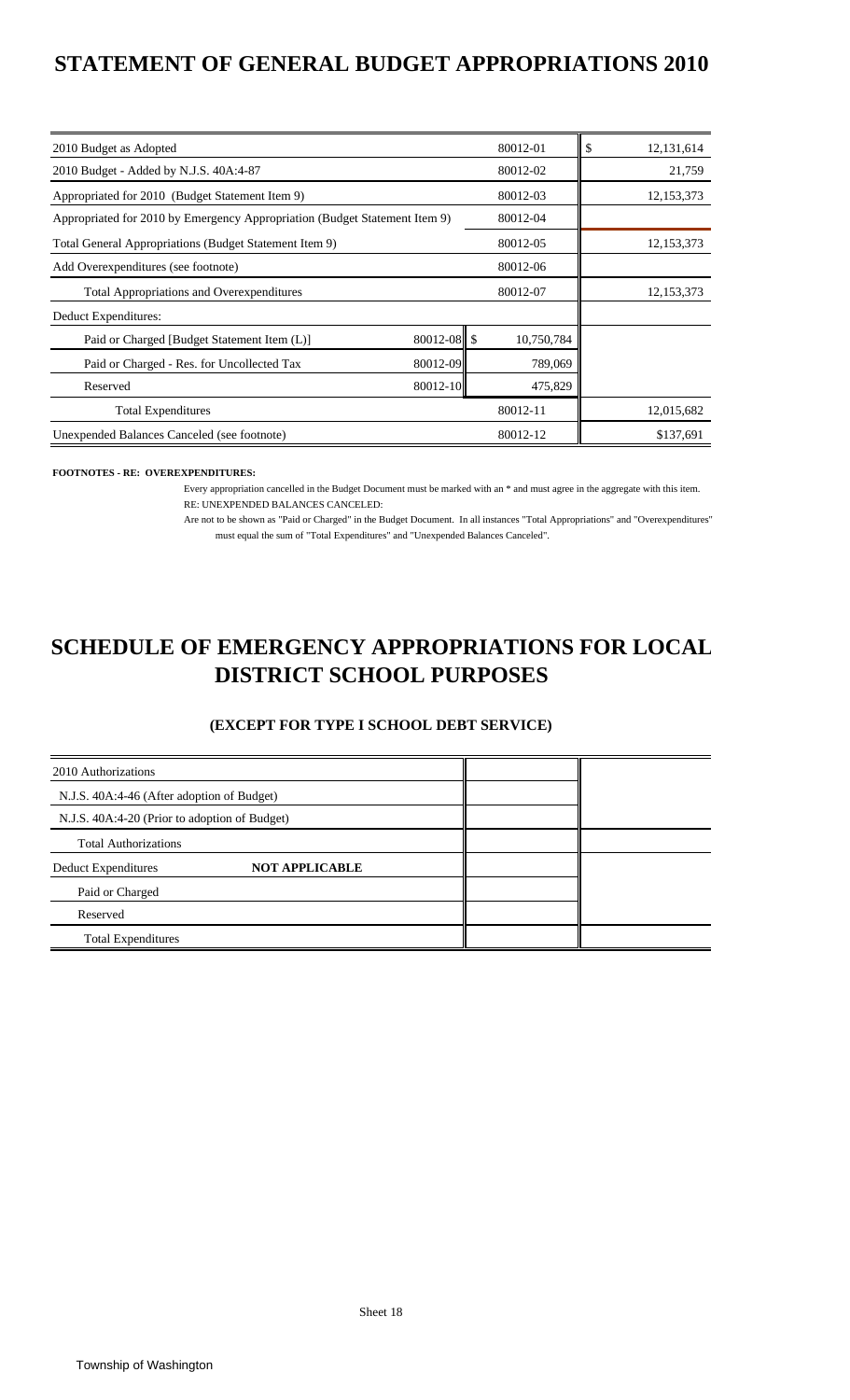## **RESULTS OF 2010 OPERATION**

### **CURRENT FUND**

|                                                                 |          | Debit                               | Credit          |
|-----------------------------------------------------------------|----------|-------------------------------------|-----------------|
| <b>Excess of Anticipated Revenues:</b>                          |          | XXXXXXXXXXX                         | XXXXXXXXXXX     |
| Miscellaneous Revenues Anticipated                              | 80013-01 | XXXXXXXXXXX                         | \$<br>107,079   |
| <b>Delinquent Tax Collections</b>                               | 80013-02 | XXXXXXXXXXX                         | 69,636          |
|                                                                 |          | XXXXXXXXXXX                         |                 |
| Required Collection of Current Taxes                            | 80013-03 |                                     | 225,541         |
| Unexpended Balances of 2010 Budget Appropriations               | 80013-04 | XXXXXXXXXXX                         | 137,691         |
| Miscellaneous Revenue Not Anticipated                           | 81113-   | XXXXXXXXXXX                         | 114,088         |
| Miscellaneous Revenue Not Anticipated                           |          |                                     |                 |
| Proceeds of Sale of Foreclosed Property (Sheet 27)              | 81114-   | XXXXXXXXXXX                         |                 |
| Payments in Lieu of Taxes on Real Property                      | 81120-   | XXXXXXXXXXX                         |                 |
| Unexpended Balances of 2009 Appropriation Reserves              | 80013-05 | XXXXXXXXXXX                         | 170,707         |
| Prior Years Interfunds Returned in 2010                         | 80013-06 | XXXXXXXXXXX                         | 94,877          |
| Cancellation of Accounts Payable                                |          | XXXXXXXXXXX                         | 317,314         |
| <b>Cancellation of Miscellaneous Reserves</b>                   |          | XXXXXXXXXXX                         |                 |
| Cancellation of Tax Overpayments                                |          | XXXXXXXXXXX                         |                 |
| Deferred School Tax Revenue: (See School Taxes, Sheets 13 & 14) |          | XXXXXXXXXXX                         | XXXXXXXXXXX     |
| Balance - January 1, 2010                                       | 80013-07 |                                     | XXXXXXXXXXX     |
| Balance - December 31, 2010                                     | 80013-08 | XXXXXXXXXXX                         |                 |
| Deficit in Anticipated Revenues:                                |          | XXXXXXXXXXX                         | XXXXXXXXXXX     |
| Miscellaneous Revenues Anticipated                              | 80013-09 |                                     | XXXXXXXXXXX     |
| <b>Delinquent Tax Collections</b>                               | 80013-10 |                                     | XXXXXXXXXXX     |
| Required Collection of Current Taxes                            | 80013-11 |                                     | XXXXXXXXXXX     |
| Interfund Advance Originating in 2010                           | 80013-12 | $\boldsymbol{\mathsf{S}}$<br>16,265 | XXXXXXXXXXX     |
| Refund of Prior Year Taxes/Revenue                              |          | 14,116                              | XXXXXXXXXXX     |
|                                                                 |          |                                     | XXXXXXXXXXX     |
|                                                                 |          |                                     | XXXXXXXXXXX     |
| Deficit Balance - To Trial Balance (Sheet 3)                    | 80013-13 | XXXXXXXXXXX                         |                 |
| Surplus Balance - To Surplus (Sheet 21)                         | 80013-14 | $\mathcal{S}$<br>1,206,552          | XXXXXXXXXXX     |
|                                                                 |          | \$<br>1,236,933                     | \$<br>1,236,933 |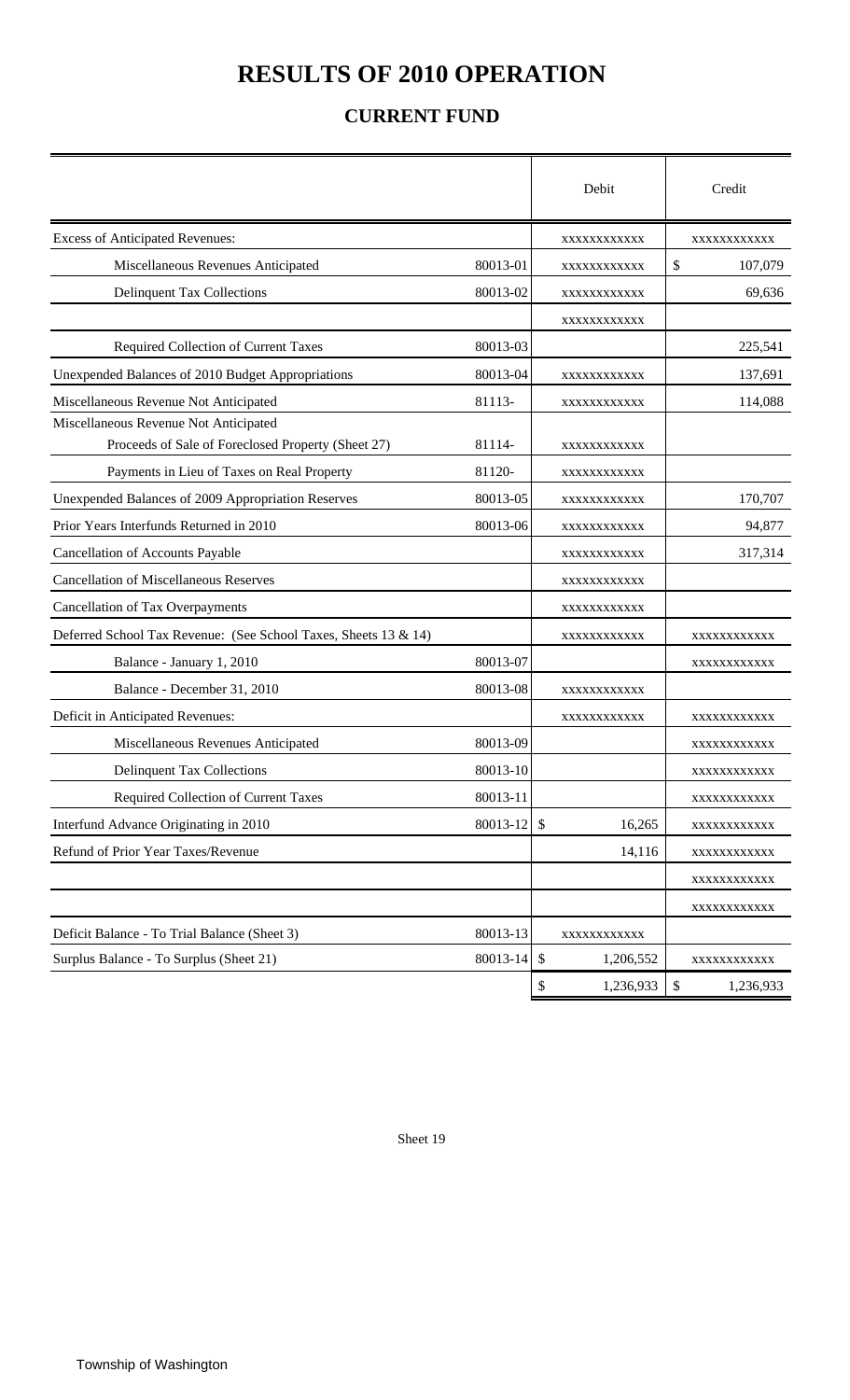# **SCHEDULE OF MISCELLANEOUS REVENUES NOT ANTICIPATED**

| <b>SOURCE</b>                                                     | <b>AMOUNT REALIZED</b> |
|-------------------------------------------------------------------|------------------------|
| Sale of Municipal Assets                                          | \$<br>3,940            |
| Miscellaneous                                                     | 11,651                 |
| Rent Fees - Washington Ave                                        | 11,000                 |
| Snow Plowing                                                      | 120                    |
| <b>Insurance Dividends</b>                                        | 4,894                  |
| Flu Vaccine Reimbursements                                        | 22,229                 |
| Miscellaneous Reimbursements/Receipts                             | 60,254                 |
|                                                                   |                        |
|                                                                   |                        |
|                                                                   |                        |
|                                                                   |                        |
|                                                                   |                        |
|                                                                   |                        |
|                                                                   |                        |
|                                                                   |                        |
|                                                                   |                        |
|                                                                   |                        |
|                                                                   |                        |
|                                                                   |                        |
|                                                                   |                        |
|                                                                   |                        |
|                                                                   |                        |
|                                                                   |                        |
|                                                                   |                        |
|                                                                   |                        |
|                                                                   |                        |
|                                                                   |                        |
| Total Amount of Miscellaneous Revenues Not Anticipated (Sheet 19) | 114,088<br>\$          |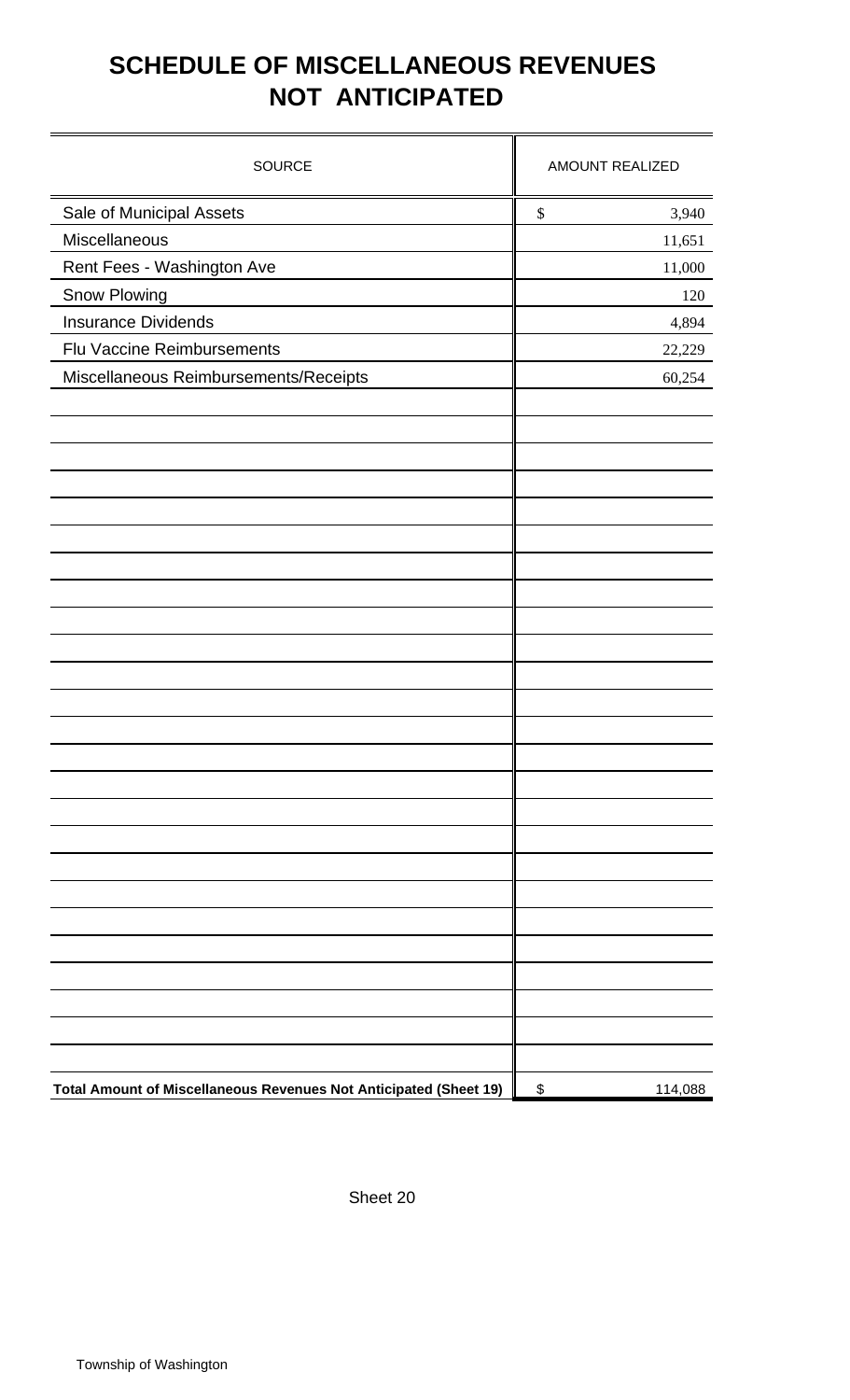## **SURPLUS - CURRENT FUND**

## **YEAR 2010**

|    |                                                      |              | Debit                      | Credit          |
|----|------------------------------------------------------|--------------|----------------------------|-----------------|
| 1. | Balance - January 1, 2010                            | 80014-01     | XXXXXXXXXXXX               | 1,735,211<br>\$ |
| 2. |                                                      |              | XXXXXXXXXXXX               |                 |
| 3. | Excess Resulting from 2010 Operations                | 80014-02     | XXXXXXXXXXXX               | 1,206,552       |
| 4. | Amount Appropriated in the 2010 Budget-Cash          | 80014-03 \$  | 1,020,000                  | XXXXXXXXXXXX    |
| 5. | Amount Appropriated in 2010 Budget with Prior Writ-  |              |                            | XXXXXXXXXXXX    |
|    | ten Consent of Director of Local Government Services | 80014-04     |                            | XXXXXXXXXXXX    |
| 6. |                                                      |              |                            | XXXXXXXXXXXX    |
|    | Balance - December 31, 2010                          | $80014 - 05$ | <sup>\$</sup><br>1,921,763 | XXXXXXXXXXXX    |
|    |                                                      |              | \$<br>2,941,763            | 2,941,763       |

### **ANALYSIS OF BALANCE - DECEMBER 31, 2010 (FROM CURRENT FUND - TRIAL BALANCE)**

| Cash                                                       |             | 80014-06 \$     | 4,876,161 |
|------------------------------------------------------------|-------------|-----------------|-----------|
| Investments                                                |             | 80014-07        |           |
| Change Fund                                                |             |                 | 325       |
| Sub-Total                                                  |             |                 | 4,876,486 |
| Deduct Cash Liabilities Marked with "C" on Trial Balance   |             | 80014-08        | 3,008,906 |
| Cash Surplus                                               |             | 80014-09        | 1,867,580 |
| Deficit in Cash Surplus                                    |             | 80014-10        |           |
| Other Assets Pledged to Surplus:*                          |             |                 |           |
| (1) Due from State of N.J. Senior                          |             |                 |           |
| Citizens and Veterans Deduction                            | 80014-16 \$ | 10,857          |           |
| Deferred Charges #                                         | 80014-12    |                 |           |
| Cash Deficit #                                             | 80014-13    |                 |           |
| Grants Receivable #                                        |             | 86,652          |           |
|                                                            |             |                 |           |
| <b>Total Other Assets</b>                                  |             | 80014-14        | 97,509    |
| * IN THE CASE OF A "DEFICIT IN CASH SURPLUS", OTHER ASSETS |             | $80014 - 15$ \$ | 1,965,089 |

 WOULD ALSO BE PLEDGED TO CASH LIABILITIES. # MAY NOT BE ANTICIPATED AS NON-CASH SURPLUS IN 2010 BUDGET. (1) MAY BE ALLOWED UNDER CERTAIN CONDITIONS.

NOTE: Deferred charges for authorizations under N.J.S.A. 40A:4-55 (Tax Map, etc.), N.J.S. 40A:4-55 (Flood Damage, etc.) N.J.S. 40A:4-55.1 (Roads and Bridges, etc.) and N.J.S. 40A:4-55.13 (Public Exigencies, etc.) to the extent of emergency notes issued and outstanding for such purposes, together with such emergency notes, may be omitted from this analysis.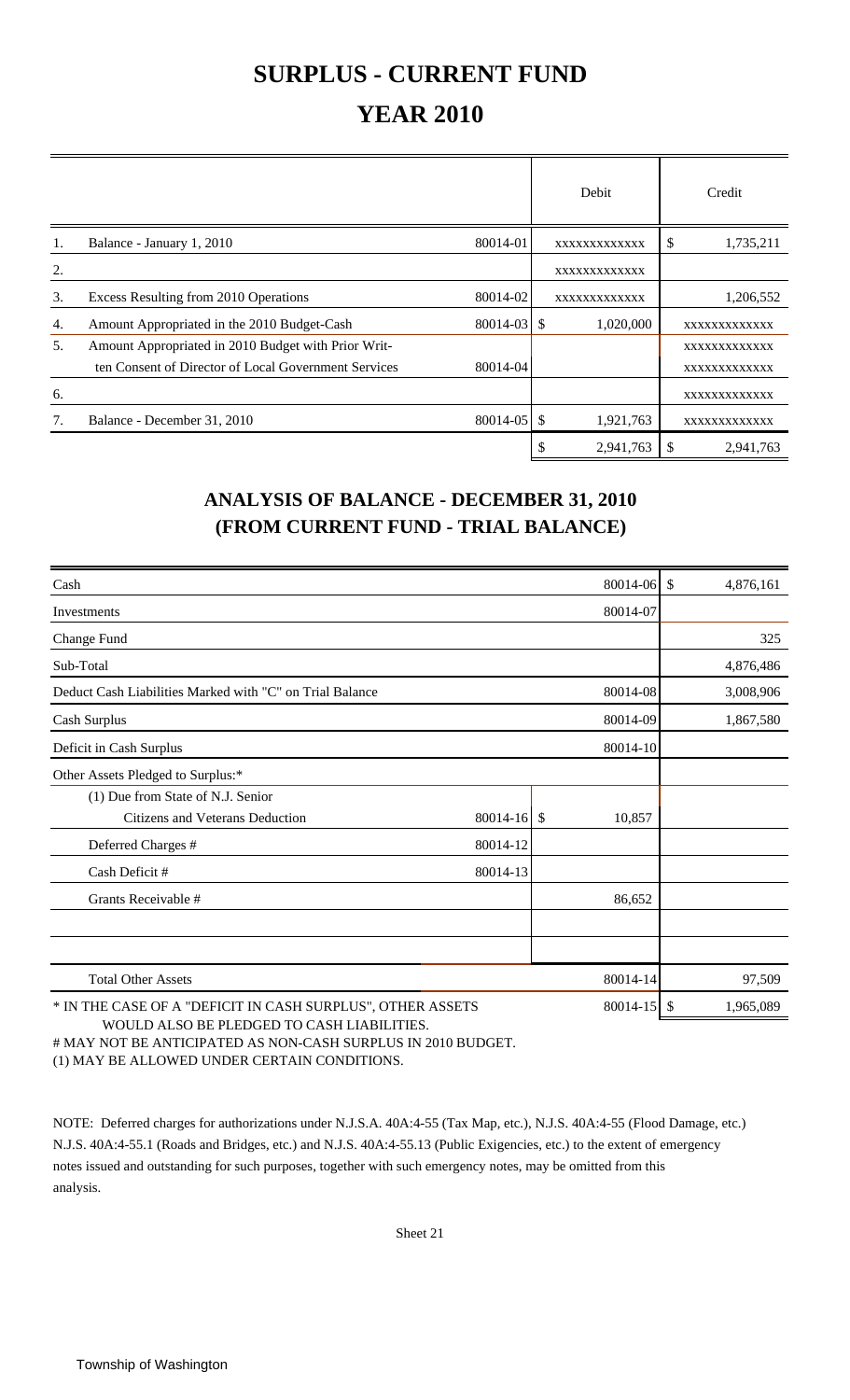### **CURRENT TAXES - 2010 LEVY (FOR MUNICIPALITIES ONLY)**

| 1.                                                          | Amount of Levy as per Duplicate (Analysis) #                                                                                                                                                                                                                                                                                                       |                  | 82101-00     | \$     | 34,712,730                                                                                                                                                                                                                           |
|-------------------------------------------------------------|----------------------------------------------------------------------------------------------------------------------------------------------------------------------------------------------------------------------------------------------------------------------------------------------------------------------------------------------------|------------------|--------------|--------|--------------------------------------------------------------------------------------------------------------------------------------------------------------------------------------------------------------------------------------|
|                                                             | or                                                                                                                                                                                                                                                                                                                                                 |                  |              |        |                                                                                                                                                                                                                                      |
|                                                             | (Abstract of Ratables)                                                                                                                                                                                                                                                                                                                             |                  | 82113-00     | \$     |                                                                                                                                                                                                                                      |
| 2.                                                          | Amount of Levy - Special District Taxes                                                                                                                                                                                                                                                                                                            |                  | 82102-00     | \$     | <u>and the state of the state of the state of the state of the state of the state of the state of the state of the state of the state of the state of the state of the state of the state of the state of the state of the state</u> |
| 3.                                                          | Amount Levied for Omitted Taxes under<br>N.J.S.A. 54:4-63.12 et seq.                                                                                                                                                                                                                                                                               |                  | 82103-00     | \$     |                                                                                                                                                                                                                                      |
| 4.                                                          | Amount Levied for Added Taxes under<br>N.J.S.A. 54:4-63.1 et seq.                                                                                                                                                                                                                                                                                  |                  | 82104-00     | $\sim$ | 47,253                                                                                                                                                                                                                               |
| 5a.<br>5b.                                                  | Subtotal 2010 Levy<br>Reductions due to tax appeals**                                                                                                                                                                                                                                                                                              | \$<br>34,759,983 |              |        |                                                                                                                                                                                                                                      |
| 5.                                                          | Total 2010 Levy                                                                                                                                                                                                                                                                                                                                    |                  | 82106-00     | \$     | 34,759,983                                                                                                                                                                                                                           |
| 6.                                                          | Transferred to Tax Title Liens                                                                                                                                                                                                                                                                                                                     |                  | 82107-00     | \$     |                                                                                                                                                                                                                                      |
| 7.                                                          | Transferred to Foreclosed Property                                                                                                                                                                                                                                                                                                                 |                  | 82108-00     | \$     |                                                                                                                                                                                                                                      |
| 8.                                                          | Remitted, Abated or Canceled                                                                                                                                                                                                                                                                                                                       |                  | 82109-00     | \$     | 244,387                                                                                                                                                                                                                              |
| 9.                                                          | Discount Allowed                                                                                                                                                                                                                                                                                                                                   |                  | 82110-00     | \$     |                                                                                                                                                                                                                                      |
| 10.                                                         | Collected in Cash: In 2009                                                                                                                                                                                                                                                                                                                         | 82121-00 \$      | 179,219      |        |                                                                                                                                                                                                                                      |
|                                                             | In 2010*                                                                                                                                                                                                                                                                                                                                           | 82122-00         | 33,834,431   |        |                                                                                                                                                                                                                                      |
|                                                             | State's Share of 2010 Senior Citizens and<br>Veterans Deductions allowed                                                                                                                                                                                                                                                                           | 82123-00         | 137,750      |        |                                                                                                                                                                                                                                      |
|                                                             | R.E.A.P. Revenue                                                                                                                                                                                                                                                                                                                                   | 82124-00         |              |        |                                                                                                                                                                                                                                      |
|                                                             | Total To Line 14                                                                                                                                                                                                                                                                                                                                   | 82111-00         | 34,151,400   |        |                                                                                                                                                                                                                                      |
| 11.                                                         | <b>Total Credits</b>                                                                                                                                                                                                                                                                                                                               |                  |              |        | 34, 395, 787                                                                                                                                                                                                                         |
| 12.                                                         | Amount Outstanding - December 31, 2010                                                                                                                                                                                                                                                                                                             |                  | 83120-00     | S      | 364,196                                                                                                                                                                                                                              |
| 13.                                                         | Percentage of Cash Collections to Total 2010 Levy,<br>(Item 10 divided by Item 5c) is<br>98.24%<br>82112-00                                                                                                                                                                                                                                        |                  |              |        |                                                                                                                                                                                                                                      |
|                                                             | Note: If Municipality conducted Accelerated Tax Sale or Tax Levy Sale check here [ ] & complete sheet 22a                                                                                                                                                                                                                                          |                  |              |        |                                                                                                                                                                                                                                      |
| 14.                                                         | Calculation of Current Taxes Realized in Cash:                                                                                                                                                                                                                                                                                                     |                  |              |        |                                                                                                                                                                                                                                      |
|                                                             | Total of Line 10                                                                                                                                                                                                                                                                                                                                   | \$               | 34, 151, 400 |        |                                                                                                                                                                                                                                      |
|                                                             | Less: Reserve for Tax Appeals Pending<br>in State Division of Tax Appeals                                                                                                                                                                                                                                                                          | \$               |              |        |                                                                                                                                                                                                                                      |
|                                                             | To Current Taxes Realized in Cash (Sheet 17)                                                                                                                                                                                                                                                                                                       | S                | 34,151,400   |        |                                                                                                                                                                                                                                      |
|                                                             | Note A: In showing the above percentage, the following should be noted:<br>Where Item 5 shows \$1,500,000.00, and Item 10 shows \$1,049,977.50,<br>the percentage represented by the cash collections would be<br>\$1,049,977.50 / \$1,500,000, or .699985. The correct percentage to<br>be shown as Item 13 is 69.99% and not 70.00%, nor 69.999% |                  |              |        |                                                                                                                                                                                                                                      |
|                                                             | # Note: On Item 1, if Duplicate (Analysis) Figure is used, be sure to<br>include Senior Citizens and Veteran Deductions.                                                                                                                                                                                                                           |                  |              |        |                                                                                                                                                                                                                                      |
| * Include overpayments applied as part of 2010 collections. |                                                                                                                                                                                                                                                                                                                                                    |                  |              |        |                                                                                                                                                                                                                                      |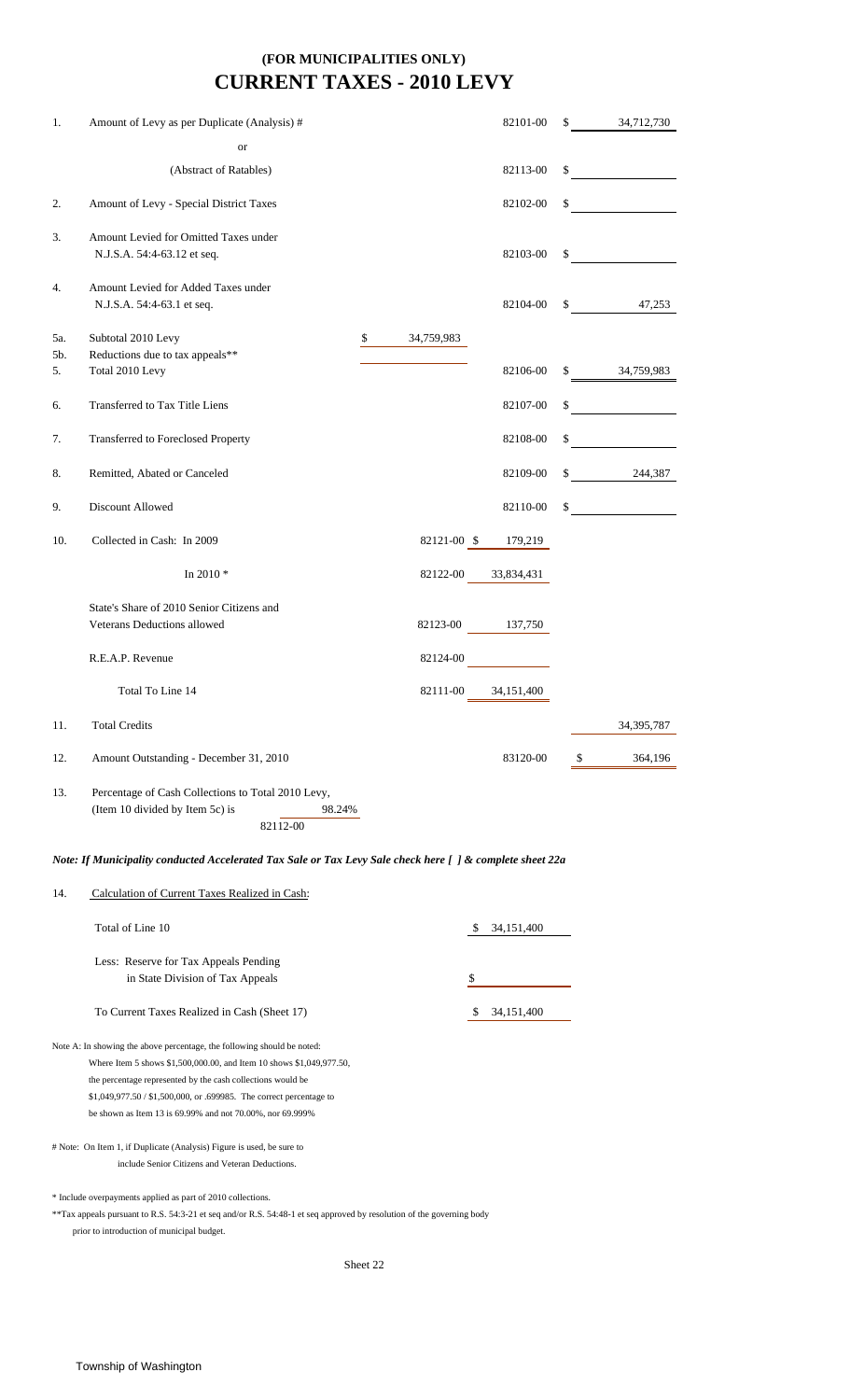### **ACCELERATED TAX SALE/TAX LEVY SALE - CHAPTER 99**

#### **To Calculate Underlying Tax Collection Rate For 2010**

Utilize this sheet only if you conducted an Accelerated Tax Sale or Tax Levy Sale pursuant to Chapter 99, P.L. 1997.

#### **(1) Utilizing Accelerated Tax Sale**

|                                                                  | \$            |
|------------------------------------------------------------------|---------------|
| Percentage of Collection Excluding Accelerated Tax Sale Proceeds | $\frac{0}{0}$ |

#### **(2) Utilizing Tax Levy Sale**

|                                                           | S |      |
|-----------------------------------------------------------|---|------|
|                                                           |   |      |
|                                                           |   |      |
|                                                           |   |      |
| Percentage of Collection Excluding Tax Levy Sale Proceeds |   | $\%$ |

Sheet 22 (a)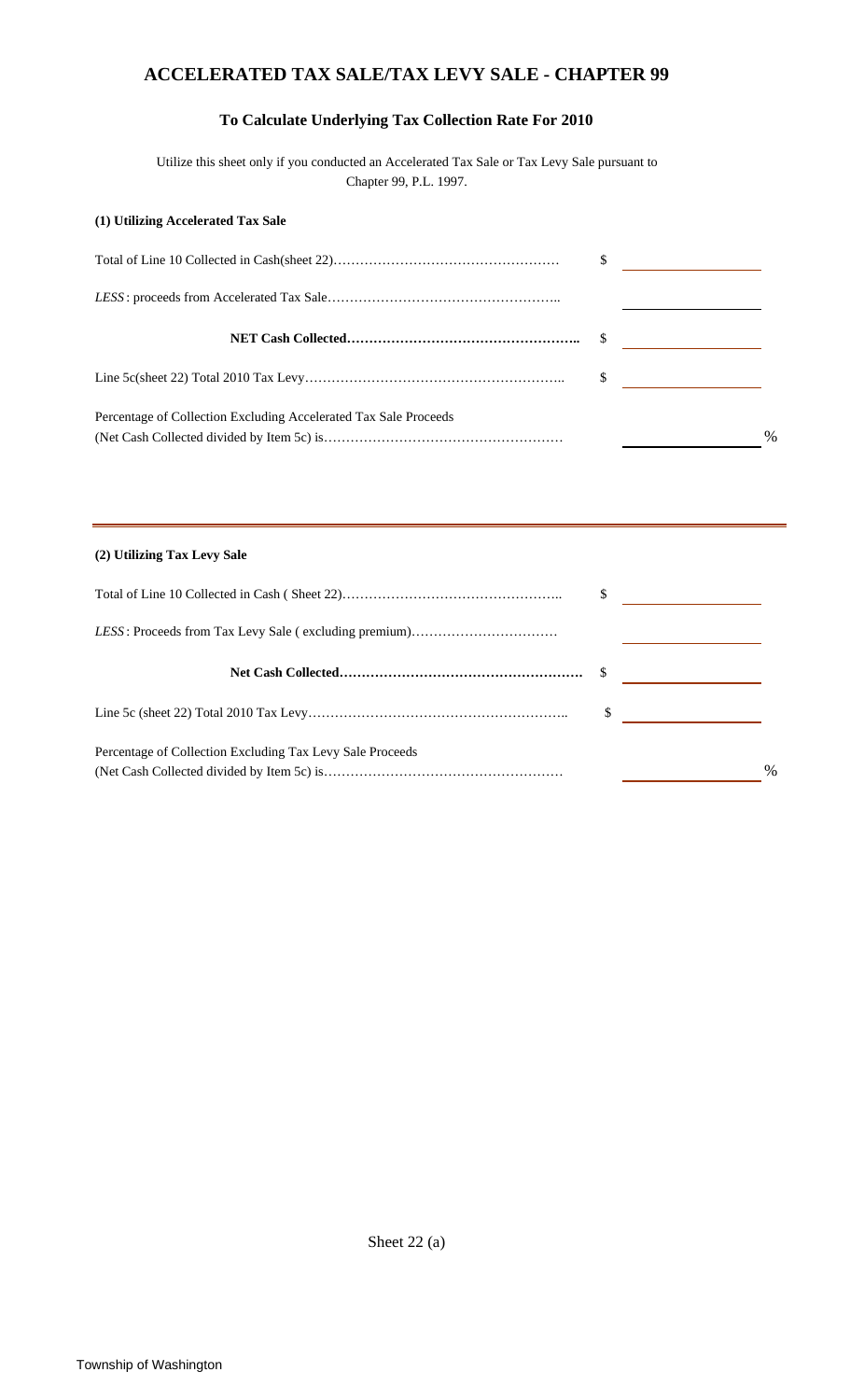# **SCHEDULE OF DUE FROM/TO STATE OF NEW JERSEY FOR SENIOR CITIZENS AND VETERANS DEDUCTIONS**

|     |                                                                | Debit         | Credit                               |
|-----|----------------------------------------------------------------|---------------|--------------------------------------|
| 1.  | Balance - January 1, 2010                                      | XXXXXXXXXXXX  | XXXXXXXXXXXX                         |
|     | Due From State of New Jersey                                   | \$<br>13,367  | XXXXXXXXXXXX                         |
|     | Due to State of New Jersey                                     | XXXXXXXXXXXX  |                                      |
| 2.  | Sr. Citizens Deductions Per Tax Billings                       | 10,500        | XXXXXXXXXXXX                         |
| 3.  | Veterans Deductions Per Tax Billings                           | 126,500       | XXXXXXXXXXXX                         |
| 4.  | Senior Citizens Deductions Allowed By Tax Collector            | 750           | XXXXXXXXXXXX                         |
| 5.  | Veterans Deductions Allowed By Tax Collector-2009 Taxes        | 500           |                                      |
| 6.  | Vet Deductions Disallowed By Tax Collector                     |               |                                      |
| 7.  | Sr. Citizens Deductions Disallowed by Tax Collector            | XXXXXXXXXXXX  |                                      |
| 8.  | Sr. Citizens Deductions Disallowed by Tax Collector 2009 Taxes | XXXXXXXXXXXX  |                                      |
| 9.  | Received in Cash from State                                    | XXXXXXXXXXXX  | 140,760<br>\$                        |
| 10. |                                                                |               |                                      |
| 11. |                                                                |               |                                      |
| 12. | Balance - December 31, 2010                                    | XXXXXXXXXXXX  | XXXXXXXXXXXX                         |
|     | Due From State of New Jersey                                   | XXXXXXXXXXXX  | \$<br>10,857                         |
|     | Due To State of New Jersey                                     |               | XXXXXXXXXXXX                         |
|     |                                                                | \$<br>151,617 | $\boldsymbol{\mathsf{S}}$<br>151,617 |

Calculation of Amount to be included on Sheet 22, Item 10 - 2010 Senior Citizens and Veterans Deductions Allowed

| Line 2               | \$10,500  |
|----------------------|-----------|
| Line 3               | 126,500   |
| Line 4               | 750       |
|                      |           |
| Sub - Total          | 137,750   |
| Less: Line 7         | $\Omega$  |
| To Line 10, Sheet 22 | \$137,750 |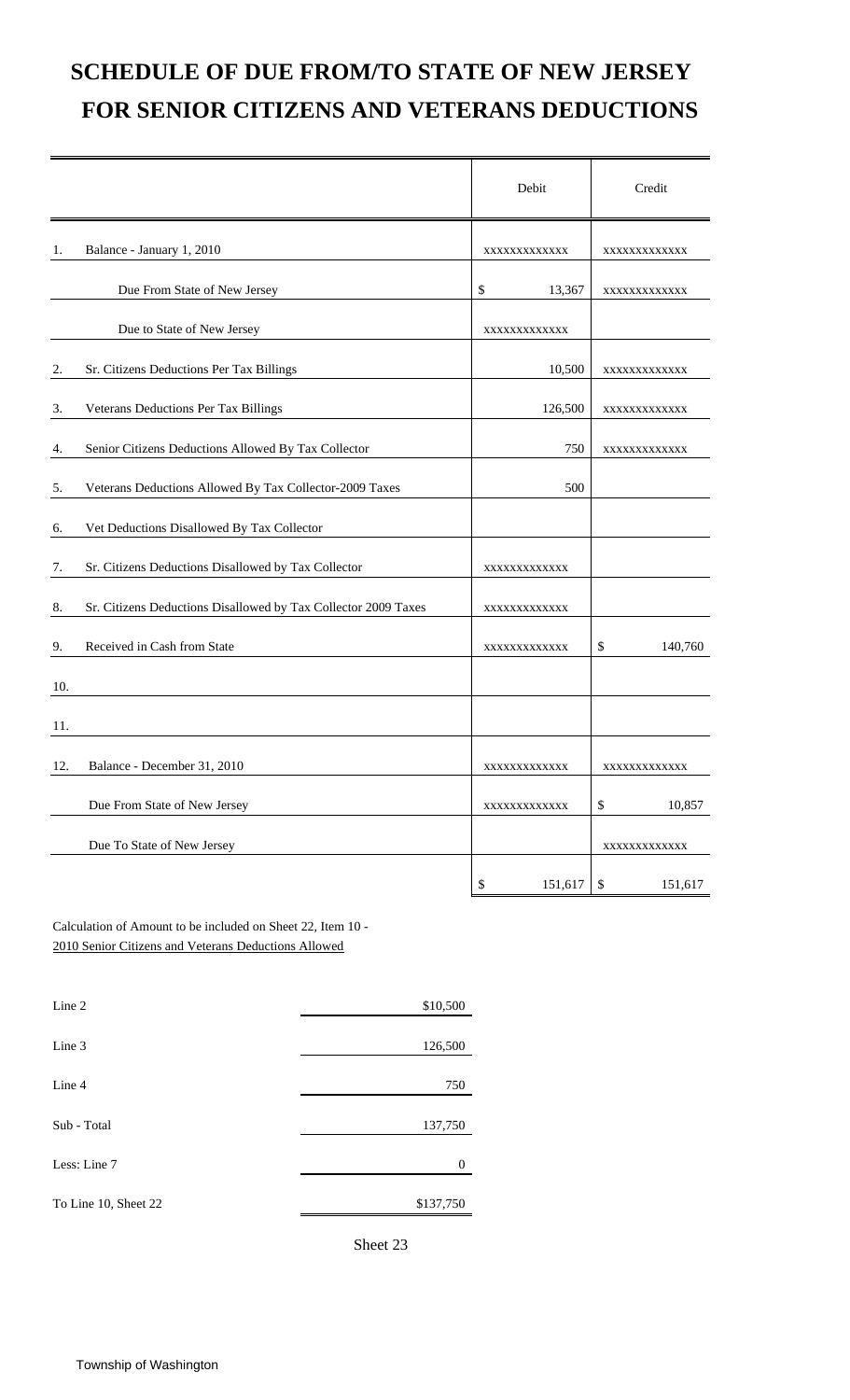## **SCHEDULE OF RESERVE FOR TAX APPEALS PENDING -**

## **(NJSA 54:3-27)**

| <b>NOT APPLICABLE</b>                                                                             | Debit       | Credit      |
|---------------------------------------------------------------------------------------------------|-------------|-------------|
| Balance January 1, 2010                                                                           | XXXXXXXXXXX |             |
| <b>Taxes Pending Appeals</b>                                                                      | XXXXXXXXXXX | XXXXXXXXXXX |
| <b>Interest Earned on Taxes Pending Appeals</b>                                                   | XXXXXXXXXXX | XXXXXXXXXXX |
| Contested Amount of 2010 Taxes Collected which are<br>Pending State Appeal (Item 14, Sheet 22)    | XXXXXXXXXXX |             |
| <b>Interest Earned on Taxes Pending State Appeals</b>                                             | XXXXXXXXXXX |             |
|                                                                                                   |             |             |
| Cash paid to Appellants (Including 5% Interest from Date of Payment)                              |             | XXXXXXXXXXX |
| <b>Closed to Results of Operations</b><br>(Portion of Appeal won by Municipality, incl. Interest) |             | XXXXXXXXXXX |
|                                                                                                   |             |             |
|                                                                                                   |             |             |
| Balance December 31, 2010                                                                         |             | XXXXXXXXXXX |
| Taxes Pending Appeals*                                                                            | XXXXXXXXXXX | XXXXXXXXXXX |
| <b>Interest Earned on Taxes Pending Appeals</b>                                                   | XXXXXXXXXXX | XXXXXXXXXXX |
| * Includes State Tax Court and County Board of                                                    |             |             |

Taxation Appeals Not Adjusted by December 31, 2009

Signature of Tax Collector

License # Date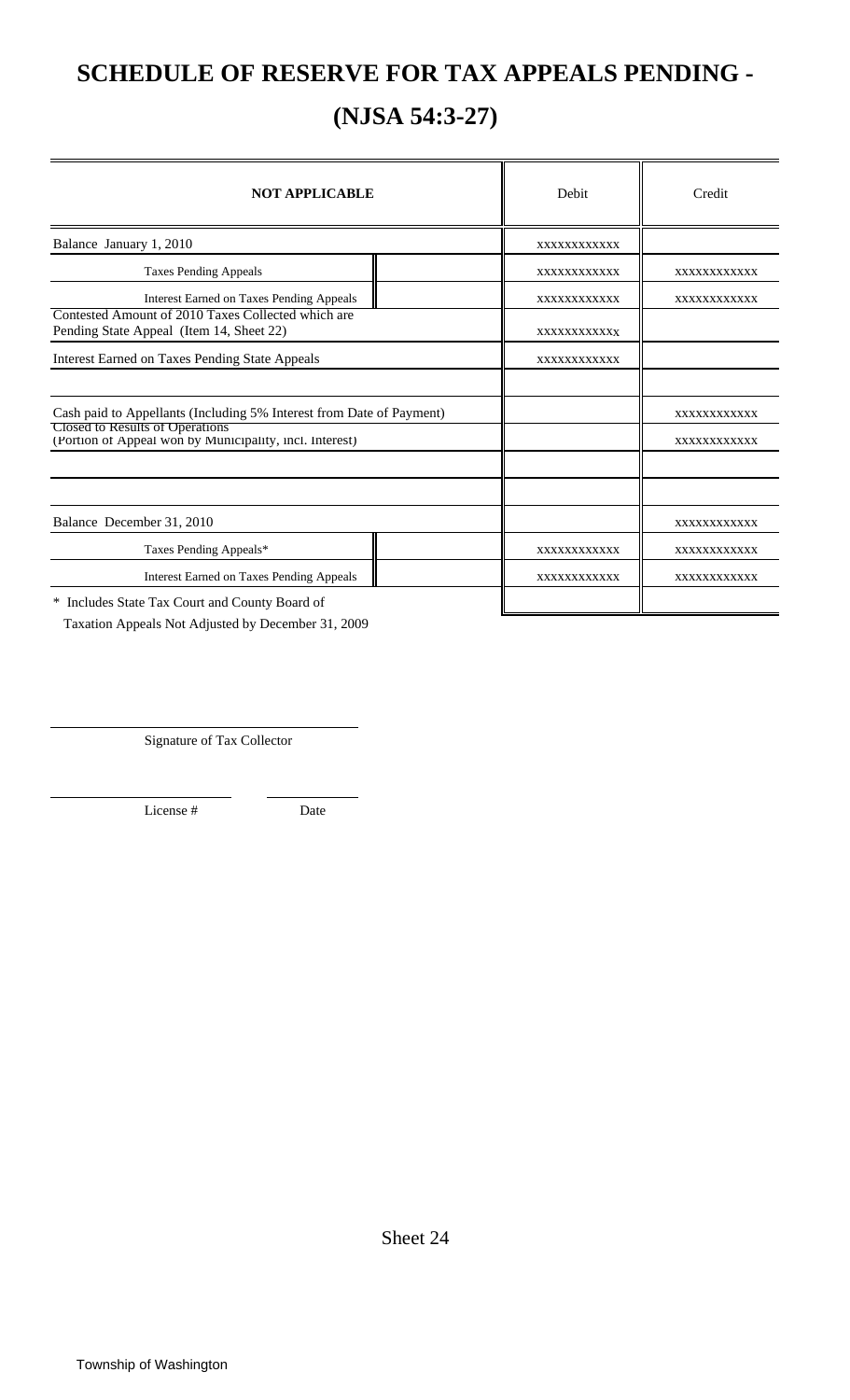### COMPUTATION OF APPROPRIATION: RESERVE FOR UNCOLLECTED TAXES AND AMOUNT TO BE RAISED BY TAXATION IN 2011 MUNICIPAL BUDGET

|                                                                     |             |             | <b>YEAR 2011</b>                         | <b>YEAR 2010</b>                       |  |
|---------------------------------------------------------------------|-------------|-------------|------------------------------------------|----------------------------------------|--|
| 1. Total General Appropriations for 2011 Municipal Budget Statement |             |             |                                          |                                        |  |
| Item 8(L) (Exclusive of Reserve for Uncollected Taxes)              |             | 80015-      | \$11,791,790                             | XXXXXXXXXX                             |  |
|                                                                     | Actual      | 80016-      |                                          |                                        |  |
| 2. Local District School Tax -                                      |             |             |                                          |                                        |  |
|                                                                     | Estimate ** | 80017-      |                                          | XXXXXXXXXX                             |  |
|                                                                     | Actual      | 80025       |                                          | 21,803,028                             |  |
| 3. Regional School District Tax -                                   |             |             |                                          |                                        |  |
|                                                                     | Estimate *  | 80026       | 22,457,119                               | XXXXXXXXXX                             |  |
|                                                                     | Actual      | 80018-      |                                          |                                        |  |
| 4. Regional High School Tax                                         |             |             |                                          |                                        |  |
| School Budget                                                       | Estimate *  | 80019       |                                          | XXXXXXXXXX                             |  |
|                                                                     | Actual      | 80020       |                                          | 3,787,747                              |  |
| 5. County Tax -                                                     |             |             |                                          |                                        |  |
|                                                                     | Estimate *  | 80021       | 3,901,379                                | XXXXXXXXXX                             |  |
|                                                                     | Actual      | 80022       |                                          |                                        |  |
| 6. Special District Taxes -                                         |             |             |                                          |                                        |  |
|                                                                     | Estimate *  | 80023       |                                          | XXXXXXXXXX                             |  |
|                                                                     | Actual      | 80027       |                                          |                                        |  |
| 7. Municipal Open Space Tax -                                       |             |             |                                          |                                        |  |
|                                                                     | Estimate *  | 80028-      |                                          | XXXXXXXXXX                             |  |
| 8. Total General Appropriations & Other Taxes                       |             | 80024-01    | 38,150,288                               |                                        |  |
| 9. Less: Total Anticipated Revenues from 2011 in                    |             |             |                                          |                                        |  |
| Municipal Budget (Item 5)                                           |             | 80024-02    | 3,095,002                                |                                        |  |
| 10. Cash Required from 2011 Taxes to Support                        |             |             |                                          |                                        |  |
| Local Municipal Budget and Other Taxes                              |             | 80024-03    | 35,055,286                               |                                        |  |
| 11. Amount of Item 10 Divided by                                    | 97.70%      | [820074-04] |                                          |                                        |  |
| Equals Amount to be Raised by Taxation (Percentage                  |             |             |                                          |                                        |  |
| used must not exceed the applicable percentage                      |             |             |                                          |                                        |  |
| shown by Item 13, Sheet 22)                                         |             | 80024-05    | 35,880,287                               |                                        |  |
| Analysis of Item 11:                                                |             |             |                                          |                                        |  |
| <b>Local District School Tax</b>                                    |             |             | May not be stated in an amount less than |                                        |  |
| (Amount Shown on Line 2 Above)                                      |             |             | actual" Tax of year 2010.                |                                        |  |
| Regional School District Tax                                        |             |             |                                          |                                        |  |
| (Amount Shown on Line 3 Above)                                      |             | 22,457,119  | **Must be stated in the amount of the    |                                        |  |
| Regional High School Tax                                            |             |             | proposed budget submitted by the Local   |                                        |  |
| (Amount Shown on Line 4 Above)                                      |             |             | Board of Education to the Commissioner   |                                        |  |
| County Tax                                                          |             |             | of Education on January 15, 2011 (Chap.  |                                        |  |
| (Amount Shown on Line 5 Above)                                      |             | 3,901,379   | 136, P.L. 1978). Consideration must be   |                                        |  |
| Special District Tax                                                |             |             | given to calendar year calculation.      |                                        |  |
| (Amount Shown on Line 6 Above)                                      |             |             |                                          |                                        |  |
| Municipal Open Space Tax                                            |             |             |                                          |                                        |  |
| (Amount Shown on Line / Above)                                      |             |             |                                          |                                        |  |
|                                                                     |             |             |                                          |                                        |  |
| Tax in Local Municipal Budget                                       |             | 9,521,788   |                                          |                                        |  |
|                                                                     |             |             |                                          |                                        |  |
| Total Amount (see Line 11)                                          |             | 35,880,287  |                                          |                                        |  |
| 12. Appropriation: Reserve for Uncollected Taxes (Budget)           |             |             |                                          |                                        |  |
| Statement, Item 8 (M) (Item 11, Less Item 10)                       |             | 80024-06    | 825,000                                  |                                        |  |
| Computation of "Tax in Local Municipal Budget"                      |             |             |                                          | Note:                                  |  |
| Item 1 - Total General Appropriations                               |             |             | 11,791,790                               | The amount of                          |  |
|                                                                     |             |             | 825,000                                  | anticipated rev-                       |  |
| Item 12 - Appropriation: Reserve for UncollectedTaxes               |             |             |                                          | enues (Item 9) may<br>never exceed the |  |
| Sub-Total                                                           |             |             | 12,616,790                               | total of Items 1 and 12                |  |
|                                                                     |             |             |                                          |                                        |  |
| Less: Item 9 - Total Anticipated Revenues                           |             |             | 3,095,002                                |                                        |  |
| Amount to be Raised by Taxation in Municipal Budget                 |             | 80024-07    | 9,521,788                                |                                        |  |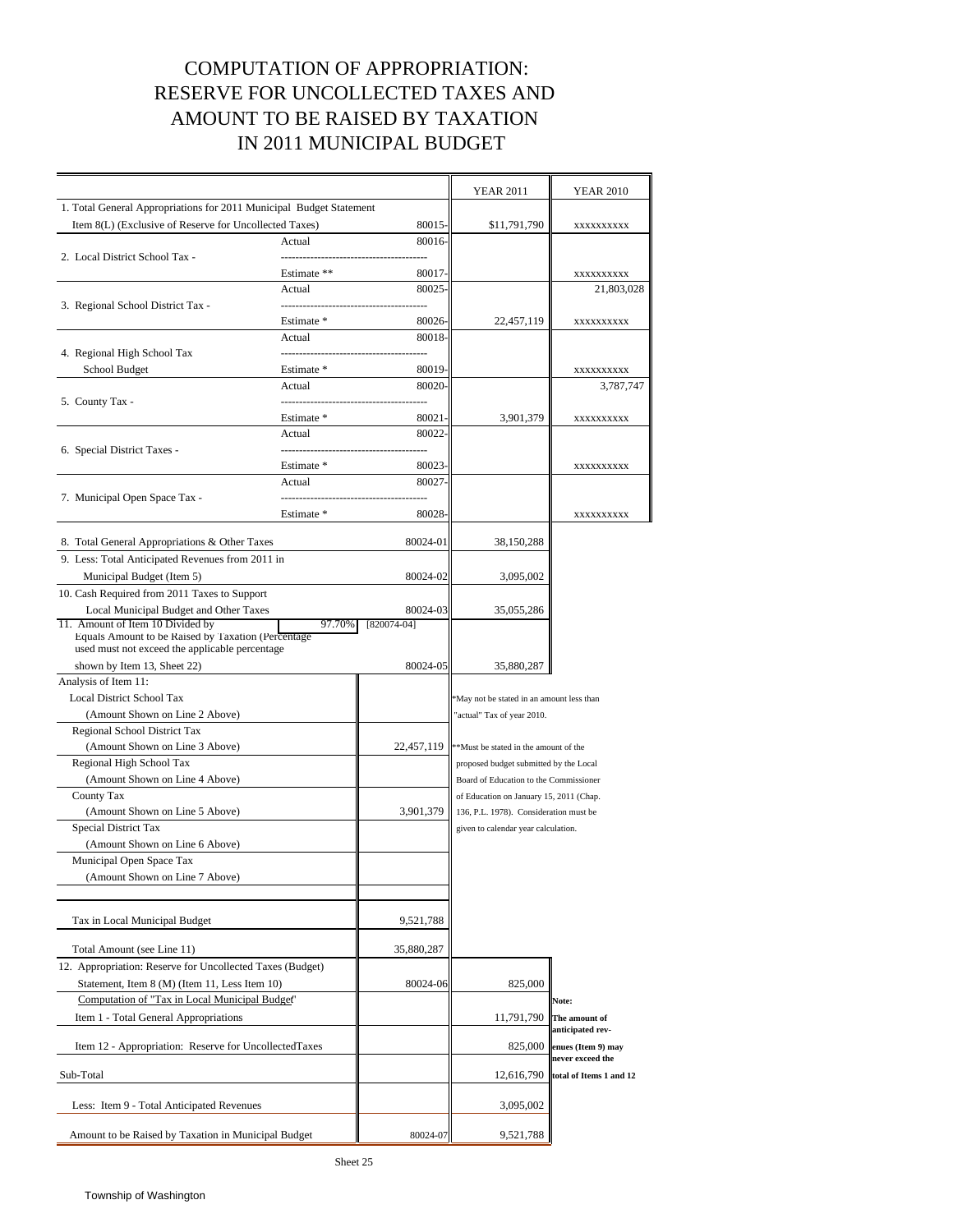### **ACCELERATED TAX SALE - CHAPTER 99**

### **Calculation To Utilize Proceeds In Current Budget As Deduction To Reserve For Uncollected Taxes Appropriation**

Note: This sheet should be completed only if you are conducting and accelerated tax sale for the first time in the current year.

| A. Reserve for Uncollected Taxes (sheet 25, Item 12)                                                                                                                                                    | \$ |
|---------------------------------------------------------------------------------------------------------------------------------------------------------------------------------------------------------|----|
| B. Reserve for Uncollected Taxes Exclusion:<br><b>Outstanding Balance of Delinquent Taxes</b><br>(sheet 26, Item 14A) $x\%$ of<br>collection (Item 16)<br>\$<br>C. TIMES: % of increase of Amount to be |    |
| Raised by Taxes over Prior Year<br>$\%$<br>[(2011 Estimated Total Levy - 2010 Total Levy)/2010 Total Levy]                                                                                              |    |
| D. Reserve for Uncollected Taxes Exclusion Amount<br>$[(B \times C) + B]$                                                                                                                               | S  |
| <b>E. Net Reserve for Uncollected Taxes</b><br><b>Appropriation in Current Budget</b><br>$(A - D)$                                                                                                      | \$ |
| 2011 Reserve for Uncollected Taxes Appropriation Calculation (Actual)                                                                                                                                   |    |
| 1. Subtotal General Appropriations (item 8(L) budget sheet 29)                                                                                                                                          | \$ |
| 2. Taxes not Included in the Budget (AFS 25, items 2 thru 7)                                                                                                                                            |    |
| <b>Total</b>                                                                                                                                                                                            |    |
| 3. Less: Anticipated Revenues (item 5, budget sheet 11)                                                                                                                                                 | \$ |
| 4. Cash Required                                                                                                                                                                                        |    |
| 5. Total Required at ___________% (items 4+6)                                                                                                                                                           | \$ |
| 6. Reserve for Uncollected Taxes (item E above)                                                                                                                                                         |    |

Sheet 25a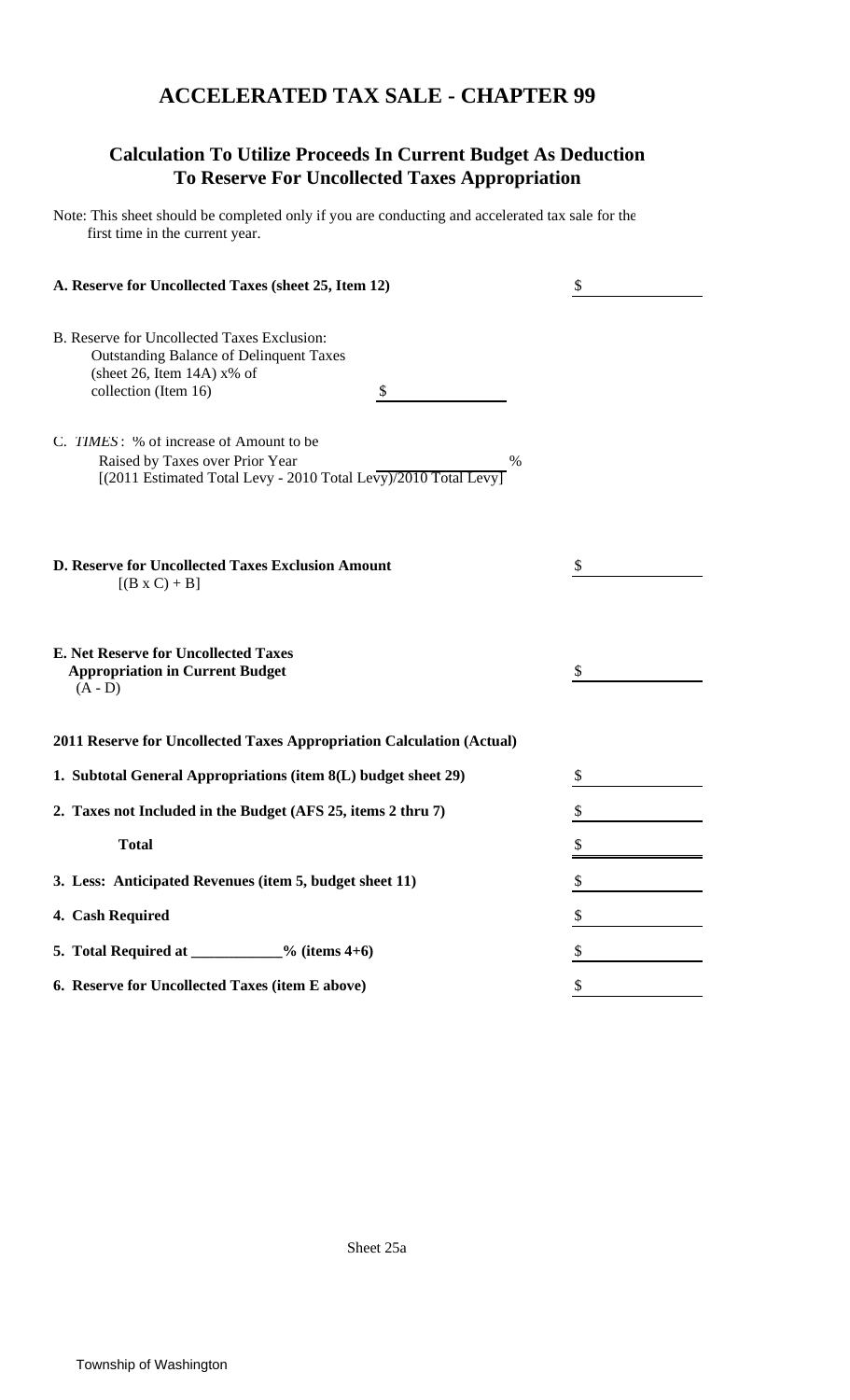### **SCHEDULE OF DELINQUENT TAXES AND TAX TITLE LIENS**

|                                                                                                                |               | Debit               | Credit         |
|----------------------------------------------------------------------------------------------------------------|---------------|---------------------|----------------|
| <b>BALANCE JANUARY 1, 2010</b><br>1.                                                                           |               | \$<br>298,467       | XXXXXXXXXXX    |
| A. Taxes<br>83102-00                                                                                           | \$<br>295,853 | XXXXXXXXXXX         | XXXXXXXXXXX    |
| <b>B.</b> Tax Title Liens<br>83103-00                                                                          | 2,614         | XXXXXXXXXXX         | XXXXXXXXXXX    |
| 2. CANCELLED:                                                                                                  |               | XXXXXXXXXXX         | XXXXXXXXXXX    |
| A. Taxes                                                                                                       | 83105-00      | XXXXXXXXXXX         | \$<br>16,043   |
| <b>B.</b> Tax Title Liens                                                                                      | 83106-00      | XXXXXXXXXXX         |                |
| 3. TRANSFERRED TO FORECLOSED TAX TITLE LIENS:                                                                  |               | XXXXXXXXXXX         | XXXXXXXXXXX    |
| A. Taxes                                                                                                       | 83108-00      | XXXXXXXXXXX         |                |
| <b>B.</b> Tax Title Liens                                                                                      | 83109-00      | XXXXXXXXXXX         |                |
| <b>4. ADDED TAXES</b>                                                                                          | 83110-00      |                     | XXXXXXXXXXX    |
| 5. ADDED TAX TITLE LIENS                                                                                       | 83111-00      |                     | XXXXXXXXXXX    |
| 6. Adjustment between Taxes (Other than current year)<br>and Tax Title Liens                                   |               | XXXXXXXXXXX         | XXXXXXXXXXX    |
| A. Taxes - Transfers to Tax Title Liens                                                                        | 83104-00      | XXXXXXXXXXX         |                |
| B. Tax Title Liens - Transfers from Taxes                                                                      | 83107-00      |                     | XXXXXXXXXXX    |
| 7. BALANCE BEFORE CASH PAYMENTS                                                                                |               | XXXXXXXXXXX         | 282,424        |
| <b>TOTALS</b><br>8.                                                                                            |               | 298,467             | 298,467        |
| 9. BALANCE BROUGHT DOWN                                                                                        |               | 282,424             |                |
|                                                                                                                |               |                     | XXXXXXXXXXX    |
| 10. COLLECTED:                                                                                                 |               | XXXXXXXXXXX         | 279,636        |
| A. Taxes<br>83116-00                                                                                           | \$<br>279,636 | XXXXXXXXXXX         | XXXXXXXXXXX    |
| <b>B.</b> Tax Title Liens<br>83117-00                                                                          |               | XXXXXXXXXXX         | XXXXXXXXXXX    |
| 11. Interest & Costs - 2010 Tax Sale                                                                           | 83118-00      |                     | XXXXXXXXXXX    |
| 12. 2010 TAXES TRANSFERRED TO LIENS                                                                            | 83119-00      | 0                   | XXXXXXXXXXX    |
| 13. 2010 TAXES                                                                                                 | 83123-00      | 364,196             | XXXXXXXXXXX    |
| 14. BALANCE, DECEMBER 31, 2010                                                                                 |               | XXXXXXXXXXX         | 366,984        |
| A. Taxes<br>83121-00                                                                                           | 364,370       | XXXXXXXXXXX         | XXXXXXXXXXX    |
| <b>B.</b> Tax Title Liens<br>83122-00                                                                          | 2,614         | XXXXXXXXXXX         | XXXXXXXXXXX    |
| 15. TOTALS                                                                                                     |               | \$<br>646,620       | \$<br>646,620  |
| 16. Percentage of Cash Collections to Adjusted Amount Outstanding<br>(Item No. 10 divided by Item No. 9) is    | 99.01%        |                     |                |
| 17. Item No. 14 multiplied by percentage shown above is<br>the maximum amount that can be anticipated in 2011. |               | 363,361<br>83125-00 | and represents |

(See Note a on Sheet 22 - Current taxes)

(1) These amounts will always be the same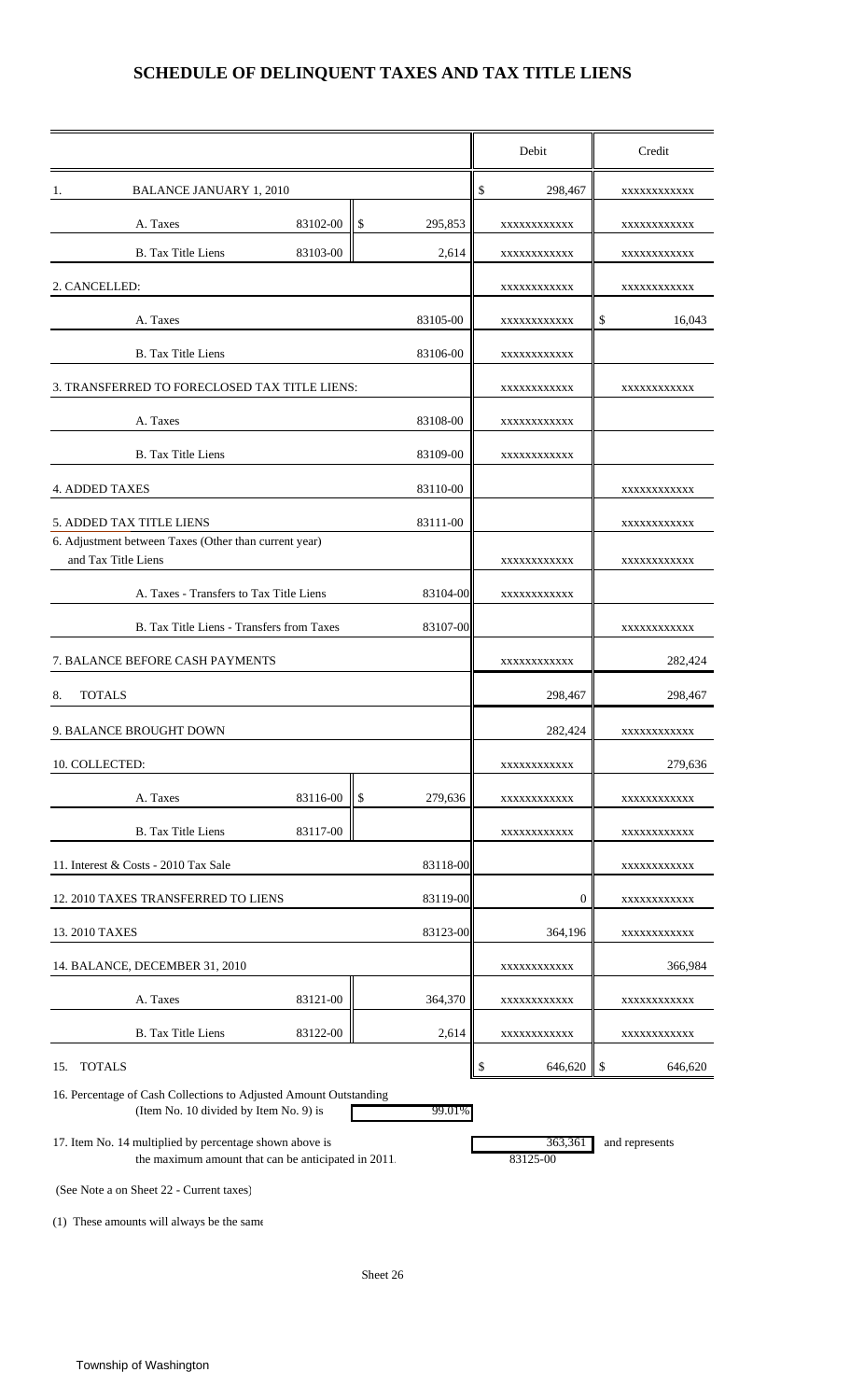## **SCHEDULE OF FORECLOSED PROPERTY (PROPERTY ACQUIRED BY TAX TITLE LIEN LIQUIDATION)**

|                                     |             | Debit        | Credit       |        |
|-------------------------------------|-------------|--------------|--------------|--------|
| 1. BALANCE JANUARY 1, 2010          | 84101-00 \$ | 70,950       | XXXXXXXXXXXX |        |
| 2. FORECLOSED OR DEEDED IN 2010     |             | XXXXXXXXXXXX | XXXXXXXXXXXX |        |
| 3. TAX TITLE LIENS                  | 84103-00    |              | XXXXXXXXXXXX |        |
| <b>4. TAXES RECEIVABLE</b>          | 84104-00    |              |              |        |
| 5A.                                 | 84102-00    |              |              |        |
| 5B.                                 | 84105-00    |              |              |        |
| 6. ADJUSTMENT TO ASSESSED VALUATION | 84106-00    |              |              |        |
| 7. ADJUSTMENT TO ASSESSED VALUATION | 84107-00    |              |              |        |
| 8. SALES                            |             |              |              |        |
| $CASH*$<br>9.                       | 84109-00    |              |              |        |
| 10. CONTRACT                        | 84110-00    |              |              |        |
| 11. MORTGAGE                        | 84111-00    |              |              |        |
| 12. LOSS ON SALES                   | 84112-00    |              |              |        |
| 13. GAIN ON SALES                   | 84113-00    |              |              |        |
| 14. BALANCE, DECEMBER 31, 2010      | 84114-00    | XXXXXXXXXXXX | \$           | 70,950 |
|                                     |             | \$           |              | 70,950 |

### **CONTRACT SALES**

| <b>NOT APPLICABLE</b>                   |          | Debit        | Credit       |
|-----------------------------------------|----------|--------------|--------------|
| 15. BALANCE, JANUARY 1, 2010            | 84115-00 |              | XXXXXXXXXXXX |
| 16. 2009 SALES FROM FORECLOSED PROPERTY | 84116-00 |              | XXXXXXXXXXXX |
| 17. COLLECTED *                         | 84117-00 | XXXXXXXXXXXX |              |
| 18.                                     | 84118-00 | XXXXXXXXXXXX |              |
| 19. BALANCE DECEMBER 31, 2010           | 84119-00 | XXXXXXXXXXXX |              |
|                                         |          |              |              |

### **MORTGAGE SALES**

| <b>NOT APPLICABLE</b>                   |          | Debit        | Credit       |
|-----------------------------------------|----------|--------------|--------------|
| 20. BALANCE JANUARY 1, 2010             | 84120-00 |              | XXXXXXXXXXXX |
| 21. 2009 SALES FROM FORECLOSED PROPERTY | 84121-00 |              | XXXXXXXXXXXX |
| 22. COLLECTED *                         | 84122-00 | XXXXXXXXXXXX |              |
| 23.                                     | 84123-00 | XXXXXXXXXXXX |              |
| 24. BALANCE, DECEMBER 31, 2010          | 84124-00 | XXXXXXXXXXXX |              |
|                                         |          |              |              |
| Analysis of Sale of Property:           |          |              |              |

| * Total Cash Collected in 2010     | $(84125-00)$ |
|------------------------------------|--------------|
| Realized in 2010 Budget            |              |
| To Results of Operation (Sheet 19) |              |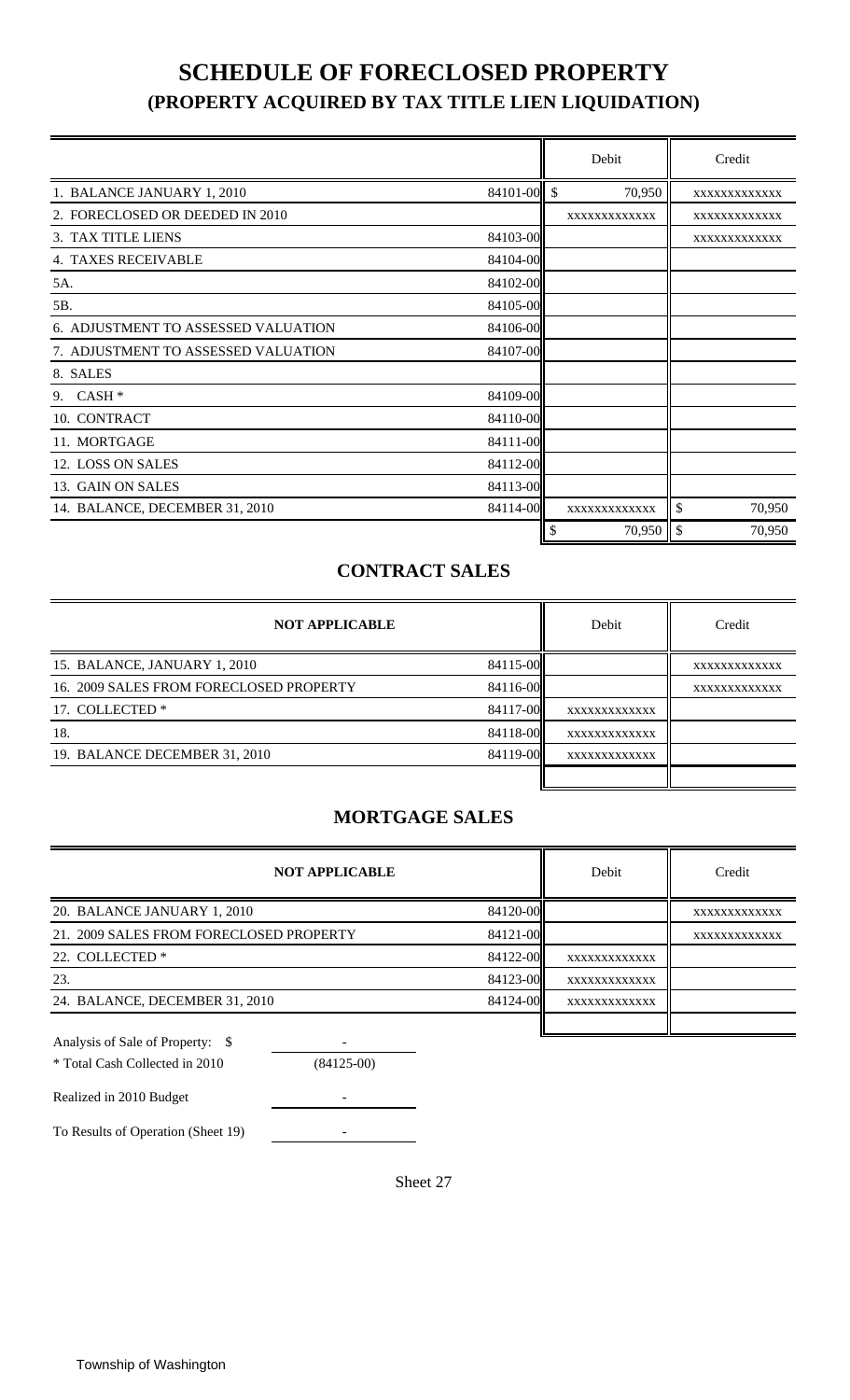# **DEFERRED CHARGES**

**- MANDATORY CHARGES ONLY -**

## **CURRENT, TRUST AND GENERAL CAPITAL FUNDS**

**(Do not include the emergency authorizations pursuant to N.J.S. 40A:4-55,**

**N.J.S. 40A:4-55.1 or N.J.S. 40A:4-55.13 Listed on Sheets 29 and 30)**

|     | Caused By                  |              | Amount<br>Dec. 31, 2009<br>per Audit<br>Report |              | Amount<br>in<br>2010<br><b>Budget</b> | Amount<br>Resulting<br>from 2010 | <b>Balance</b><br>as of<br>Dec. 31, 2010 |  |
|-----|----------------------------|--------------|------------------------------------------------|--------------|---------------------------------------|----------------------------------|------------------------------------------|--|
| 1.  | Emergency Authorization -  |              |                                                |              |                                       |                                  |                                          |  |
|     | Municipal*                 | $\mathbb{S}$ | 21,000                                         | $\mathbb{S}$ | 21,000                                | $\$$                             | $\$\,$                                   |  |
| 2.  | Emergency Authorizations - |              |                                                |              |                                       |                                  |                                          |  |
|     | Schools                    | \$           |                                                | \$           |                                       | \$                               | \$                                       |  |
| 3.  |                            | \$           |                                                | \$           |                                       | \$                               | \$                                       |  |
| 4.  |                            | \$           |                                                | \$           |                                       | \$                               | \$                                       |  |
| 5.  |                            | \$           |                                                | \$           |                                       | \$                               | \$                                       |  |
| 6   |                            | \$           |                                                | \$           |                                       | \$                               | \$                                       |  |
| 7.  |                            | \$           |                                                | \$           |                                       | \$                               | \$                                       |  |
| 8.  |                            | \$           |                                                | \$           |                                       | \$                               | \$                                       |  |
| 9.  |                            | \$           |                                                | \$           |                                       | \$                               | \$                                       |  |
| 10. |                            | \$           |                                                | \$           |                                       | \$                               | \$                                       |  |

\*Do not include items funded or refunded as listed below.

### **EMERGENCY AUTHORIZATIONS UNDER N.J.S. 40A:4-47 WHICH HAVE BEEN FUNDED OR REFUNDED UNDER N.J.S. 40A:2-3 OR N.J.S. 40A:2-51**

|                  | Date                  | Purpose | Amount |
|------------------|-----------------------|---------|--------|
| 1.               |                       |         |        |
| 2.               | <b>NOT APPLICABLE</b> |         |        |
| 3.               |                       |         |        |
| $\overline{4}$ . |                       |         |        |
| 5.               |                       |         |        |
|                  |                       |         |        |

#### **JUDGEMENTS ENTERED AGAINST MUNICIPALITY AND NOT SATISFIED**

|                       |               |              |        | Appropriated |
|-----------------------|---------------|--------------|--------|--------------|
|                       |               |              |        | for in       |
|                       |               |              |        | Budget of    |
| In favor of           | On account of | Date Entered | Amount | Year 2011    |
|                       |               |              |        |              |
| <b>NOT APPLICABLE</b> |               |              |        |              |
|                       |               |              |        |              |
|                       |               |              |        |              |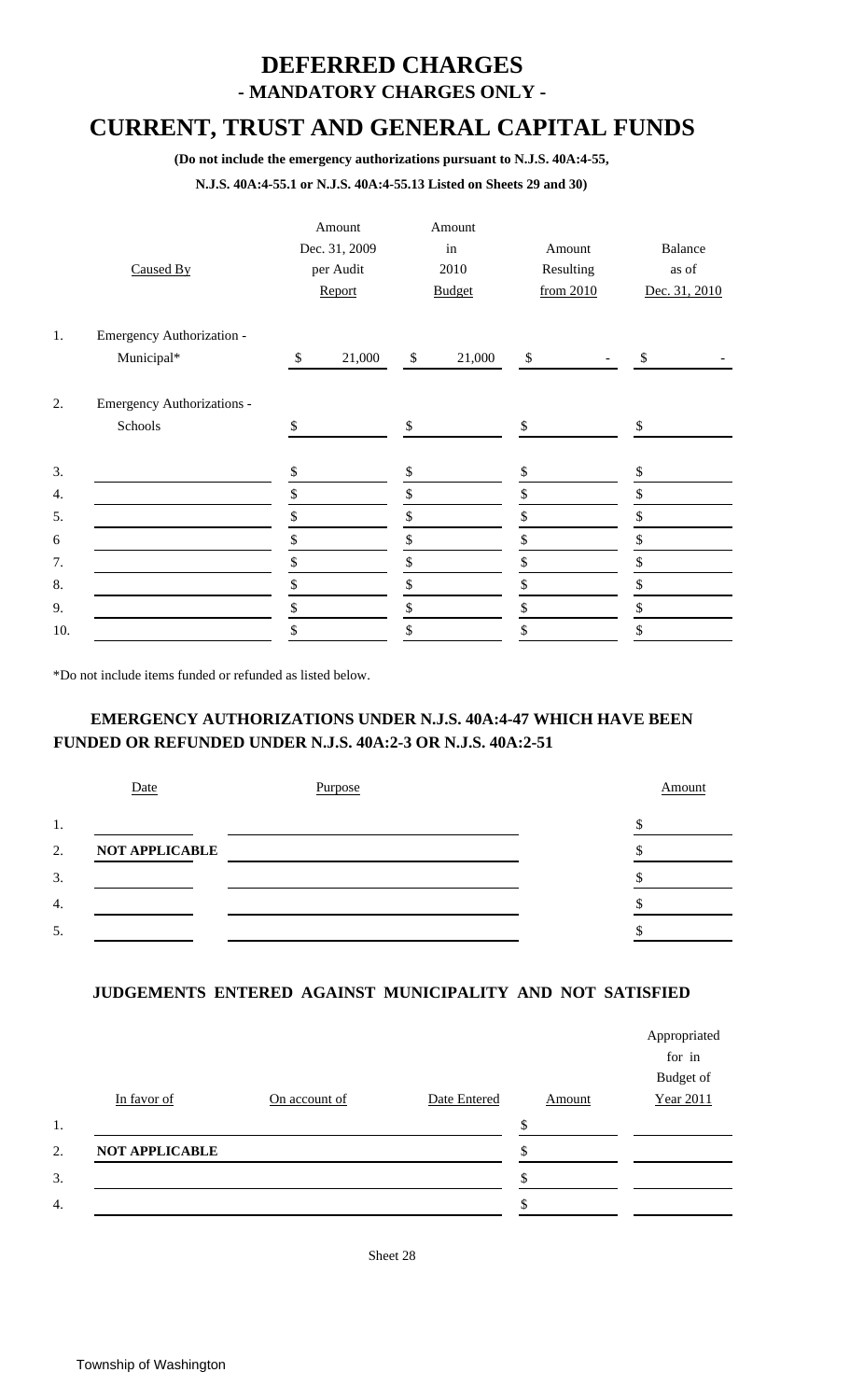**N.J.S. 40A:4-53 SPECIAL EMERGENCY -** TAX MAP; REVALUATION; MASTER PLAN; REVISION AND CODIFICATION OF ORDINANCES; DRAINAGE MAPS FOR FLOOD CONTROL; PRELIMINARY ENGINEERING STUDIES, ETC. FOR SANITARY SEWER SYSTEM; MUNICIPAL CONSOLIDATION ACT; FLOOD OR HURRICANE DAMAGE.

| Date | Purpose                      | Amount<br>Authorized | Not Less Than<br>1/5 of Amount<br>Authorized* | Balance<br>Dec. 31, 2009 | REDUCED IN 2010<br>By 2010<br><b>Budget</b> | Cancelled by<br>Resolution | Balance<br>Dec. 31, 2010 |
|------|------------------------------|----------------------|-----------------------------------------------|--------------------------|---------------------------------------------|----------------------------|--------------------------|
|      |                              |                      |                                               |                          |                                             |                            |                          |
| 2006 | Revaluation of Real Property | 259,000<br>\$        | $\mathsf{I}$                                  |                          | 51,800                                      |                            |                          |
| 2006 | Revision of Tax Maps         | 10,000               | 2,000                                         | 2,000                    | 2,000                                       |                            |                          |
|      |                              |                      |                                               |                          |                                             |                            |                          |
|      |                              |                      |                                               |                          |                                             |                            |                          |
|      |                              |                      |                                               |                          |                                             |                            |                          |
|      |                              |                      |                                               |                          |                                             |                            |                          |
|      |                              |                      |                                               |                          |                                             |                            |                          |
|      |                              |                      |                                               |                          |                                             |                            |                          |
|      |                              |                      |                                               |                          |                                             |                            |                          |
|      |                              |                      |                                               |                          |                                             |                            |                          |
|      |                              |                      |                                               |                          |                                             |                            |                          |
|      | Totals \$                    | $269,000$ \$         |                                               | 53,800 \$                |                                             | $\sim$                     | $\mathcal{S}$            |

80025-00 80026-00

It is hereby certified that all outstanding "Special Emergency" appropriations have been adopted by the governing body in full compliance with N.J.S. 40A:4-53 et seq. and are recorded on this page

Chief Financial Officer

\* Not less than one-fifth (1/5) of amount authorized but not more than the amount shown in the column "Balance Dec. 31, 2010" must be entered here and then raised in the 2010 budget.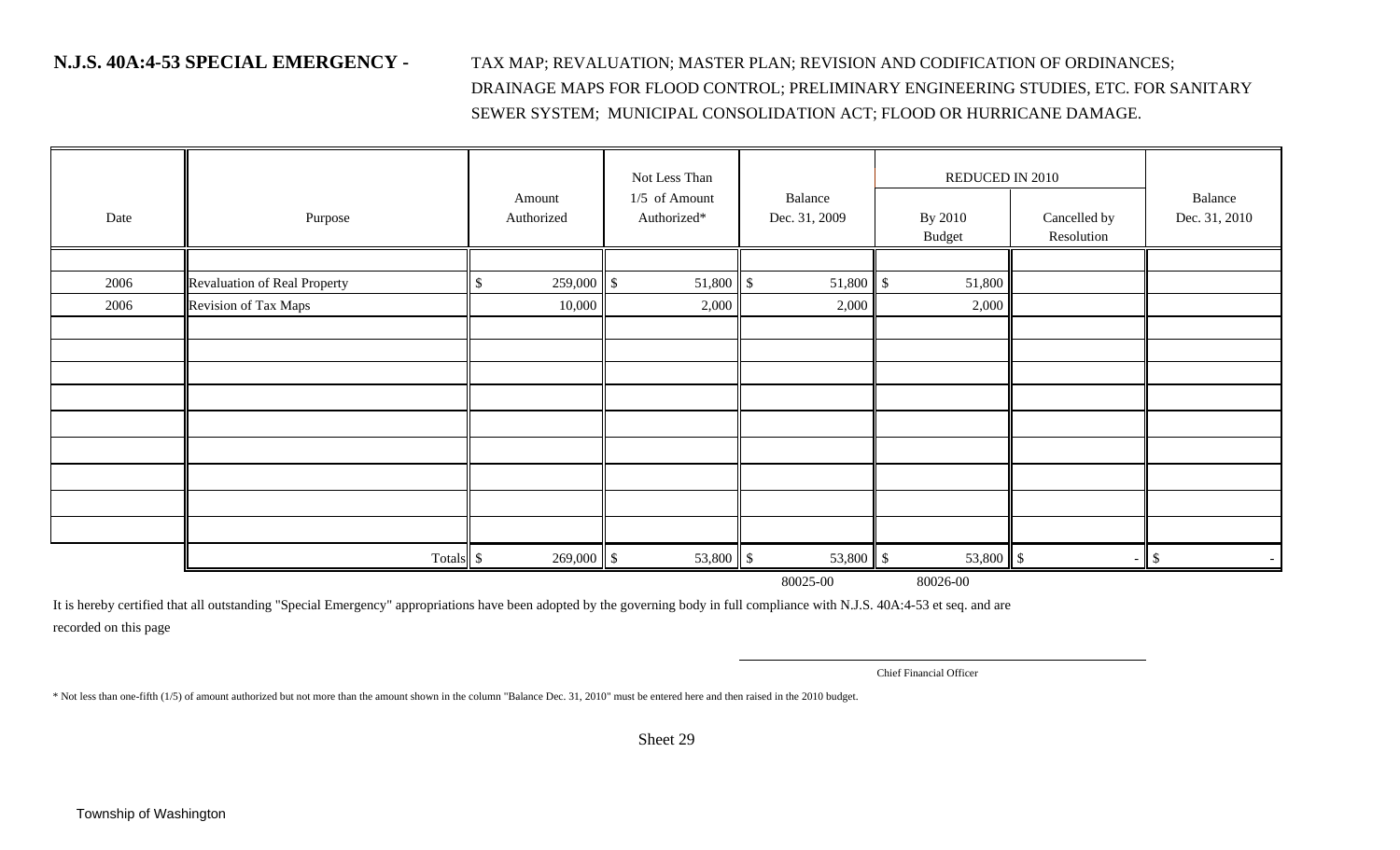### **N.J.S. 40A:4-55.1, ET SEQ., SPECIAL EMERGENCY - DAMAGE CAUSED TO ROADS OR BRIDGES BY SNOW, ICE, FROST OR FLOOD N.J.S. 40A:4-55.13, ET SEQ., SPECIAL EMERGENCY - PUBLIC EXIGENCIES CAUSED BY CIVIL DISTURBANCES**

| Date | Purpose               | Amount<br>Authorized | Not Less Than<br>1/3 of Amount<br>Authorized* | Balance<br>Dec. 31, 2009 | REDUCED IN 2010<br>By 2010<br>Canceled by<br>Budget<br>Resolution |  | Balance<br>Balance<br>Dec. 31, 2010 |
|------|-----------------------|----------------------|-----------------------------------------------|--------------------------|-------------------------------------------------------------------|--|-------------------------------------|
|      |                       |                      |                                               |                          |                                                                   |  |                                     |
|      |                       |                      |                                               |                          |                                                                   |  |                                     |
|      |                       |                      |                                               |                          |                                                                   |  |                                     |
|      | <b>NOT APPLICABLE</b> |                      |                                               |                          |                                                                   |  |                                     |
|      |                       |                      |                                               |                          |                                                                   |  |                                     |
|      |                       |                      |                                               |                          |                                                                   |  |                                     |
|      |                       |                      |                                               |                          |                                                                   |  |                                     |
|      |                       |                      |                                               |                          |                                                                   |  |                                     |
|      |                       |                      |                                               |                          |                                                                   |  |                                     |
|      |                       |                      |                                               |                          |                                                                   |  |                                     |
|      |                       |                      |                                               |                          |                                                                   |  |                                     |
|      |                       |                      |                                               |                          |                                                                   |  |                                     |
|      | Totals                | <b>NONE</b>          |                                               |                          |                                                                   |  |                                     |

80027-00 80028-00

It is hereby certified that all outstanding "Special Emergency" appropriations have been adopted by the governing body in full compliance with N.J.S. 40A:4-55.1 et seq. and N.J.S. 40A:4-55.13 et seq. and are recorded on this page

Chief Financial Officer

\* Not less than one-third (1/3) of amount authorized but not more than the amount shown in the column "Balance Dec. 31, 2010" must be entered here and then raised in the 2011 budget.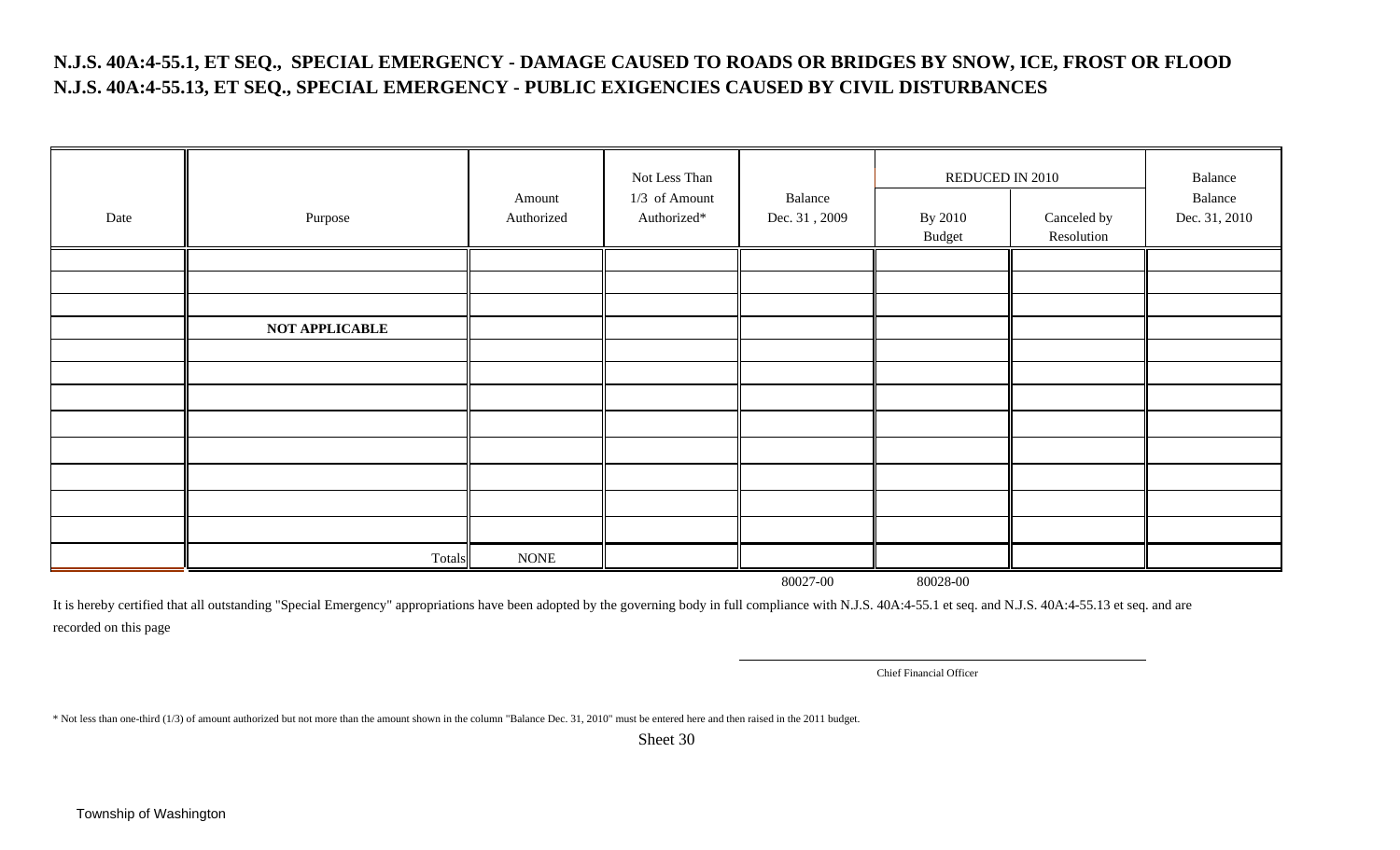# **SCHEDULE OF BONDS ISSUED AND OUTSTANDING AND 2011 DEBT SERVICE FOR BONDS**

 **MUNICIPAL GENERAL CAPITAL BONDS**

|                                                   |                                            | Debit           |                           | Credit                   | 2011 Debt<br>Service |
|---------------------------------------------------|--------------------------------------------|-----------------|---------------------------|--------------------------|----------------------|
| <b>OUTSTANDING JANUARY 1, 2010</b>                | 80033-01                                   | XXXXXXXXXXX     | \$                        | 4,757,000                |                      |
| <b>ISSUED</b>                                     | 80033-02                                   | XXXXXXXXXXX     |                           |                          |                      |
| <b>PAID</b>                                       | 80033-03                                   | \$<br>810,000   |                           | XXXXXXXXXXX              |                      |
| <b>OUTSTANDING DECEMBER 31, 2010</b>              | 80033-04                                   | \$<br>3,947,000 |                           |                          |                      |
|                                                   |                                            | \$<br>4,757,000 | $\boldsymbol{\mathsf{S}}$ | XXXXXXXXXXX<br>4,757,000 |                      |
| 2011 BOND MATURITIES - GENERAL CAPITAL BONDS      |                                            |                 |                           | 80033-05                 | \$                   |
| 2011 INTEREST ON BONDS*                           | 80033-06                                   |                 |                           | 158,027                  | 835,000              |
| <b>OUTSTANDING JANUARY 1, 2010</b>                | <b>ASSESSMENT SERIAL BONDS</b><br>80033-07 | XXXXXXXXXXX     |                           |                          |                      |
| <b>ISSUED</b>                                     | 80033-08                                   | XXXXXXXXXXX     |                           |                          |                      |
| <b>PAID</b>                                       | 80033-09                                   |                 |                           | XXXXXXXXXXX              |                      |
| <b>NOT APPLICABLE</b>                             |                                            |                 |                           |                          |                      |
| <b>OUTSTANDING DECEMBER 31, 2010</b>              | 80033-10                                   |                 |                           | XXXXXXXXXXX              |                      |
| 2011 BOND MATURITIES - ASSESSMENT BONDS           |                                            |                 |                           | 80033-11                 |                      |
| 2011 INTEREST ON BONDS*                           | 80033-12                                   |                 |                           |                          |                      |
| TOTAL "INTEREST ON BONDS - DEBT SERVICE" (*ITEMS) |                                            |                 |                           | 80033-13                 | \$<br>158,027        |

### **LIST OF BONDS ISSUED DURING 2010**

| Purpose               | 2011 Maturity | Amount Issued | Date of<br>Issue | Interest<br>Rate |
|-----------------------|---------------|---------------|------------------|------------------|
|                       |               |               |                  |                  |
| <b>NOT APPLICABLE</b> |               |               |                  |                  |
|                       |               |               |                  |                  |
|                       |               |               |                  |                  |
|                       |               |               |                  |                  |
| Total                 | \$0           | \$0           |                  |                  |
|                       | 80033-14      | 80033-15      |                  |                  |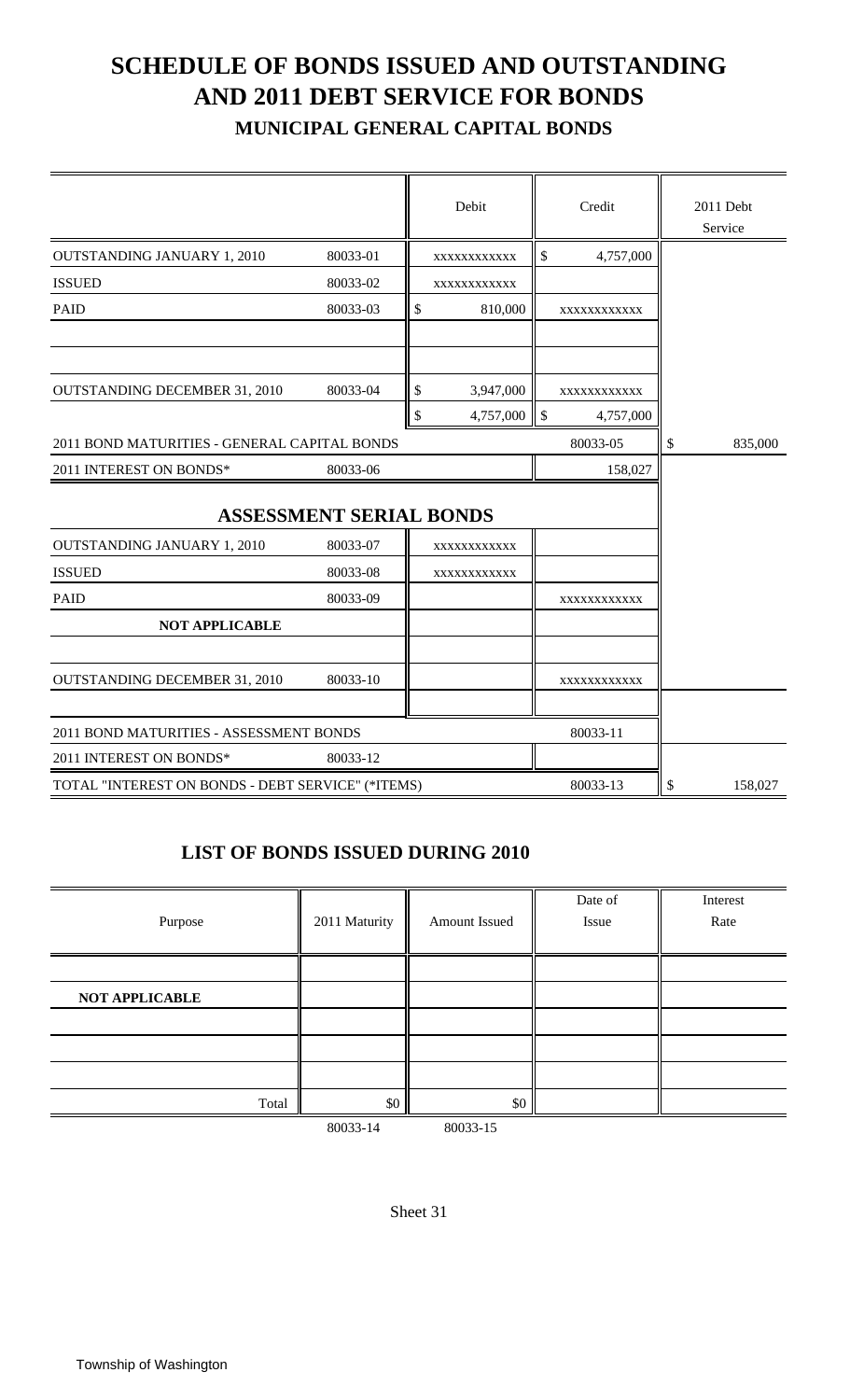# **SCHEDULE OF LOANS ISSUED AND OUTSTANDING AND 2010 DEBT SERVICE FOR LOANS**

 **MUNICIPAL GENERAL CAPITAL LOANS**

| <b>GREEN ACRES LOAN</b>                      |          |               | Debit       |               | Credit      |    | 2011 Debt<br>Service |
|----------------------------------------------|----------|---------------|-------------|---------------|-------------|----|----------------------|
| <b>OUTSTANDING JANUARY 1, 2010</b>           | 80033-01 |               | XXXXXXXXXXX |               |             |    |                      |
| <b>ISSUED</b>                                | 80033-02 |               | XXXXXXXXXXX |               |             |    |                      |
| <b>PAID</b>                                  | 80033-03 |               |             |               | XXXXXXXXXXX |    |                      |
| <b>NOT APPLICABLE</b>                        |          |               |             |               |             |    |                      |
| <b>OUTSTANDING DECEMBER 31, 2010</b>         | 80033-04 |               |             |               | XXXXXXXXXXX |    |                      |
| 2011 LOAN MATURITIES                         |          |               |             |               | 80033-05    | \$ |                      |
| 2011 INTEREST ON LOANS<br>80033-06           |          |               |             |               |             |    |                      |
| TOTAL 2011 DEBT SERVICE FOR GREEN ACRES LOAN | \$       |               |             |               |             |    |                      |
| <b>EDA LOAN</b>                              |          |               |             |               |             |    |                      |
| <b>OUTSTANDING JANUARY 1, 2010</b>           | 80033-07 |               | XXXXXXXXXXX | \$            | 148,168     |    |                      |
| <b>ISSUED</b>                                | 80033-08 |               | XXXXXXXXXXX |               |             |    |                      |
| <b>PAID</b>                                  | 80033-09 | $\mathcal{S}$ | 54,585      |               | XXXXXXXXXXX |    |                      |
|                                              |          |               |             |               |             |    |                      |
| <b>OUTSTANDING DECEMBER 31, 2010</b>         | 80033-10 | \$            | 93,583      |               | XXXXXXXXXXX |    |                      |
|                                              |          | \$            | 148,168     | $\mathcal{S}$ | 148,168     |    |                      |
| 2011 LOAN MATURITIES                         |          |               |             |               | 80033-11    | \$ | 54,585               |
| 2011 INTEREST ON LOANS                       |          |               |             |               | 80033-12    | \$ | 878                  |
| TOTAL 2011 DEBT SERVICE FOR EDA LOAN         |          |               |             |               | 80033-13    | \$ | 55,463               |

### **LIST OF LOANS ISSUED DURING 2010**

| Purpose               | 2010 Maturity | Amount Issued | Date of<br>Issue | Interest<br>Rate |
|-----------------------|---------------|---------------|------------------|------------------|
|                       |               |               |                  |                  |
| <b>NOT APPLICABLE</b> |               |               |                  |                  |
|                       |               |               |                  |                  |
|                       |               |               |                  |                  |
|                       |               |               |                  |                  |
| Total                 | \$0           | \$0           |                  |                  |

80033-14 80033-15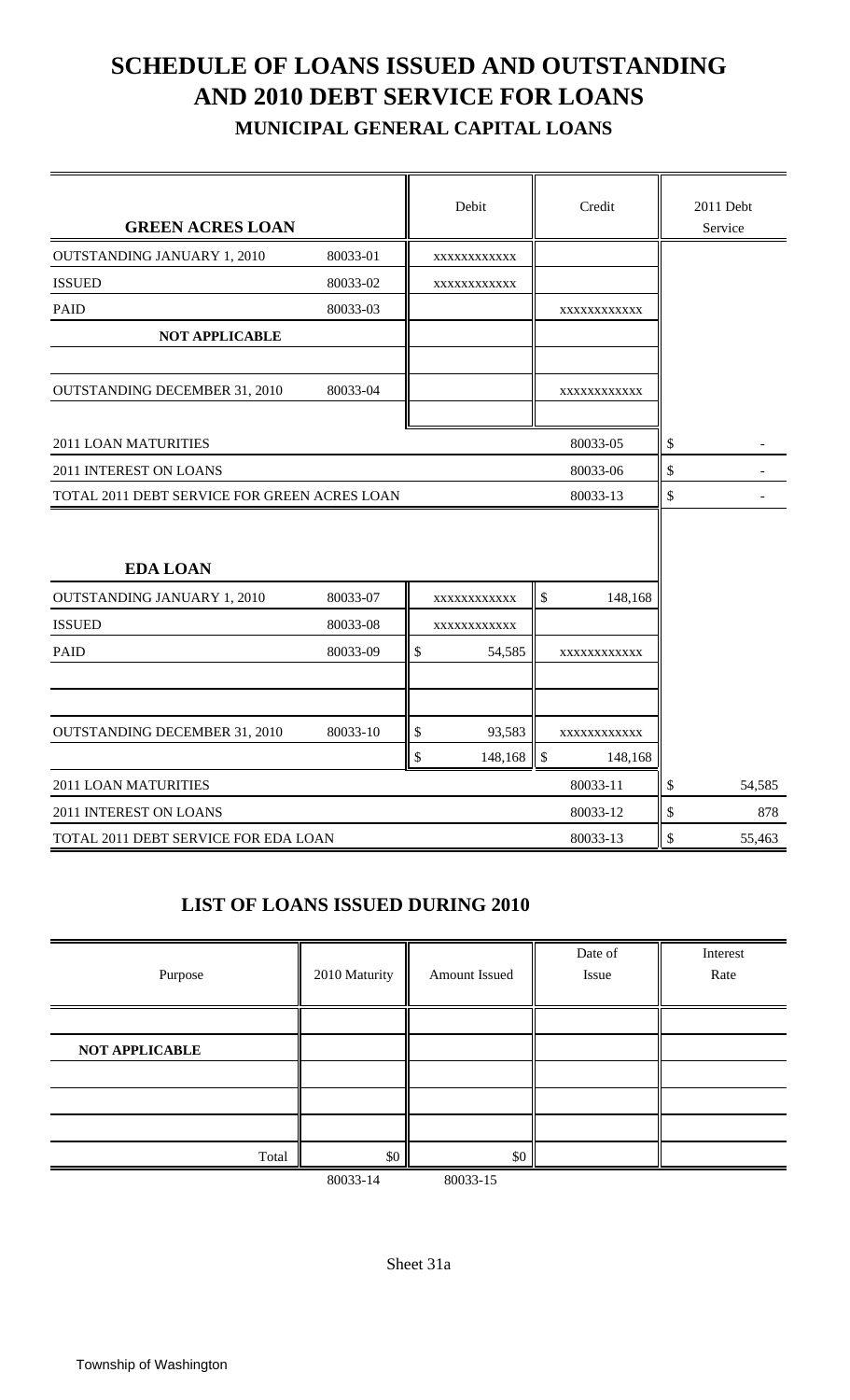# **SCHEDULE OF BONDS ISSUED AND OUTSTANDING AND 2011 DEBT SERVICE FOR BOND**

### **TYPE I SCHOOL TERM BONDS**

| XXXXXXXXXXX<br>80034-04<br>80034-05<br><b>TYPE I SCHOOL SERIAL BOND</b><br>XXXXXXXXXXXX<br>XXXXXXXXXXX | XXXXXXXXXXX<br>XXXXXXXXXXX<br>XXXXXXXXXXX<br>XXXXXXXXXXX | Service          |
|--------------------------------------------------------------------------------------------------------|----------------------------------------------------------|------------------|
|                                                                                                        |                                                          |                  |
|                                                                                                        |                                                          |                  |
|                                                                                                        |                                                          |                  |
|                                                                                                        |                                                          |                  |
|                                                                                                        |                                                          |                  |
|                                                                                                        |                                                          |                  |
|                                                                                                        |                                                          |                  |
|                                                                                                        |                                                          |                  |
|                                                                                                        |                                                          |                  |
|                                                                                                        |                                                          |                  |
|                                                                                                        |                                                          |                  |
|                                                                                                        |                                                          |                  |
|                                                                                                        |                                                          |                  |
|                                                                                                        |                                                          |                  |
|                                                                                                        |                                                          |                  |
|                                                                                                        |                                                          |                  |
|                                                                                                        |                                                          |                  |
| 80034-10                                                                                               |                                                          |                  |
|                                                                                                        | 80034-11                                                 |                  |
| TOTAL "INTEREST ON BONDS - TYPE I SCHOOL DEBT SERVICE" (*ITEMS)                                        | 80034-12                                                 |                  |
| <b>LIST OF BONDS ISSUED DURING 2010</b>                                                                |                                                          |                  |
| Amount Issued<br>$-02$                                                                                 | Date of<br><b>Issue</b>                                  | Interest<br>Rate |
|                                                                                                        |                                                          |                  |
|                                                                                                        |                                                          |                  |
|                                                                                                        |                                                          |                  |
|                                                                                                        |                                                          |                  |

| <b>NOT APPLICABLE</b>                        |        | Outstanding<br>December 31, 2010 | Interest<br>Requirement |
|----------------------------------------------|--------|----------------------------------|-------------------------|
| 1. Emergency Notes                           | 80036- |                                  |                         |
| 2. Special Emergency Notes                   | 80037- |                                  |                         |
| 3. Tax Anticipation Notes                    | 80038- |                                  |                         |
| 4. Interest on Unpaid State and County Taxes | 80039- |                                  |                         |
| 5.                                           |        |                                  |                         |
| 6.                                           |        |                                  |                         |

2011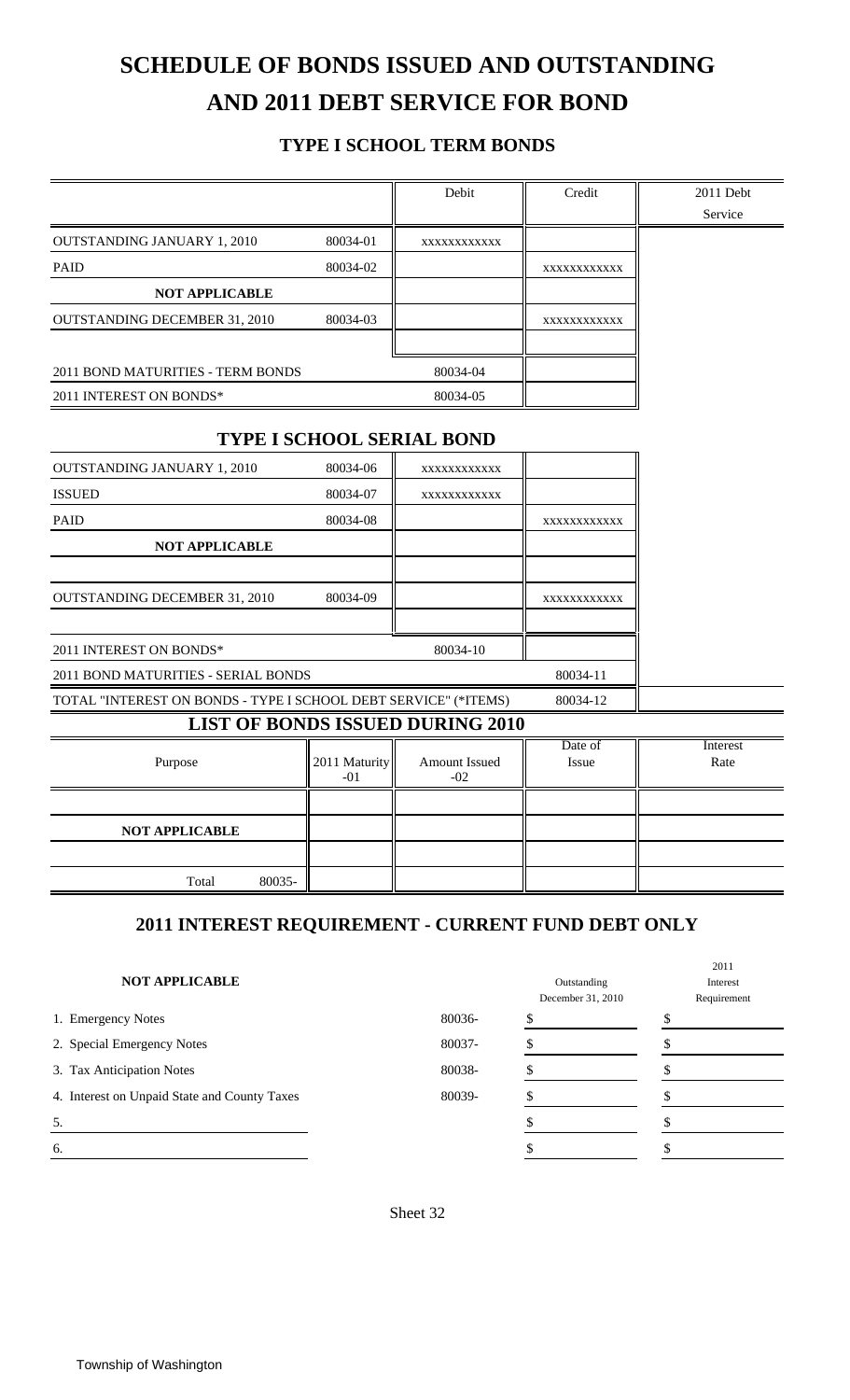#### **DEBT SERVICE FOR NOTES (OTHER THAN ASSESSMENT NOTES)**

|                                                    |                    |                     | Amount                  |            |            |                   |                                         | Interest       |
|----------------------------------------------------|--------------------|---------------------|-------------------------|------------|------------|-------------------|-----------------------------------------|----------------|
| Title or Purpose of Issue                          | Original<br>Amount | Original<br>Date of | of Note<br>Outstanding  | Date<br>of | Rate<br>of | For               | 2011 Budget Requirement<br>For Interest | Computed<br>To |
|                                                    | Issued             | Issue*              | 12/31/2010              | Maturity   | Interest   | Principal         | $\star\star$                            | (Insert Date)  |
| Impvt of Memorial Field (98-20)                    | 13,000<br>\$       | 11/3/2005           | S.<br>11,650            | 2/26/2011  | 0.69%      | \$<br>$11,650$ \$ | 27                                      | 2/26/2011      |
| Construction of New Field (02-19)                  | 104,500            | 10/31/2009          | 104,500                 | 2/26/2011  | 0.69%      |                   | 242                                     | 2/26/2011      |
| Various Impvts (02-5/03-7)                         | 70,900             | 11/3/2005           | 8,056                   | 2/26/2011  | 0.69%      | 8,056             | 19                                      | 2/26/2011      |
| Commuter Sidewalk Wash Ave (03-15)                 | 20,900             | 11/3/2005           | 17,600                  | 2/26/2011  | 0.69%      | 10,506            | 41                                      | 2/26/2011      |
| Acq. Of Land (04-4)                                | 171,000            | 11/3/2005           | 164,505                 | 2/26/2011  | 0.69%      |                   | 382                                     | 2/26/2011      |
| Acq. Of Equipment (04-11)                          | 27,000             | 11/3/2005           | 19,788                  | 2/26/2011  | 0.69%      | 19,788            | 46                                      | 2/26/2011      |
| Acq. Of Fire Equipment (04-14)                     | 634,200            | 11/3/2005           | 534,061                 | 2/26/2011  | 0.69%      |                   | 1,239                                   | 2/26/2011      |
| Acq. Of Police Utility Vehicle ((06-07)            | 33,300             | 11/1/2007           | 29,600                  | 2/26/2011  | 0.69%      |                   | 69                                      | 2/26/2011      |
| Acq. Of Fire Fighter Equipment (06-15)             | 62,800             | 11/1/2007           | 55,822                  | 2/26/2011  | 0.69%      |                   | 129                                     | 2/26/2011      |
| Acq. Of Front End Bucket Loader (06-23)            | 125,700            | 11/1/2007           | 111,733                 | 2/26/2011  | 0.69%      |                   | 259                                     | 2/26/2011      |
| Acq. Of Office Equipment (06-24)                   | 11,400             | 11/1/2007           | 11,007                  | 2/26/2011  | 0.69%      |                   | 26                                      | 2/26/2011      |
| Various Improvements (06-29)                       | 290,375            | 11/1/2007           | 414,395                 | 2/26/2011  | 0.69%      |                   | 961                                     | 2/26/2011      |
| Acq. Of Various Fire Fighting Equipment (06-30)    | 46.075             | 11/1/2007           | 44,486                  | 2/26/2011  | 0.69%      |                   | 103                                     | 2/26/2011      |
| Remediation of Property (07-08)                    | 80,750             | 11/1/2007           | 77,966                  | 2/26/2011  | 0.69%      |                   | 181                                     | 2/26/2011      |
| Acq. Of New Fire Fighting Equipment (07-09)        | 147,250            | 11/1/2007           | 142,172                 | 2/26/2011  | 0.69%      |                   | 330                                     | 2/26/2011      |
| Acq. Of New Computer Equipment (07-11)             | 52,250             | 11/1/2007           | 48,084                  | 2/26/2011  | $0.69\%$   |                   | 112                                     | 2/26/2011      |
| Acq. Of a New Dump Truck (07-12)                   | 85,500             | 11/1/2007           | 85,500                  | 2/26/2011  | 0.69%      |                   | 198                                     | 2/26/2011      |
| Various improvements (07-13)                       | 64,600             | 11/1/2007           | 64,600                  | 2/26/2011  | 0.69%      |                   | 150                                     | 2/26/2011      |
| Various improvements (08-09)                       | 61,900             | 10/31/2009          | 61,900                  | 2/26/2011  | 0.69%      |                   | 144                                     | 2/26/2011      |
| Various improvements (08-10)                       | 98,225             | 10/31/2009          | 150,500                 | 2/26/2011  | 0.69%      |                   | 349                                     | 2/26/2011      |
| Various improvements (08-11)                       | 216,750            | 10/28/2010          | 216,750                 | 2/26/2011  | 0.69%      |                   | 503                                     | 2/26/2011      |
| <b>Construction of Curbs and Sidewalks (09-04)</b> | 52,300             | 10/28/2010          | 52,300                  | 2/26/2011  | 0.69%      |                   | 121                                     | 2/26/2011      |
| Acq. Of New Computer Equipment Police (09-08)      | 109,250            | 10/28/2010          | 109,250                 | 2/26/2011  | 0.69%      |                   | 253                                     | 2/26/2011      |
| Acq. Of New Emergency Communications (09-13)       | 241,300            | 10/28/2010          | 241,300                 | 2/26/2011  | 0.69%      |                   | 560                                     | 2/26/2011      |
| Acquisition of Land (10-08)                        | 451,475            | 10/28/2010          | 451,475                 | 2/26/2011  | 0.69%      |                   | 1,047                                   | 2/26/2011      |
| <b>Remediation of Property (08-13)</b>             | 114,000            | 10/28/2010          | 114,000                 | 2/26/2011  | 0.69%      |                   | 264                                     | 2/26/2011      |
|                                                    |                    |                     |                         |            |            |                   |                                         |                |
|                                                    | 3,386,700<br>\$    |                     | $\sqrt{2}$<br>3,343,000 |            |            | \$<br>$50,000$ \$ | 7,753                                   |                |

80051-01 80051-02

MEMO: Designate all "Capital Notes" issued under N.J.S. 40A:2-8(b) with "C". Such notes must be retired at the rate of 20% of the original amount issued annually.

MEMO: Type 1 School Notes should be separately listed and totaled.

\* "Original Date of Issue" refers to the date when the first money was borrowed for a particular improvement, not the renewal date of subsequent notes which were issued.

 All notes with an original date of issue of 2008 or prior require one legally payable installment to be budgeted if it is contemplated that such notes will be renewed in 2011 or written intent of permanent financing submitted with statement.

\*\* If interest on notes is financed by ordinance, designate same, otherwise an amount must be included in this column.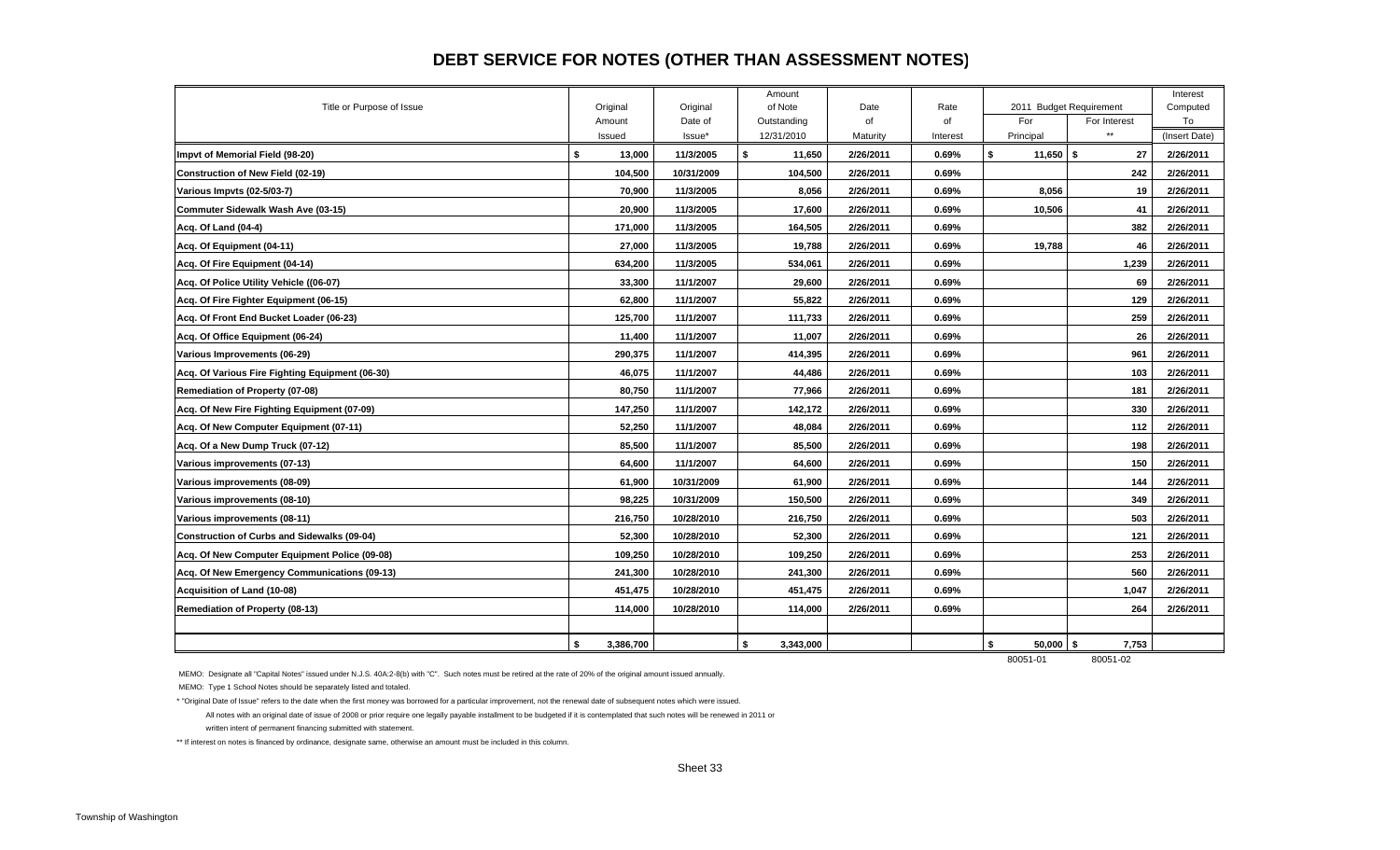## **DEBT SERVICE SCHEDULE FOR ASSESSMENT NOTES**

|                           |          |          | Amount      |          |          |                          |              | Interest      |
|---------------------------|----------|----------|-------------|----------|----------|--------------------------|--------------|---------------|
| Title or Purpose of Issue | Original | Original | of Note     | Date     | Rate     | 2011 Budget Requirements |              | Computed      |
|                           | Amount   | Date of  | Outstanding | of       | of       | For                      | For Interest | To            |
|                           | Issued   | Issue*   | 12/31/2010  | Maturity | Interest | Principal                | $\star\star$ | (Insert Date) |
|                           |          |          |             |          |          |                          |              |               |
| 2. NOT APPLICABLE         |          |          |             |          |          |                          |              |               |
| $\overline{3}$ .          |          |          |             |          |          |                          |              |               |
| 4.                        |          |          |             |          |          |                          |              |               |
| $\overline{5}$ .          |          |          |             |          |          |                          |              |               |
| 6.                        |          |          |             |          |          |                          |              |               |
| $\frac{7}{2}$             |          |          |             |          |          |                          |              |               |
| 8.                        |          |          |             |          |          |                          |              |               |
| 9.                        |          |          |             |          |          |                          |              |               |
| 10.                       |          |          |             |          |          |                          |              |               |
| $\underline{11}$ .        |          |          |             |          |          |                          |              |               |
| 12.                       |          |          |             |          |          |                          |              |               |
| <u>13.</u>                |          |          |             |          |          |                          |              |               |
| 14.                       |          |          |             |          |          |                          |              |               |
| Total                     |          |          |             |          |          |                          |              |               |
|                           |          |          |             |          |          | 80051-01                 | 80051-02     |               |

MEMO: \*See Sheet 33 for clarification of "Original Date of Issue"

Assessment Notes with an original date of issue of December 31, 2006 or prior must be appropriated in full in the 2010 Dedicated Assessment Budget or written intent of permanent financing

submitted with statement.

\*\*Interest on Assessment Notes must be included in the Current Fund Budget appropriation "Interest on Notes".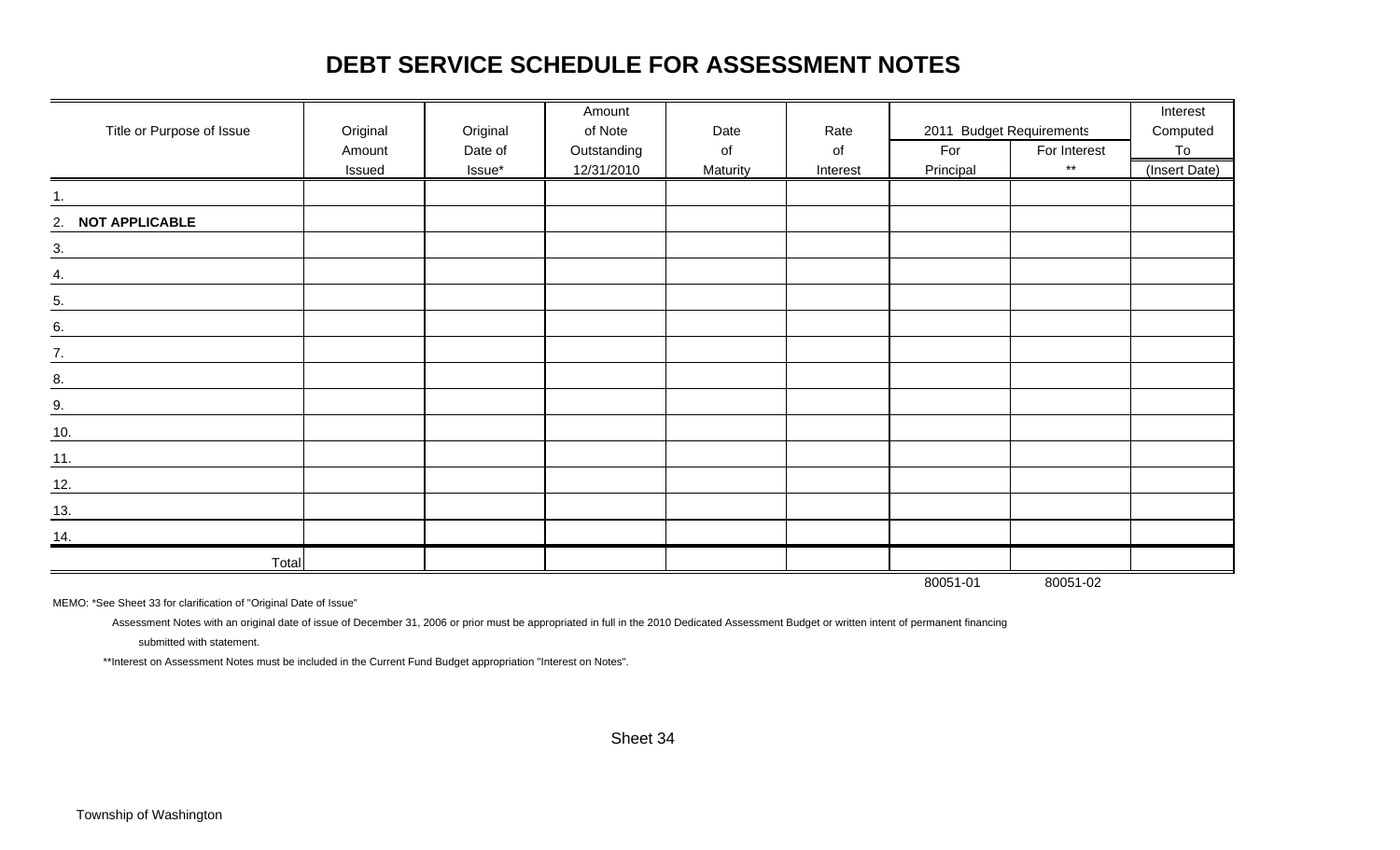## **SCHEDULE OF CAPITAL LEASE PROGRAM OBLIGATIONS**

|                      | Amount of                                     |  | 2011 Budget Requirement<br>For Principal |  |                   |  |
|----------------------|-----------------------------------------------|--|------------------------------------------|--|-------------------|--|
| Purpose              | Lease Obligation Outstanding<br>Dec. 31, 2010 |  |                                          |  | For Interest/Fees |  |
| 1.                   |                                               |  |                                          |  |                   |  |
| 2.                   |                                               |  |                                          |  |                   |  |
| 3.                   |                                               |  |                                          |  |                   |  |
| 4.                   |                                               |  |                                          |  |                   |  |
| 5.                   |                                               |  |                                          |  |                   |  |
| 6.                   |                                               |  |                                          |  |                   |  |
| 7.<br>NOT APPLICABLE |                                               |  |                                          |  |                   |  |
| 8.                   |                                               |  |                                          |  |                   |  |
| 9.                   |                                               |  |                                          |  |                   |  |
| 10.                  |                                               |  |                                          |  |                   |  |
| 11.                  |                                               |  |                                          |  |                   |  |
| <u>12.</u>           |                                               |  |                                          |  |                   |  |
| 13.                  |                                               |  |                                          |  |                   |  |
| 14.                  |                                               |  |                                          |  |                   |  |
| Total                |                                               |  |                                          |  |                   |  |
|                      |                                               |  | 80051-01                                 |  | 80051-02          |  |

(Do not crowd - add additional sheets)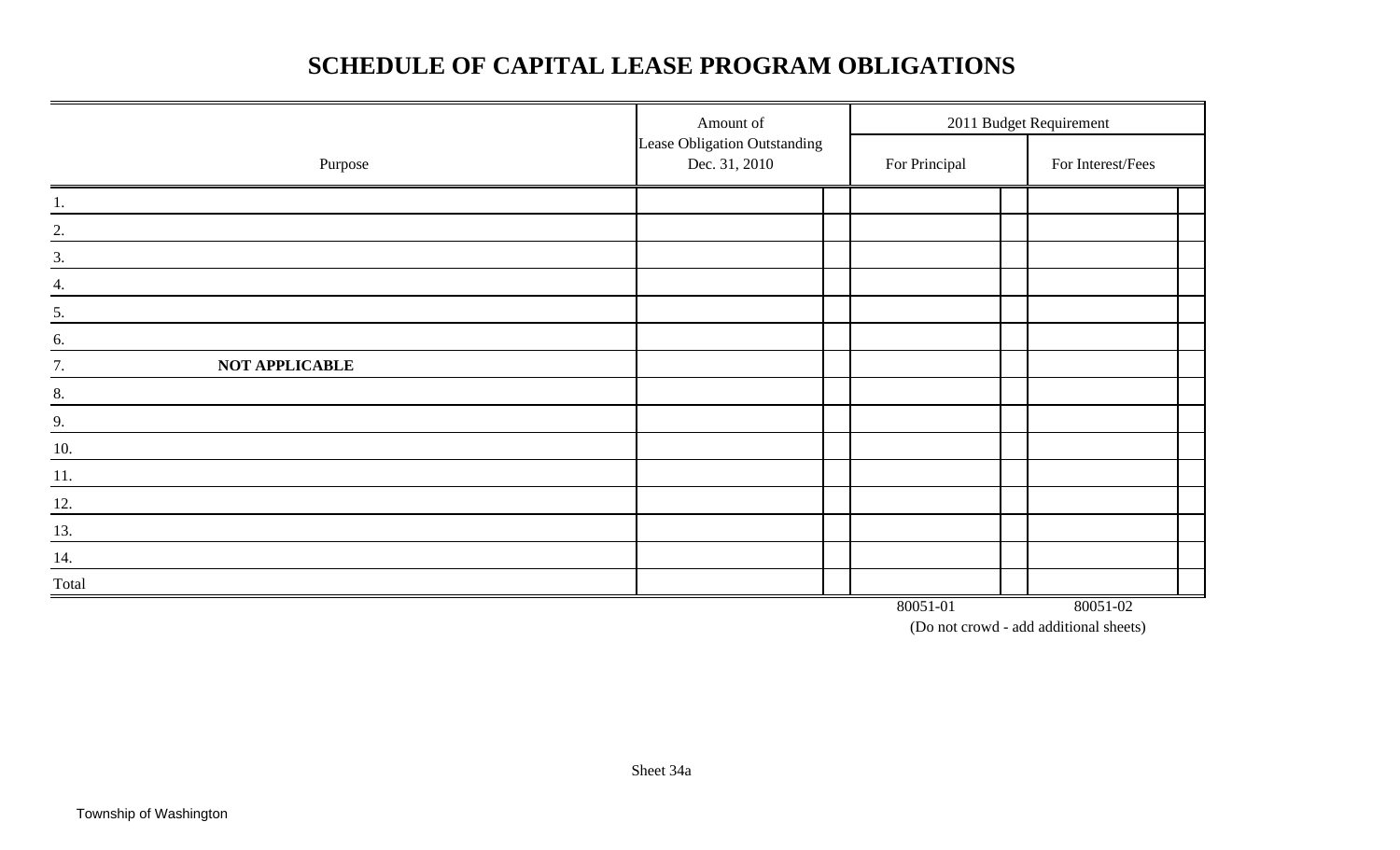## **SCHEDULE OF IMPROVEMENT AUTHORIZATIONS [GENERAL CAPITAL FUND]**

| <b>IMPROVEMENTS</b>                        |                   |                           |                |                              |                                             |                              |                                  |                      |
|--------------------------------------------|-------------------|---------------------------|----------------|------------------------------|---------------------------------------------|------------------------------|----------------------------------|----------------------|
| Specify each authorization by purpose. Do  |                   | Balance - January 1, 2010 | 2010           | Cancelled                    |                                             | Authorizations               | Balance - December 31, 2010      |                      |
| not merely designate by a code number.     | Funded            | Unfunded                  | Authorizations | Payables                     | Expended                                    | Cancelled                    | Funded                           | Unfunded             |
|                                            |                   |                           |                |                              |                                             |                              |                                  |                      |
| 89-12 Impvt. To Municipal Fieldhouse       |                   | $\overline{2}$<br>\$      |                |                              |                                             |                              |                                  | $\overline{a}$<br>\$ |
| 90-5 Impvt. To Lafayette                   |                   | 8,301                     |                |                              |                                             |                              |                                  | 8,301                |
| 95-5,96-5 Impvt. To Municipal Bldg./HVAC   | \$<br>7,184       |                           |                |                              |                                             |                              | \$<br>7,184                      |                      |
| 95-8,95-11,97-4 Impvt. To Colonial Blvd.   |                   | 20,421                    |                |                              |                                             |                              |                                  | 20,421               |
| 96-1 Acq. Of DMF Equipment                 | 373               |                           |                |                              |                                             |                              | 373                              |                      |
| 96-4,97-10 Various Impvts.                 | 18,709            | 38,000                    |                |                              |                                             |                              | 18,709                           | 38,000               |
| 96-8,97-8 Various Impvts.                  | 210               | 14,250                    |                |                              |                                             |                              | 210                              | 14,250               |
| 96-9,97-9 Various Impvts.                  |                   | 28,637                    |                |                              |                                             |                              |                                  | 28,637               |
| 96-11 Acq. Of Property                     | 770               |                           |                |                              |                                             |                              | 770                              |                      |
| 96-13 Acq. Of Fire Dept. Equipment         | 1,519             |                           |                |                              |                                             |                              | 1,519                            |                      |
| 97-6 Impvt. Of Municipal Complex           | 1,127             |                           |                |                              |                                             |                              | 1,127                            |                      |
| 97-7/98-9 Impvt. Of Municipal Parking Area | 1,433             | 80,000                    |                |                              |                                             |                              | 1,433                            | 80,000               |
| 97-11 Impvts. For the Fire Dept.           | 1,525             |                           |                |                              |                                             |                              | 1,525                            |                      |
| 98-13 Installation Of Lightening Rod       | 1,133             |                           |                |                              |                                             |                              | 1,133                            |                      |
| 98-10/98-15 Tank Removal                   |                   | 24,981                    |                |                              |                                             |                              |                                  | 24,981               |
| 98-16 Ridgewood Road Improvement           | 8,700             |                           |                |                              |                                             |                              | 8,700                            |                      |
| 98-17 / 01-3 Traffic Light Impvt.          | 16,196            | 3,000                     |                |                              |                                             |                              | 16,196                           | 3,000                |
| 99-7/05-1 Purchase of Equipment            |                   | 6,309                     |                |                              |                                             |                              |                                  | 6,309                |
| Sub-Total Sheet 35                         | \$<br>$58,879$ \$ | $223,901$ \$              | $\sim$         | $\sqrt{3}$<br>$\blacksquare$ | $\boldsymbol{\mathsf{S}}$<br>$\blacksquare$ | $\sqrt{3}$<br>$\blacksquare$ | $\boldsymbol{\$}$<br>$58,879$ \$ | 223,901              |

Place an \* before each item of "Improvement" which represents a funding or refunding of an emergency authorization.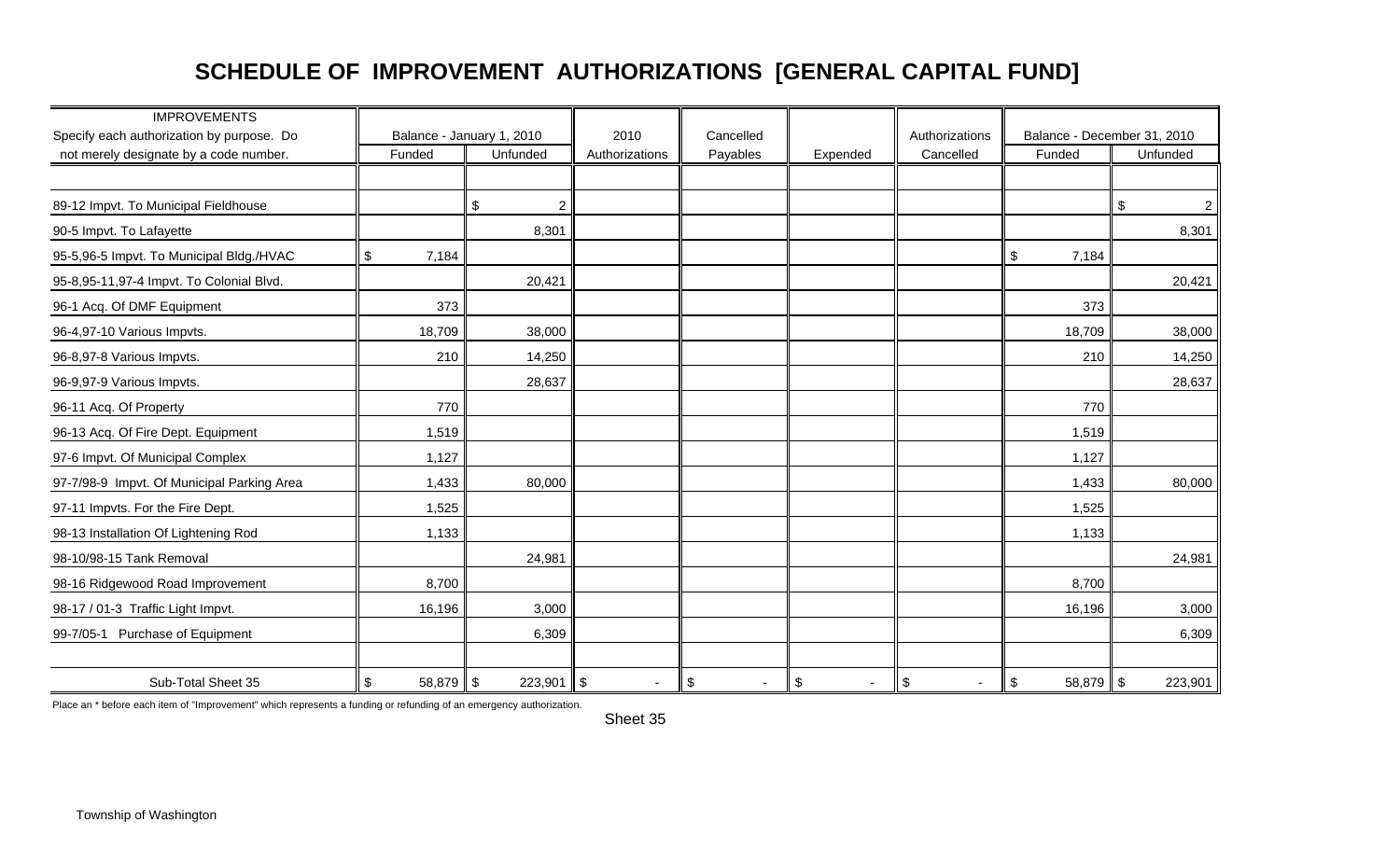## **SCHEDULE OF IMPROVEMENT AUTHORIZATIONS [GENERAL CAPITAL FUND] (cont.)**

| <b>IMPROVEMENTS</b><br>Specify each authorization by purpose. Do |               | Balance - January 1, 2010 | 2010                 | Cancelled                    |                   | Authorizations           | Balance - December 31, 2010 |               |
|------------------------------------------------------------------|---------------|---------------------------|----------------------|------------------------------|-------------------|--------------------------|-----------------------------|---------------|
| not merely designate by a code number.                           | Funded        | Unfunded                  | Authorizations       | Payables                     | Expended          | Cancelled                | Funded                      | Unfunded      |
| 99-8 Various Improvements                                        |               | \$<br>11,299              |                      |                              |                   |                          |                             | \$.<br>11,299 |
| 99-12 Purchase of Equip/Renovation Fire Dept.                    |               | 1,787                     |                      |                              |                   |                          |                             | 1,787         |
| 00-4 Purchase of Equipment - Fire Dept                           | \$<br>306     |                           |                      |                              |                   |                          | \$<br>306                   |               |
| 00-6 Purchase of Equipment                                       | 7,871         |                           |                      |                              |                   |                          | 7,871                       |               |
| 00-9 Improvement of Property                                     | 22,328        |                           |                      |                              |                   |                          | 22,328                      |               |
| Acq. of Vehicle Equipment<br>01-8                                |               | 13,227                    |                      |                              |                   |                          |                             | 13,227        |
| Imrpvts. To Free Public Library<br>$02-1$                        | 104,055       |                           |                      |                              |                   |                          | 104,055                     |               |
| 02-5/03-6 /03-7 Various Improvements                             |               | 19,754                    |                      |                              |                   |                          | 11,698                      | 8,056         |
| 02-6 Acq. & Install. Exhaust System - Fire                       | 6,067         |                           |                      |                              |                   |                          | 6,067                       |               |
| 02-12 Acq. Of New & Add'l Equipment                              | 10,219        |                           |                      |                              |                   |                          | 10,219                      |               |
| 02-16 Acq. Of New & Add'l Police Equipment                       | 8             |                           |                      |                              |                   |                          | 8                           |               |
| 02-19 Constr. Of Fieldhouse at Clark Field                       |               | 4,895                     |                      |                              |                   |                          |                             | 4,895         |
| 03-2 Acq. Of New and Add'l Vehicle Equipment                     | 7,327         |                           |                      |                              |                   |                          | 7,327                       |               |
| 03-9 Acq. Of New and Add'l Fire Equipment                        | 4,720         |                           |                      |                              |                   |                          | 4,720                       |               |
| 03-15 Constr. of Commuter Curbs/Sidewalks                        |               |                           |                      |                              |                   |                          |                             |               |
| - Washington Avenue                                              |               | 2,786                     |                      |                              |                   |                          |                             | 2,786         |
| 04-4 Acquisition of Land                                         |               | 865                       |                      |                              |                   |                          |                             | 865           |
| 04-9 Various Improvements                                        | 4,647         |                           |                      |                              |                   |                          | 4,647                       |               |
| 04-11 Acquisition of Various Equipment                           |               | 12,070                    |                      |                              |                   |                          |                             | 12,070        |
| 04-14 Acquisition of Fire Fighter Equipment                      |               | 1,235                     |                      |                              |                   |                          |                             | 1,235         |
| 06-7 Acquisition of Police Utility Vehicle                       |               | 3,976                     |                      |                              |                   |                          |                             | 3,976         |
| 06-9 Improvement of Storm Water Drainage System                  | 153,106       | 223,500                   |                      |                              | \$<br>8,643       |                          | 144,463                     | 223,500       |
| 06-15 Acquisition of Fire Fighter Equipment                      |               | 3,101                     |                      |                              |                   |                          |                             | 3,101         |
| 06-23 Acquisition of Front End Bucket Loader                     |               | 2,829                     |                      |                              |                   |                          |                             | 2,829         |
| 06-24 Acquisition of Office Equipment                            |               | 2,122                     |                      |                              |                   |                          |                             | 2,122         |
| 06-29 Various Improvements                                       |               | 161,797                   |                      |                              | 10,416            |                          |                             | 151,381       |
| Subtotal Pg. 35                                                  | 58,879        | 223,901                   |                      |                              |                   |                          | 58,879                      | 223,901       |
| Subtotal Pg. 35A                                                 | 320,654       | 465,243                   |                      |                              | 19,059            |                          | 323,709                     | 443,129       |
| 70000-<br>Sub-total                                              | \$<br>379,533 | 689,144 $\ $ \$<br>\$     | $\ddot{\phantom{a}}$ | $\sqrt{3}$<br>$\blacksquare$ | \$<br>$19,059$ \$ | $\overline{\phantom{a}}$ | $\sqrt{3}$<br>$382,588$ \$  | 667,030       |

Place an \* before each item of "Improvement" which represents a funding or refunding of an emergency authorization.

Sheet 35a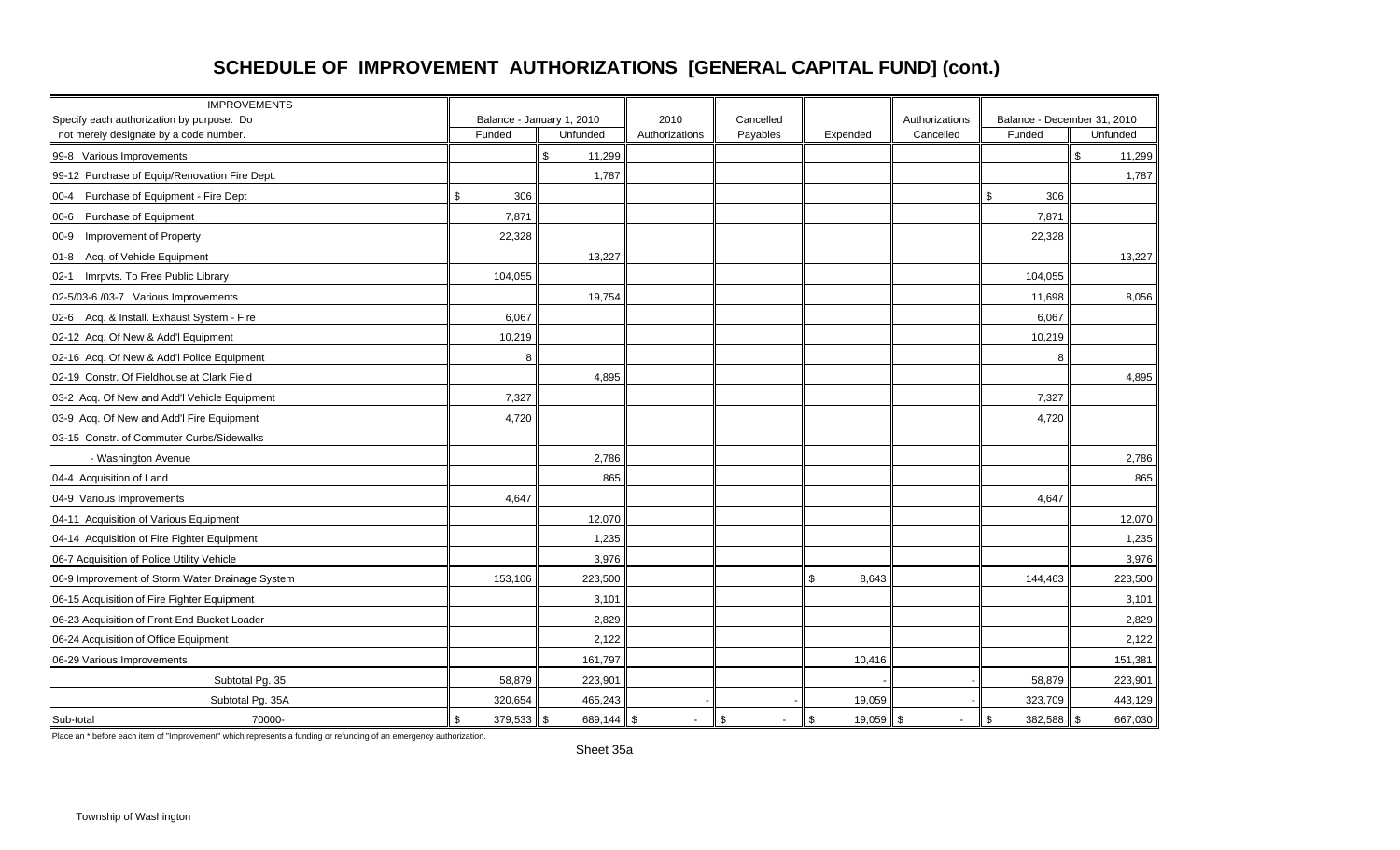### **SCHEDULE OF IMPROVEMENT AUTHORIZATIONS [GENERAL CAPITAL FUND] (concl.)**

| <b>IMPROVEMENTS</b><br>Specify each authorization by purpose. Do<br>not merely designate by a code number. | Funded        | Balance - January 1, 2010<br>Unfunded | 2010<br>Authorizations   | Cancelled<br>Payables    | Expended           | Authorizations<br>Cancelled | Balance - December 31, 2010<br>Funded | Unfunded        |
|------------------------------------------------------------------------------------------------------------|---------------|---------------------------------------|--------------------------|--------------------------|--------------------|-----------------------------|---------------------------------------|-----------------|
| 06-30 Acquisition of Various Fire Fighting Equipment                                                       |               | \$<br>7,135                           |                          |                          |                    |                             |                                       | \$<br>7,135     |
| 07-08/08-13 Remediation of Property                                                                        |               | 21,363                                |                          |                          |                    |                             |                                       | 21,363          |
| 07-09 Acquisition of New Fire Fighting Equipment                                                           |               | 15,600                                |                          |                          |                    |                             |                                       | 15,600          |
| 07-11 Acquisition of New Computer Equipment                                                                |               | 29,224                                |                          |                          |                    |                             |                                       | 29,224          |
| 07-12 Acquisition of New Dump Truck                                                                        |               | 10,660                                |                          |                          |                    |                             |                                       | 10,660          |
| 07-13 Various Improvements                                                                                 |               | 8,546                                 |                          |                          |                    |                             |                                       | 8,546           |
| 08-07 Construction of New Park                                                                             |               | 133,786                               |                          |                          | \$<br>1,680        |                             |                                       | 132,106         |
| 08-09 Various Capital Improvements                                                                         |               | 9,500                                 |                          |                          |                    |                             |                                       | 9,500           |
| 08-10 Various Capital Improvements                                                                         | 1,170         | 150,500                               |                          |                          |                    |                             | \$<br>1,170                           | 150,500         |
| 08-11 Various Capital Improvements                                                                         |               | 18,641                                |                          | \$<br>601                |                    |                             |                                       | 19,242          |
| 09-04 Construction of Curbs and Sidewalks                                                                  | 102,677       | 52,300                                |                          |                          | 17,406             |                             | 85,271                                | 52,300          |
| 09-08 Acq. Of New Computer Equipment - Police                                                              |               | 12,611                                |                          |                          | 1,523              |                             |                                       | 11,088          |
| 09-13 Acq of New Emergency Communication Equipment                                                         | 12,700        | 241,300                               |                          |                          | 115,922            |                             |                                       | 138,078         |
| 10-08 Acquisition of Lands                                                                                 |               |                                       | \$<br>475,000            |                          | 32,108             |                             |                                       | 442,892         |
| 10-14 Acq of New and Additional Vehicular Equip                                                            |               |                                       | 44,000                   |                          | 35,306             |                             |                                       | 8,694           |
|                                                                                                            |               |                                       |                          |                          |                    |                             |                                       |                 |
|                                                                                                            |               |                                       |                          |                          |                    |                             |                                       |                 |
|                                                                                                            |               |                                       |                          |                          |                    |                             |                                       |                 |
| Subtotal Pg. 35                                                                                            | 58,879        | 223,901                               | $\sim$                   | $\overline{\phantom{a}}$ | $\sim$             | $\overline{\phantom{a}}$    | 58,879                                | 223,901         |
| Subtotal Pg. 35A                                                                                           | 320,654       | 465,243                               | $\overline{\phantom{a}}$ | $\blacksquare$           | 19,059             | $\overline{\phantom{a}}$    | 323,709                               | 443,129         |
| Subtotal Pg. 35b                                                                                           | 116,547       | 711,166                               | 519,000                  | 601                      | 203,945            | $\overline{\phantom{a}}$    | 86,441                                | 1,056,928       |
| <b>Grand Total</b><br>70000-                                                                               | 496,080<br>\$ | $1,400,310$ \$<br>\$                  | 519,000 \$               | 601                      | $223,004$ \$<br>\$ | $\overline{\phantom{a}}$    | \$<br>469,029                         | \$<br>1,723,958 |

Place an \* before each item of "Improvement" which represents a funding or refunding of an emergency authorization.

Sheet 35b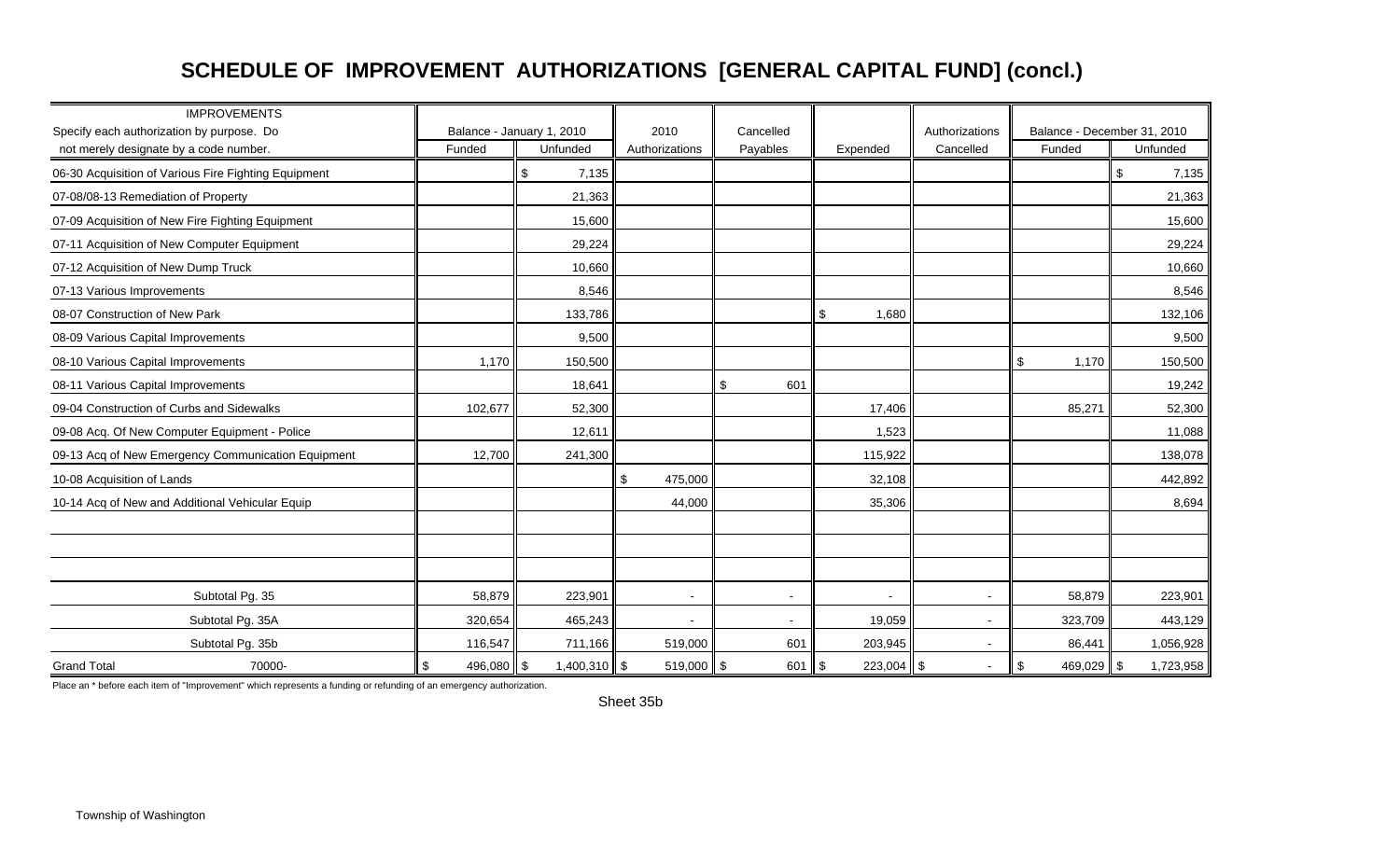## **GENERAL CAPITAL FUND**

### **SCHEDULE OF CAPITAL IMPROVEMENT FUND**

|                                                                   |          |      | Debit    | Credit                   |
|-------------------------------------------------------------------|----------|------|----------|--------------------------|
| Balance - January 1, 2010                                         | 80031-01 |      | XXXXXXXX | \$<br>116,726            |
| Received from 2010 Budget Appropriation*                          |          |      | XXXXXXXX | 25,000                   |
|                                                                   |          |      | XXXXXXXX |                          |
| <b>Improvement Authorizations Cancelled</b>                       |          |      | XXXXXXXX |                          |
| (Financed in whole by the Capital Improvement Fund)               | 80031-03 |      | XXXXXXXX |                          |
| List by Improvements - Direct Charges Made for Preliminary Costs: |          |      | XXXXXXXX |                          |
|                                                                   |          |      | XXXXXXXX | XXXXXXXX                 |
|                                                                   |          |      |          | XXXXXXXXX                |
|                                                                   |          |      |          | XXXXXXXXX                |
|                                                                   |          |      |          | XXXXXXXXX                |
|                                                                   |          |      |          | XXXXXXXX                 |
|                                                                   |          |      |          | XXXXXXXX                 |
|                                                                   |          |      |          | XXXXXXXX                 |
|                                                                   |          |      |          | XXXXXXXX                 |
|                                                                   |          |      |          | XXXXXXXX                 |
|                                                                   |          |      |          | XXXXXXXXX                |
|                                                                   |          |      |          | XXXXXXXXX                |
|                                                                   |          |      |          | XXXXXXXX                 |
|                                                                   |          |      |          | XXXXXXXXX                |
|                                                                   |          |      |          | XXXXXXXXX                |
|                                                                   |          |      |          | XXXXXXXXX                |
|                                                                   |          |      |          | XXXXXXXXX                |
| Appropriated to Finance Improvement Authorizations                | 80031-04 | $\$$ | 25,100   | XXXXXXXXX                |
|                                                                   |          |      |          | XXXXXXXXX                |
| Balance December 31, 2010                                         | 80031-05 | $\$$ | 116,626  | XXXXXXXXX                |
|                                                                   |          | \$   | 141,726  | $\mathcal{S}$<br>141,726 |

\*The full amount of the 2010 budget appropriation should be transferred to this account unless the balance of the appropriation is to be permitted to lapse.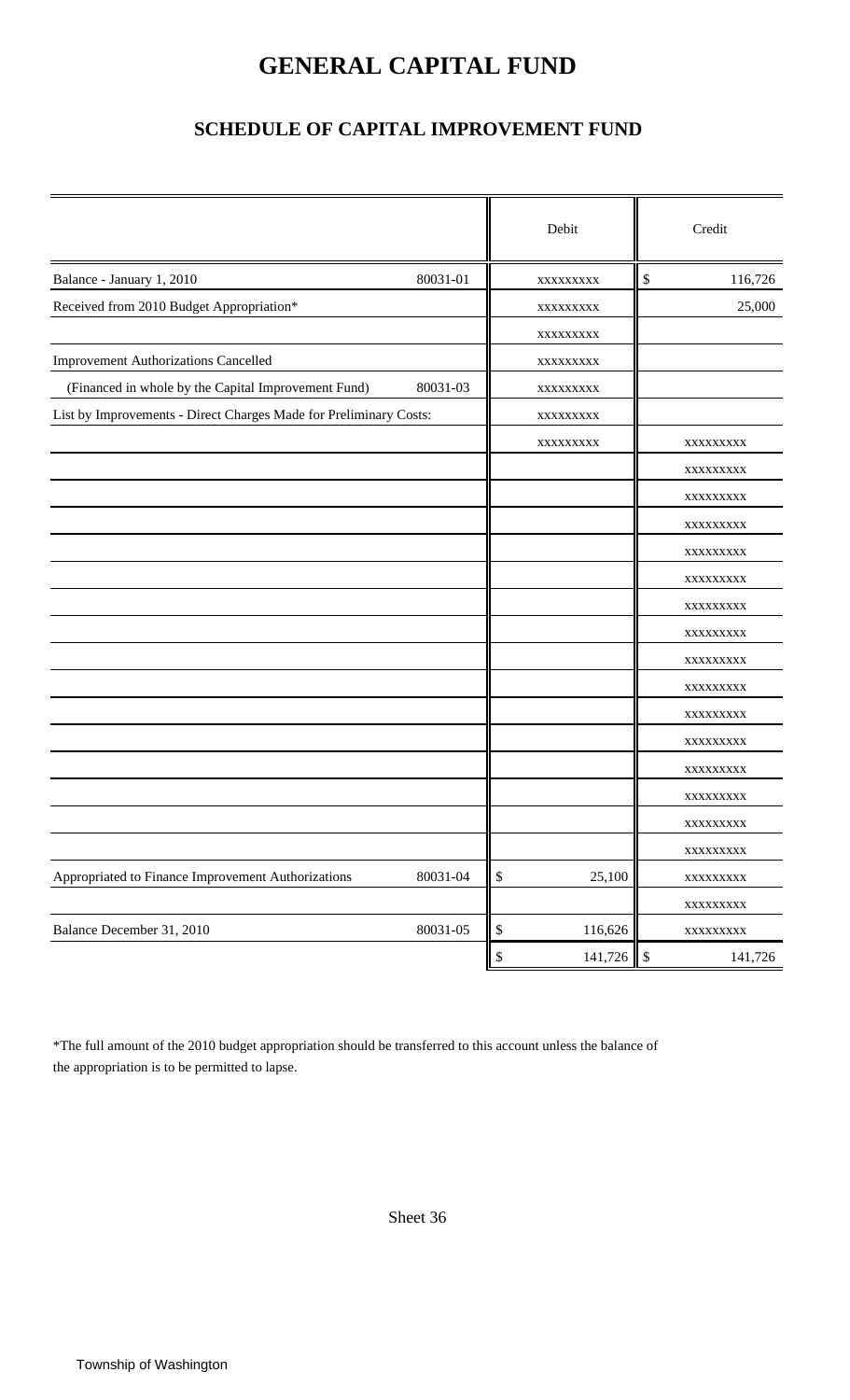### **GENERAL CAPITAL FUND**

### **SCHEDULE OF DOWN PAYMENTS ON IMPROVEMENTS**

#### **NOT APPLICABLE**

|                                                    |          | Debit       | Credit |
|----------------------------------------------------|----------|-------------|--------|
| Balance January 1, 2010                            | 80030-01 | XXXXXXXXXXX |        |
| Received from 2010 Budget Appropriation*           | 80030-02 | XXXXXXXXXXX |        |
| Received from 2010 Emergency Appropriation*        | 80030-03 | XXXXXXXXXXX |        |
|                                                    |          |             |        |
| Appropriated to Finance Improvement Authorizations | 80030-04 |             |        |
|                                                    |          |             |        |
| Balance December 31, 2010                          | 80030-05 |             |        |
|                                                    |          |             |        |

\*The full amount of the 2010 appropriation should be transferred to this account unless the balance of the appropriation is permitted to lapse.

### **CAPITAL IMPROVEMENTS AUTHORIZED IN 2010 AND DOWN PAYMENTS (N.J.S. 40A:2-11)**

### **GENERAL CAPITAL FUND ONLY**

|                                                 |               |                           | Total       |            | Down Payment |                           | Amount of Down    |
|-------------------------------------------------|---------------|---------------------------|-------------|------------|--------------|---------------------------|-------------------|
| Purpose                                         | Amount        |                           | Obligations |            | Provided by  |                           | Payment in Budget |
|                                                 | Appropriated  |                           | Authorized  |            | Ordinance    |                           | of 2010 or Prior  |
|                                                 |               |                           |             |            |              |                           | Years             |
| 10-08 Acquisition of Lands                      | \$<br>475,000 | $\mathbb{S}$              | 452,000     | -\$        | 23,000       | $\boldsymbol{\mathsf{S}}$ | 23,000            |
| 10-14 Acq of New and Additional Vehicular Equip | 44,000        |                           | 41,900      |            | 2,100        |                           | 2,100             |
|                                                 |               |                           |             |            |              |                           |                   |
|                                                 |               |                           |             |            |              |                           |                   |
|                                                 |               |                           |             |            |              |                           |                   |
|                                                 |               |                           |             |            |              |                           |                   |
|                                                 |               |                           |             |            |              |                           |                   |
|                                                 |               |                           |             |            |              |                           |                   |
|                                                 |               |                           |             |            |              |                           |                   |
|                                                 |               |                           |             |            |              |                           |                   |
| Total 80032-00 \$                               | 519,000       | $\boldsymbol{\mathsf{S}}$ | 493,900     | $\sqrt{3}$ | 25,100       | \$                        | 25,100            |

NOTE - Where amount in column "Down Payment Provided by Ordinance" is LESS than 5% of amount in column "Total Obligations Authorized", explanation must be made part of or attached to this sheet.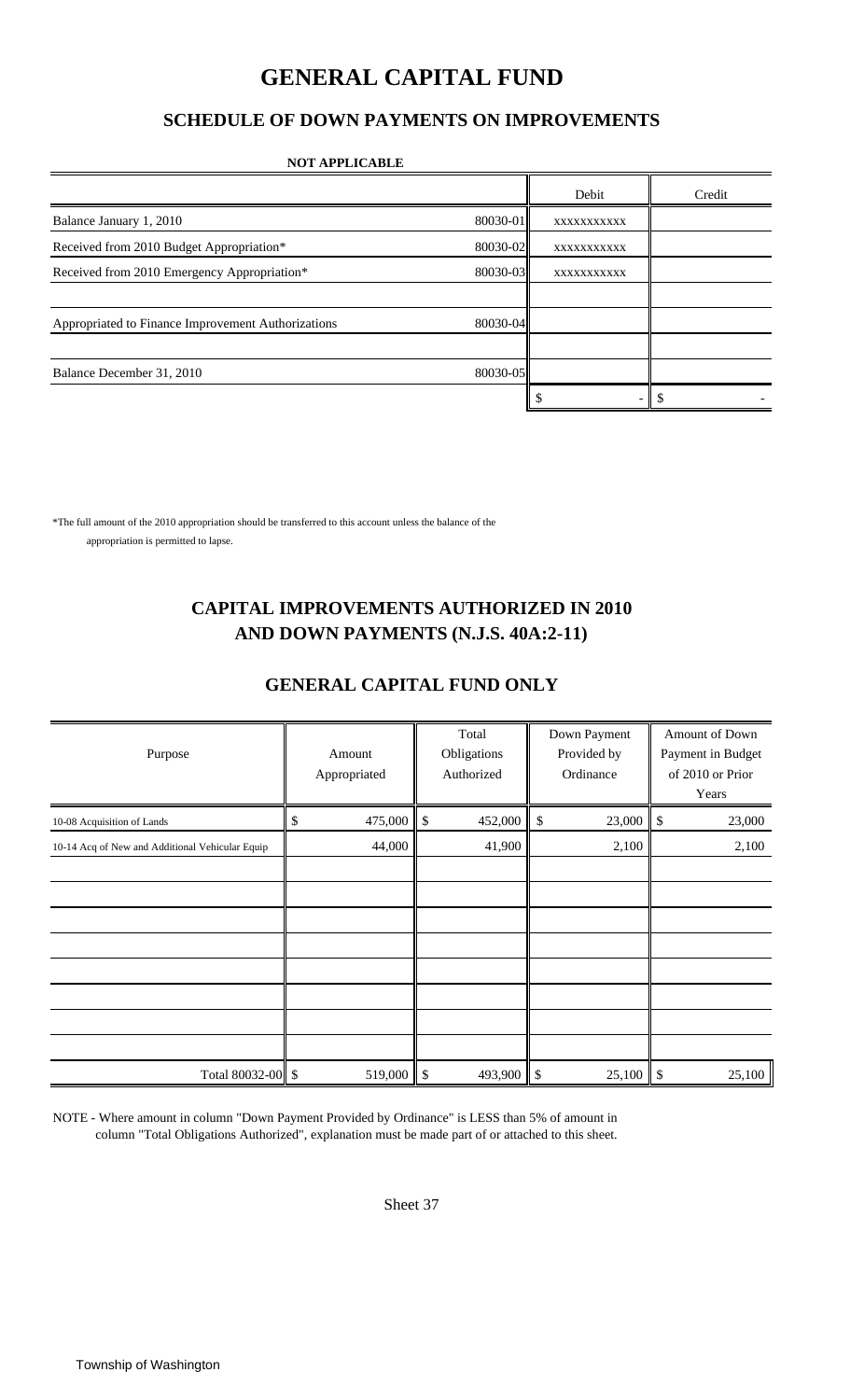### **GENERAL CAPITAL FUND**

### **STATEMENT OF CAPITAL SURPLUS**

#### **YEAR - 2010**

|                                                    |                 | Debit        | Credit        |
|----------------------------------------------------|-----------------|--------------|---------------|
| Balance January 1, 2010                            | 80029-01        | XXXXXXXXXXX  | \$<br>30,702  |
| Premium on Sale of Bonds                           |                 | XXXXXXXXXXX  |               |
| Funded Improvement Authorizations Cancelled        |                 | XXXXXXXXXXX  |               |
| Premium on Sale of Notes                           |                 |              | 3,376         |
| <b>Cancel Grant Receivable</b>                     |                 |              |               |
|                                                    |                 |              |               |
| Appropriated to Finance Improvement Authorizations | 80029-02        |              | XXXXXXXXXXX   |
| Appropriated to 2010 Budget Revenue                | 80029-03        |              | XXXXXXXXXXX   |
| Balance December 31, 2010                          | $80029 - 04$ \$ | 34,078       | XXXXXXXXXXX   |
|                                                    |                 | 34,078<br>\$ | -\$<br>34,078 |

### **BONDS ISSUED WITH A COVENANT OR COVENANTS**

|    | 1. Amount of Serial Bonds Issued Under Provisions of Chapter 233,        |    |  |
|----|--------------------------------------------------------------------------|----|--|
|    | P.L. 1944, Chapter 268, P.L. 1944, Chapter 428, P.L. 1943 or             |    |  |
|    | Chapter 77, Article VI-A, P.L. 1945, with Covenant or Covenants;         |    |  |
|    | Outstanding December 31, 2010                                            |    |  |
|    | 2. Amount of Cash in Special Trust Fund as of December 31, 2010 (Note A) | S  |  |
|    | 3. Amount of Bonds Issued Under Item 1                                   |    |  |
|    | Maturing in 2011                                                         | \$ |  |
|    | 4. Amount of Interest on Bonds with a                                    |    |  |
|    | Covenant - 2011 Requirement                                              | \$ |  |
| 5. | Total of 3 and 4 - Gross Appropriation                                   | \$ |  |
|    | 6. Less Amount of Special Trust Fund to be Used                          |    |  |
|    | 7. Net Appropriation Required                                            | \$ |  |

NOTE A - This amount to be supported by confirmation from bank or banks.

Footnote: Any formula other than the one shown above and required to be used by covenant or covenants is to be attached hereto.

Item 5 must be shown as an item of appropriation, short extended, with Item 6 shown directly following as a deduction and with the amount of Item 7 extended into the 2010 appropriation column.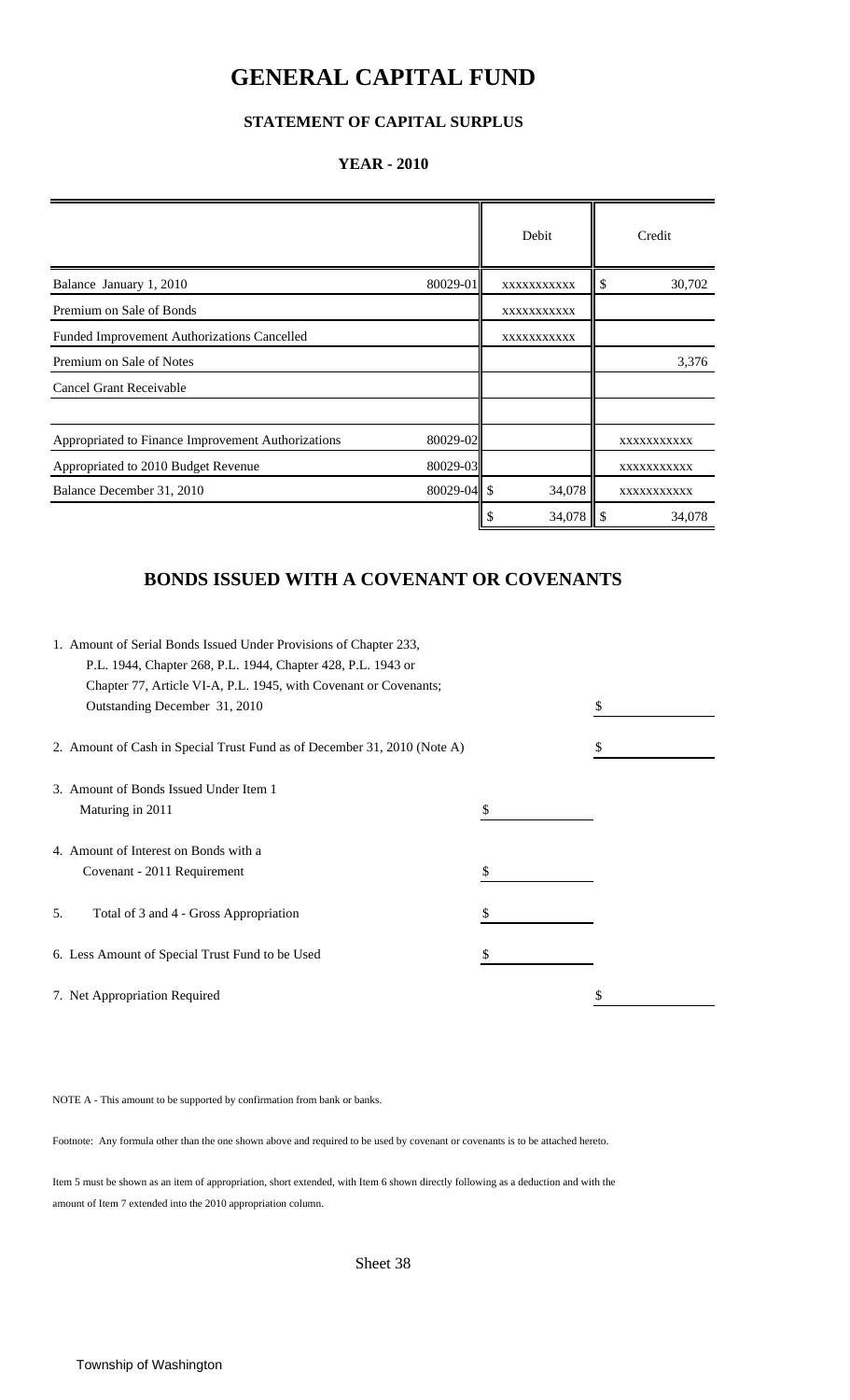#### **MUNICIPALITIES ONLY**

### **IMPORTANT!**

#### *MUST BE COMPLETELY FILLED IN OR THE STATEMENT WILL BE CONSIDERED INCOMPLETE*

#### **(N.J.S.A.52:27BB-55 AS AMENDED BY CHAP. 211, P.L. 1981)**

| A. |                                                                                 |            |                                |              |
|----|---------------------------------------------------------------------------------|------------|--------------------------------|--------------|
|    | 1. Total Tax Levy for the Year 2010 was                                         |            |                                | \$34,759,983 |
|    | 2. Amount of Item 1 Collected in 2010 $(*)$                                     |            | \$34,151,400                   |              |
|    | 3. Seventy (70) percent of Item 1                                               |            |                                | \$24,331,988 |
|    | (*) Including prepayments and overpayments applied                              |            |                                |              |
|    |                                                                                 |            |                                |              |
| Β. |                                                                                 |            |                                |              |
|    | 1. Did any maturities of bonded obligations or notes fall due during 2010?      |            |                                |              |
|    | Answer YES or NO                                                                | <b>YES</b> |                                |              |
|    | 2. Have payments been made for all bonded obligations or notes due on or before |            |                                |              |
|    | December 31, 2010?                                                              |            |                                |              |
|    | Answer YES or NO                                                                | <b>YES</b> | If Answer is "NO" give details |              |

#### **NOTE: If answer to Item B1 is YES, then Item B2 must be answered**

|    | C. Does the appropriation required to be included in the 2010 budget for the                                                                                                |            |             |                |
|----|-----------------------------------------------------------------------------------------------------------------------------------------------------------------------------|------------|-------------|----------------|
|    | liquidation of all bonded obligations or notes exceed 25% of the total of appropriations for<br>operating purposes in the budget for the year just ended? Answer YES or NO: |            |             | N <sub>O</sub> |
| D. |                                                                                                                                                                             |            |             |                |
|    | 1. Cash Deficit - 2009                                                                                                                                                      |            |             | <b>NONE</b>    |
|    | 2. 4% of 2009 Tax Levy for all purposes:                                                                                                                                    |            |             |                |
|    | Levy -- $$$                                                                                                                                                                 | 33,625,549 | \$          | 1,345,022      |
|    | 3. Cash Deficit - Year 2010                                                                                                                                                 |            | \$          | <b>NONE</b>    |
|    | 4. 4% of 2010 Tax Levy for all purposes:                                                                                                                                    |            |             |                |
|    | Levy -- $$$                                                                                                                                                                 | 34,759,983 | \$          | 1,390,399      |
|    |                                                                                                                                                                             |            |             |                |
| Ε. | Unpaid                                                                                                                                                                      | 2009       | 2010        | <b>Total</b>   |
|    | 1. State Taxes                                                                                                                                                              | \$         | \$          | <b>NONE</b>    |
|    | 2. County Taxes                                                                                                                                                             | S          | \$<br>5,192 | \$<br>5,192    |
|    | 3. Amounts due Special Districts                                                                                                                                            |            |             |                |
|    |                                                                                                                                                                             | \$         | \$          | <b>NONE</b>    |
|    | 4. Amounts due School Districts for Local School Tax                                                                                                                        |            |             |                |
|    |                                                                                                                                                                             | \$         | \$          | <b>NONE</b>    |